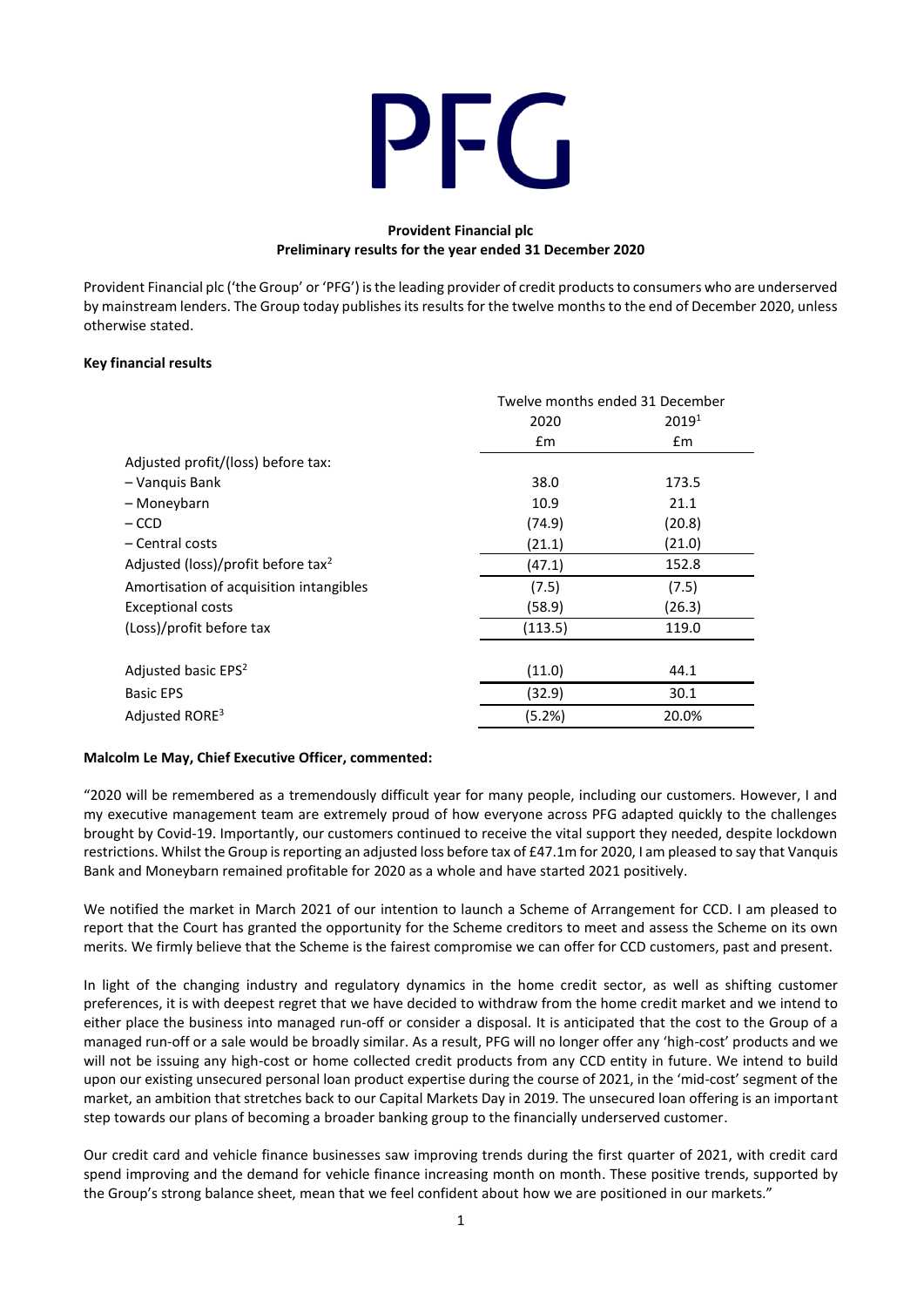# **Highlights**

# **Effective Covid-19 business adaptations embedded; strong capital & liquidity positions maintained**

- The swift and effective action taken by management in Q1'20 ensured that operationally the Group was wellplaced to face the challenges of Covid-19 throughout 2020 and beyond.
- Group statutory loss before tax of £113.5m (FY'19 PBT: £119.0m) reflects a significant decline in receivables as a result of Covid-19.
- Group adjusted loss before tax of £47.1m (FY'19 PBT: £152.8m) excludes exceptional items relating to the Senior bond tender, the ROP release at Vanquis Bank and redundancy costs within the home credit business and Scheme of Arrangement costs.
- At the end of December, the Group's capital and liquidity positions remained robust with regulatory capital of £675m (FY'19: £710m), equating to a CET1 ratio of 34.2% (FY'19: 31.6%) and a surplus of approximately £264m above the minimum regulatory requirement (FY'19: £140m). Total Group liquidity at the end of December was £1.0bn, including c.£0.8bn held by Vanquis Bank.
- The Board is not proposing a dividend for 2020, in keeping with its objective of preserving capital and supporting business stability whilst macroeconomic uncertainty remains. However, as previously stated, it remains the Group's aim to resume dividend payments to shareholders as soon as operational and financial conditions normalise.
- After the period end, the Group launched a Scheme of Arrangement in order to address the issue of rising customer complaint volumes within CCD. The Group has committed £50m to fund legitimate claims under the Scheme and will cover further Scheme related administrative costs of approximately £15m. The Scheme was granted leave by the Court on 22 April 2021 to convene a meeting of its creditors, which is scheduled to take place on 19 July 2021. The proposed Scheme is considered by the PFG Board to be the fairest compromise that can be offered for CCD customers and if the Scheme is not sanctioned, it is likely that CCD will be placed into administration or liquidation. If this were to happen, CCD customers would not be expected to receive any redress payment.
- As a result of the operational review concluding, and in response to evolving market and customer dynamics, the Group has decided to withdraw from the home credit market entirely. The Group intends to either place the business into a managed run-off or consider a disposal. It is anticipated that the cost to the Group of placing it into managed run-off or disposing of CCD will be up to c.£100m. CCD has also begun a collective consultation process for c.2,100 colleagues regarding its plans to withdraw from the home credit market.
- The Group will adopt a product-centric view of its portfolio going forward, i.e. credit cards, vehicle finance and unsecured personal loans and will focus on the sub- and near-prime segments of these markets.

## **Vanquis Bank operational adaptations to Covid-19 effective; strong liquidity maintained throughout 2020**

- Vanquis Bank, the Group's credit card and unsecured personal loan division, reported adjusted PBT for the year of £38.0m (FY'19: £173.5m), marginally ahead of internal plans, but lower than last year driven by the reduction in customer spend and additional impairment related to Covid-19.
- New customer bookings for the period were 248k (FY'19: 369k) reflecting the implementation of tighter underwriting criteria in response to Covid-19. The total number of customers at the end of December stood at 1.67m (FY'19: 1.72m).
- Customer expenditure trends at Vanquis Bank continue to track in-line with industry data and, at the end of December, were c.15% lower year-on-year. As a result, and when combined with lower customer bookings, receivables at the end of December stood at £1,094m (FY'19: £1,462m).
- Payment holiday take-up by Vanquis Bank credit card customers was c.0.5% at the end of December representing c.1.4% of outstanding balances.
- Vanquis Bank maintained its cautious approach to risk management during 2020 and, at the end of December 30% of its receivables book was provided for (FY'19: 23%).
- Total Group liquidity at the end of December was £1.0bn, including c.£0.8bn held by Vanquis Bank in retail deposits.
- The annualised impairment rate at the end of December of 19.4% (FY'19: 13.6%) was higher year-on-year reflecting additional impairment of approximately £70m taken during H1'20 as a result of Covid-19.
- For the first quarter of 2021, core delinquency trends remained favourable and the take-up of payment holidays continued to be low.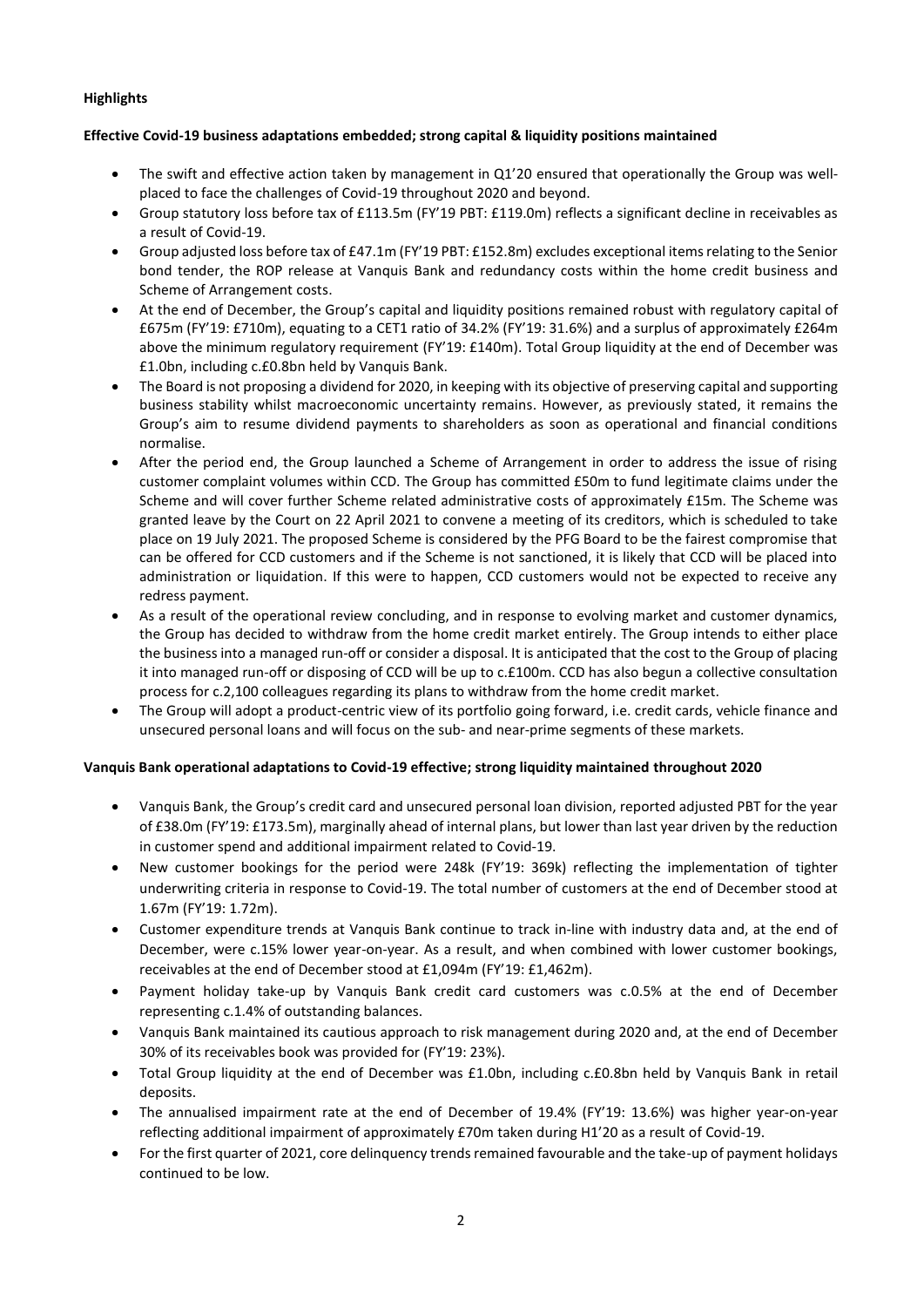• As a result of tighter underwriting standards introduced during 2020, new customer bookings were lower than the previous year, where bookings were largely unaffected by Covid-19, by approximately 18%. During the first quarter of 2021, customer spend patterns started to improve, as the country moved out of lockdown restrictions, and receivables balances at the end of the quarter stood at c.£1bn.

# **Moneybarn saw strong demand during the year; market share gains from continued lending during the first lockdown**

- Moneybarn, the Group's vehicle finance division, delivered adjusted PBT for the period of £10.9m (FY'19 restated: £21.1m) slightly behind internal plans and down year-on-year. The reduction was driven by an elevated impairment rate driven by Covid-19 offsetting strong demand and receivables growth.
- At the end of December, Moneybarn had approximately 91k customers (FY'19: 77k), an increase of 18.7% yearon-year, and receivables of £567m (FY'19 restated: £489m), which equates to growth of 15.8% versus the previous year.
- Moneybarn remained open to new business throughout 2020 unlike many of its competitors and gained market share as a result. Underwriting standards were tightened in April and the average risk metric per customer improved materially.
- Payment holiday take-up by Moneybarn customers peaked at c.28% of customers and reduced to c.1.3% at the end of December and 1.4% of receivables.
- Moneybarn's coverage ratio was 23% at the end of December (FY'19: 16%) reflecting the more cautious approach to risk management during Covid-19.
- The annualised impairment rate increased to 13.6% (FY'19: 10.4%) driven by higher arrears and provisions for the deteriorating macro-economic outlook.
- After the year end, Moneybarn launched a near-prime product aimed at capturing more of that segment of the market.
- During the first quarter of 2021, arrears trends continued to improve and the take-up on payment holidays remained relatively modest. Moneybarn continued to see good levels of demand from customers despite the lockdown restrictions and new business for the period was above that seen in Q1'20. As a result, receivables at the end of March 2021 were higher by c.4%, ahead of growth trends seen across the wider market, at c.£585m.

# **Scheme of Arrangement launched for CCD following rising customer complaints and operational review concluded**

- CCD reported an adjusted loss before tax (LBT) of £74.9m (FY'19 LBT: £20.8m), slightly below internal plans and a larger loss than the prior year, primarily reflecting the reduction in receivables and associated risk adjusted net interest margin but with an increase in home credit impairment levels due to Covid-19.
- At the end of December, customer numbers were 311k (FY'19: 522k) driven by a reduction in new business, higher levels of write-off due to Covid-19, and the decision to pause lending in Satsuma in Q2'20.
- Receivables at the end of December stood at £139m (FY'19: £249m) reflecting the lower amounts of lending to both new and existing customers, the increased impairment and the pause in Satsuma lending from Q2'20.
- At the end of December, CCD's coverage ratio was 69% (FY'19: 58%).
- As stated above, PFG announced on 15 March 2021 that it was launching a Scheme of Arrangement for CCD in relation to historic lending.
- The operational review of CCD by Hamish Paton has now completed. It concluded that CCD must address the issue of rising volumes of customer complaints and evolve its operating model in order to provide sustainable returns to shareholders.
- The Group has decided to withdraw from the home credit market entirely and will place the business into a managed run-off which is expected to conclude by the end of 2021.
- For the first quarter of 2021, the operational changes put in place last year, including Provident Direct, continued to be effective and, as a result, collections levels were ahead of internal plans. However, owing to the significantly reduced levels of new business and relending, customer receivables continued to fall and were lower by c.28% at the end of Q1'21 vs. FY'20 at c.£100m.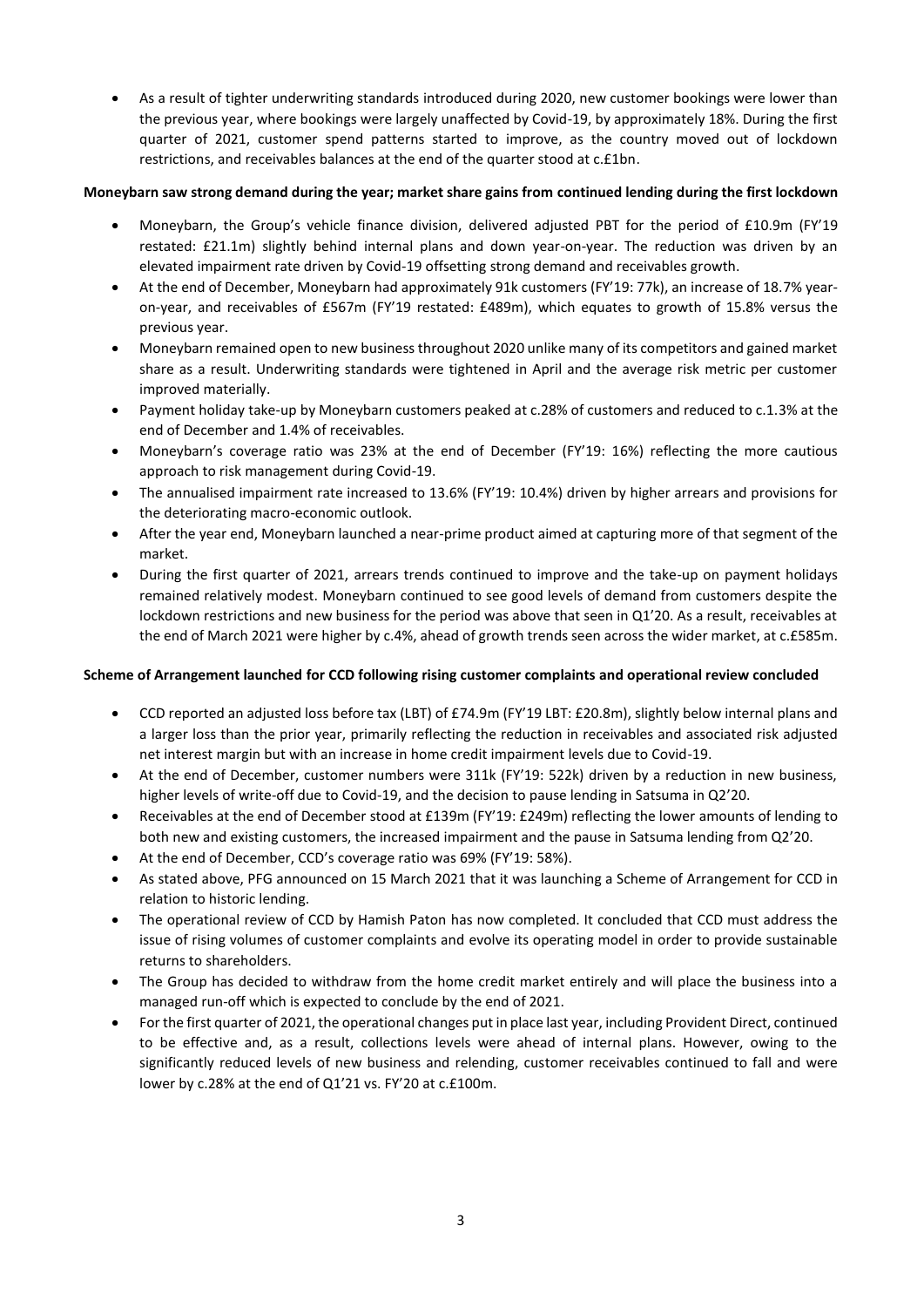# **Enquiries:** Analysts and shareholders: Owen Jones, Group Head of Investor Relations 07341 007842 [Owen.jones@providentfinancial.com](mailto:Owen.jones@providentfinancial.com)

# Media: Richard King, Provident Financial 07919 866876 Nick Cosgrove/Simone Selzer, Brunswick 0207 4045959 [providentfinancial@brunswickgroup.com](mailto:providentfinancial@brunswickgroup.com)

- *<sup>1</sup> 2019 comparatives have been restated to retrospectively reflect the Moneybarn accelerated IFRS 9 point of default from the termination of a customer contract to when the customer has missed 3 contractual repayments.*
- *<sup>2</sup> Adjusted (Loss)/profit before tax is stated before: (i) £7.5m of amortisation in respect of acquisition intangibles established as part of the acquisition of Moneybarn in August 2014 (FY'19: £7.5m); and (ii) exceptional costs of £58.9m (2019 £26.3m) which includes (i) the Scheme of Arrangement costs for CCD of £65m; (ii) a further release of provisions following the completion of the ROP refund programme in Vanquis Bank (£8.3m); combined with a funding credit following the £75m tender of the senior bonds in August (£1.9m); offset by restructuring costs (£2.0m); the costs in respect of the intermediate holding company (£1.4m); and pension GMP equalisation costs (£0.7m). This compares to exceptional costs in 2019 as a result of: (i) bid defence costs following NSF's unsolicited offer for the group (£23.8m); (ii) restructuring costs (£19.3m); (iii) a release of provisions following the completion of the ROP refund programme in Vanquis Bank (£14.2m); and (iv) a release of the Moneybarn FCA provision (£2.6m).*
- *<sup>3</sup> Return on average required regulatory capital (RORE) reflects annualised adjusted profit after tax divided by the annualised average monthly regulatory capital requirement.*

#### **Note:**

This report may contain certain "forward looking statements" regarding the financial position, business strategy or plans for future operations of Provident. All statements other than statements of historical fact included in this document may be forward looking statements. Forward looking statements also often use words such as "believe", "expect", "estimate", "intend", "anticipate" and words of a similar meaning. By their nature, forward looking statements involve risk and uncertainty that could cause actual results to differ from those suggested by them. Much of the risk and uncertainty relates to factors that are beyond Provident's ability to control or estimate precisely, such as future market conditions and the behaviours of other market participants, and therefore undue reliance should not be placed on such statements which speak only as at the date of this report. Provident does not assume any obligation to, and does not intend to, revise or update these forward-looking statements, except as required pursuant to applicable law or regulation.

No statement in this announcement is intended as a profit forecast or estimate for any period. No statement in this announcement should be interpreted to indicate a particular level of profit and, as a consequence, it should not be possible to derive a profit figure for any future period from this report.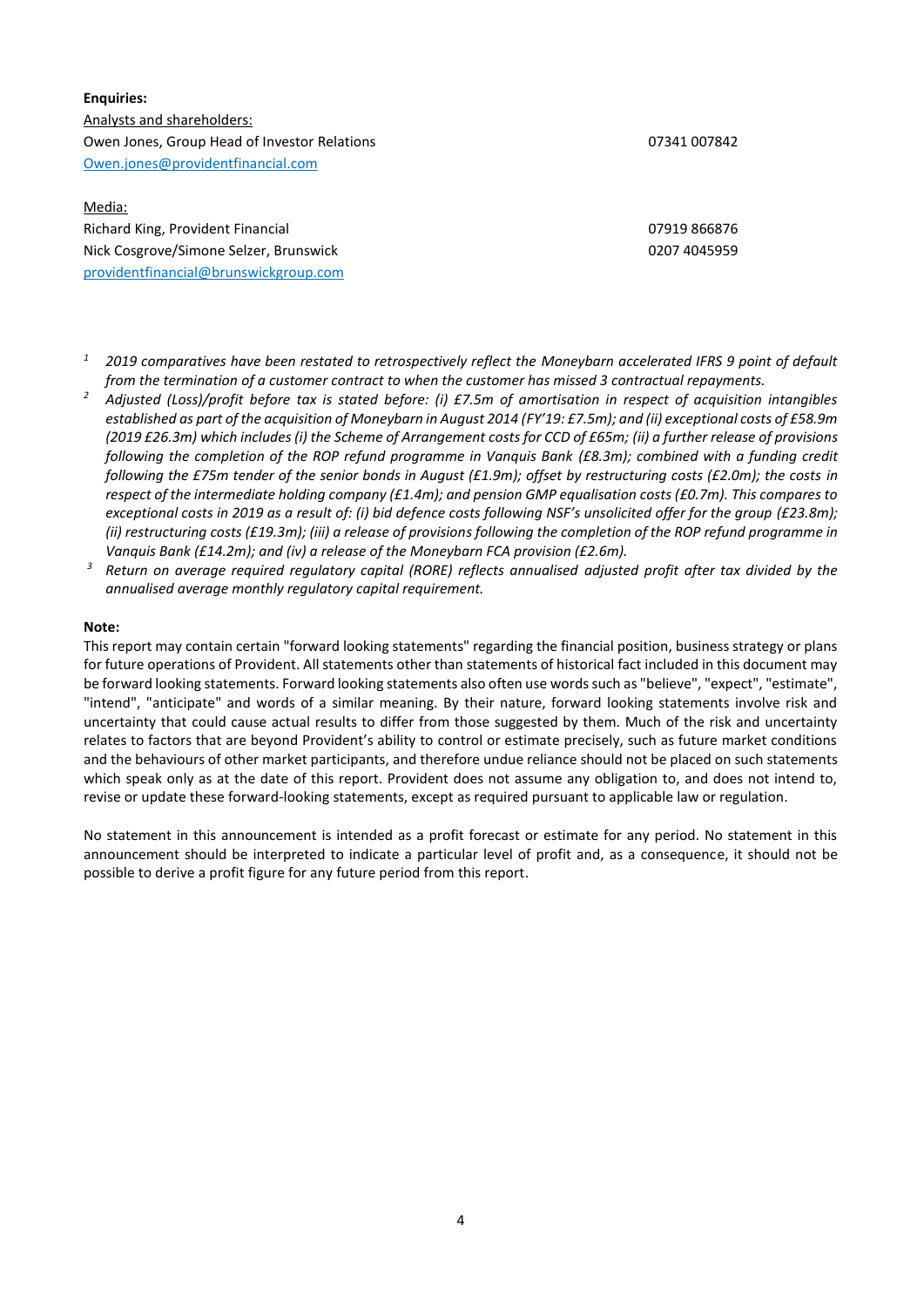#### **Chief Executive Officer's review**

#### **Introduction**

Immediately after the Government's initial response to Covid-19 in March 2020, the Group focused on adapting the operations of its three divisions – Vanquis Bank, Moneybarn and the Consumer Credit Division (CCD) – to enable them to keep supporting customers, whilst keeping colleagues safe. Within a matter of weeks, the vast majority of colleagues from Vanquis Bank and Moneybarn were working remotely and Provident Direct was introduced nationwide for CCD colleagues, enabling remote lending and collections. Unlike many of its competitors, Moneybarn was able to stay open throughout the year, including during the first Government lockdown, enabling it to capture market share and attract new customers. In addition, all of our divisions took the decision to tighten underwriting standards during the first half of the year.

I am pleased to report that the Group maintained its focus on key strategic targets set out at our November 2019 Capital Markets Day. PFG successfully tendered for £75m of its June 2023 senior bonds, Moneybarn launched a new securitisation vehicle and Provident Direct was utilised to increasing effect in home credit. With our third quarter update in November, we informed the market that we had initiated an operational review of CCD to make sure that this business was positioned to provide shareholders with sustainable returns over the long-term. Please see the CCD section for more details.

Towards the end of the year, PFG established a new intermediate holding company, Provident Financial Holdings Limited, to streamline the structure of its operating subsidiaries and ensure that the Group is well-positioned going forward. As part of this process, Provident Personal Credit, Provident Financial Management Services Limited, Greenwood Personal Credit and Provident Investments Ltd were retired as guaranteeing subsidiaries from the Group's fixed income securities and Provident Financial Holdings Limited was added as a guaranteeing subsidiary.

#### **Group financials**

Turning to the financial results for 2020, the Group reported an adjusted loss before tax of £47.1m (FY'19 profit of £152.8m), which reflects lower revenue year-on-year driven by lower receivables and higher impairment as a result of Covid-19. This is consistent with the 2020 statutory loss of £113.5m, reducing from a profit of £119.0m in 2019. Throughout 2020, as a management team, we focused on maintaining strong capital and liquidity positions whilst ensuring that colleagues across the Group have all the resources they need to work remotely.

Covid-19 had an immediate impact on our customers and their demand for credit. It also impacted their credit scores as unemployment started to rise. Across the Group, underwriting standards were tightened in April in response to the changing consumer landscape. As a result, new bookings for 2020 fell and so did receivables. At the end of December 2020, the Group had 2,070k customers (FY'19: 2,319k) and a total receivables balance of £1.8bn (FY'19: £2.2bn).

The Group's capital and liquidity positions have remained robust throughout the period. At the end of December, the Group held total regulatory capital of £675m, equating to a total CET1 ratio of 34.2% and a surplus above the minimum regulatory requirement of approximately £264m. Just after the period end, Vanquis Bank launched its first securitisation programme, which is backed by a revolving portfolio of credit card receivables. The notes will be held internally as an additional liquidity contingency option initially, enhancing Vanquis Bank's ability to diversify its sources of funding.

## **CCD operational review**

In November 2020, PFG communicated its intention to initiate an operational review of CCD, to be carried about by Hamish Paton, Managing Director, and his team. In the context of Covid-19, rising customer complaint volumes driven by Claims Management Companies (CMCs) and evolving customer choice dynamics, it was clear that CCD needed to evolve its business model in order to keep providing sustainable returns to shareholders.

On 15 March 2021, PFG informed the market of its decision to launch a Scheme of Arrangement (the 'Scheme') to address the liability of ongoing customer complaints based on historic lending at CCD. The £65m cost of the Scheme has been recorded as a provision in 2020. On 22 April 2021, the Court made an order enabling CCD to convene a meeting of Scheme creditors to consider the merits of the Scheme. CCD customers, past and present, as well as the Financial Ombudsman Service (FOS), now have the opportunity to vote on the Scheme. The creditors meeting will be held on 19 July 2021 and, if creditors vote in favour of the Scheme, the final Court sanction hearing will be held on 30 July 2021.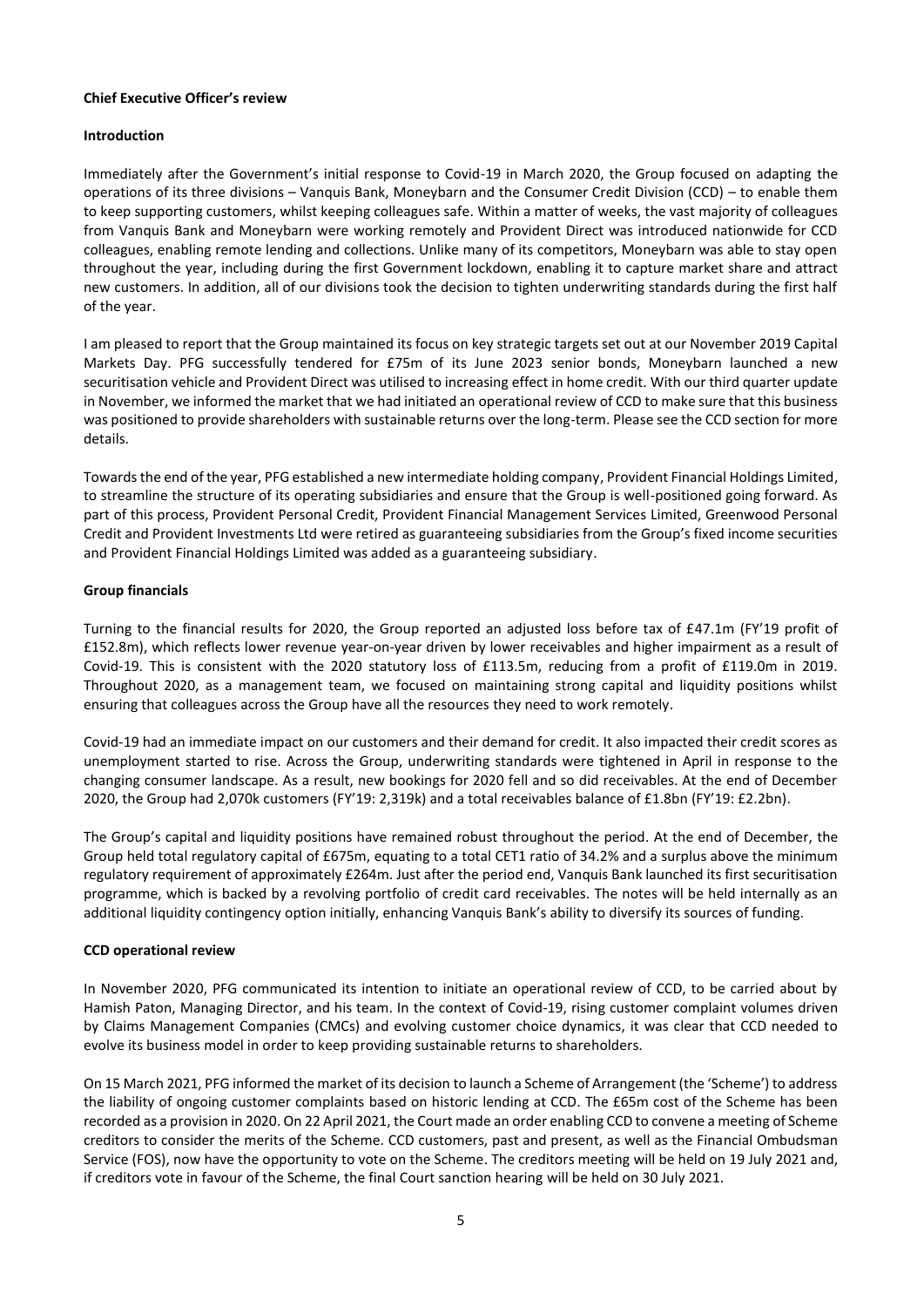In response to evolving customer demand, changing home credit market dynamics and the desire to focus on larger market segments, it is with regret that PFG has decided to withdraw from the home credit market entirely and is considering a sale of this business. The home credit business will be placed into a managed run-off, which would be expected to conclude by December 2021. We expect to manage the IT infrastructure and support service expenditure lower as the receivables book falls. At the end of March 2021, CCD had approximately 2,100 employees and an internal consultation for these employees has started today. It is anticipated that the cost to the Group of placing the business into managed run-off or disposing of CCD will be up to c.£100m.

PFG will leverage its existing expertise to expand its unsecured personal loan product. The new loan offering will be a 'mid-term, mid-cost' product and will take into account the most recent sector regulation whilst catering much more closely to modern customer requirements. Further details will be provided in due course.

#### **Payment holidays**

Following FCA guidance in March 2020, payment holidays were offered to customers in Vanquis Bank, Moneybarn and CCD of between 1 and 3 months. Payment holiday take-up by PFG customers peaked during H1'20, before gradually declining throughout the second half of the year.

Vanquis Bank saw payment holiday activations grow to a peak of 47k customers or 3.5% of total customers in June. At the end of December, the number of Vanquis customers with an active payment holiday was c.8.5k which equated to 0.5% of customers or 1.4% of receivables.

For Moneybarn, payment holidays increased significantly in April to c.19k customers or 23%. At the end of December, c.1.2k customers had an active payment holiday, equating to 1.3% of the total customers or 1.6% of receivables.

Within CCD, the concept of forbearance is implicit within the business model. Payment holidays peaked during H1'20 at c.4% of customers but, by the end of December, this had improved to c.5.0k customers equating to 1.6% or 1.1% of receivables.

#### **Regulation**

Vanquis Bank responded to FCA guidance throughout 2020 in order to manage evolving customer requirements during Covid-19, which included the introduction of payment deferrals and extensions, as well as tailored support for customers who required additional help. The persistent debt measures for credit card lending came into effect in October having been delayed because of Covid-19. Vanquis Bank has made good progress in managing the level of customers in persistent debt, through changes to the credit line increase programme, increasing minimum payments due and enhanced communication encouraging customers to make higher recommended payments.

During 2020, the main regulatory changes focused on the high-cost credit market and impacted CCD. In August, the FCA published the findings of a review into relending by firms that offer high-cost credit, which required businesses to ensure that relending did not lead to worse customer outcomes. At the same time, the Kerrigan vs. Elevate Credit (trading as Sunny) decision was published by the High Court which, in part, focused on affordability and creditworthiness procedures in place at Sunny, including repeat borrowing assessments.

After the period end, in February 2021, the initial findings of the Woolard Review were published. The recommendations included encouraging alternatives to high-cost credit, promoting better access to debt advice and that the FCA work with the Bank of England and the UK Government to allow credit unions to expand their product offering. PFG is reviewing the recommendations set out in the Woolard Review and will look to incorporate anything taken forward by the FCA. Notably, the Group's new unsecured personal loan product will be a 'mid-cost' offering, in keeping with the Review's suggestions.

Also, after the period end, at the start of February, Moneybarn was able to start collecting vehicles from customers where a Default Termination (DT) had occurred. Before then, as per FCA guidance, Moneybarn was only able to collect vehicles from Voluntary Terminations (VT).

In February 2021, CCD was informed by the FCA that it had opened an enforcement investigation focusing on the consideration of affordability and sustainability of lending to customers, as well as the application of a FOS decision into the complaint handling process, in the period between February 2020 and February 2021. The start of the investigation period relates to the FOS decision which was taken in February of last year.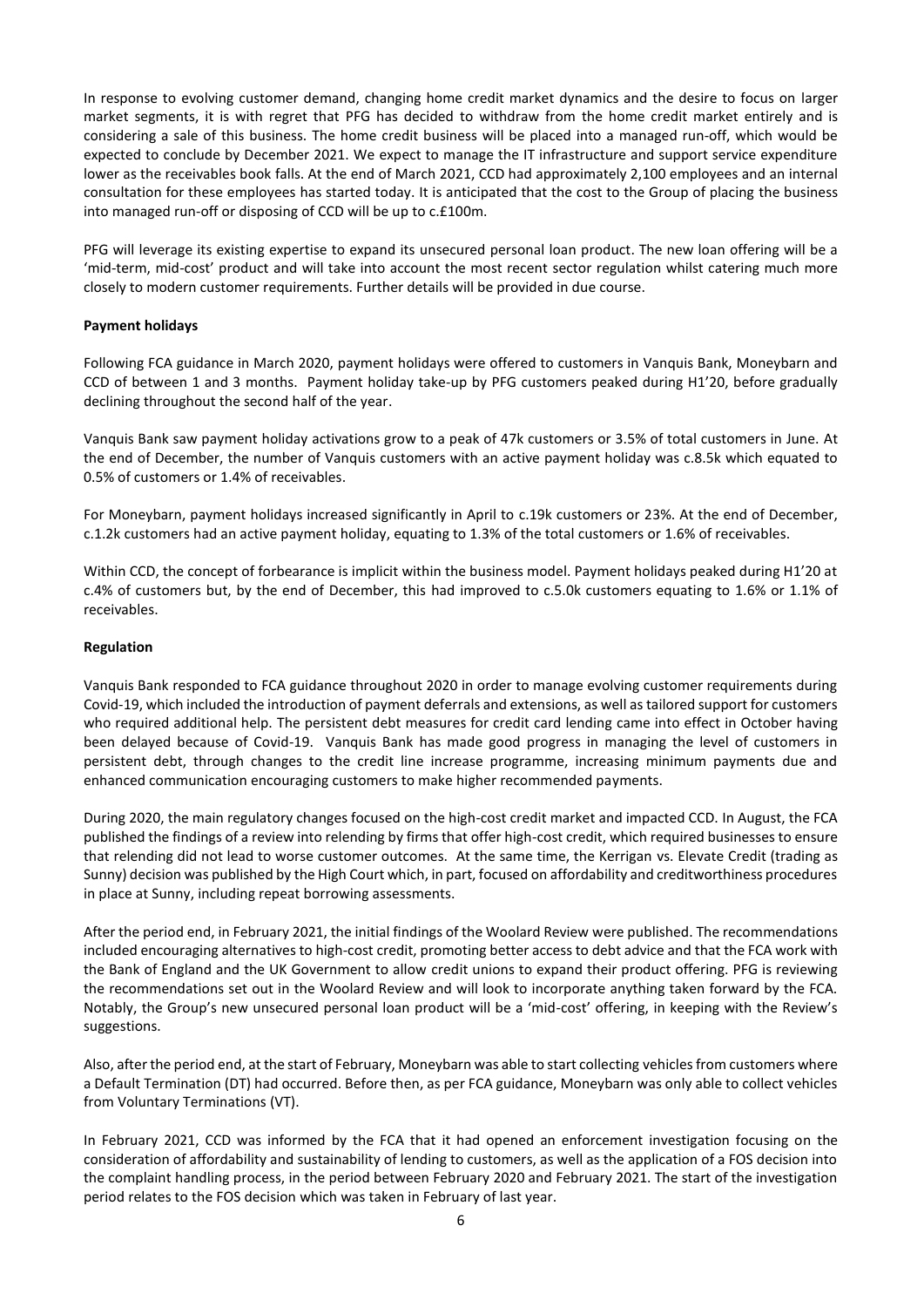The appointment of investigators does not mean that the FCA has determined that rule breaches or any other contraventions have occurred. CCD intends to work closely with the FCA in relation to the investigation, which is unlikely to conclude until the end of 2022 at the earliest. There is no further update at this stage.

## **Environmental, Social and Corporate Governance (ESG)**

Issues of Environmental, Social and Corporate Governance (ESG) are increasingly important for us and many of our largest shareholders. PFG has a sustainable, responsible business strategy which aims to put the customer at the heart of everything we do. Our strategy of lending to our customers in a responsible and sustainable way is a key aspect of the Group's purpose. We are constituents of the FTSE4Good and Dow Jones Sustainability Indices and submit an annual survey to them. We have set several long-term objectives which are aligned with the UN's Sustainable Development Goals and Taskforce on Climate-related Financial Disclosures (TCFD). We also work very closely with several charities and partners to address issues such as access to debt advice, financial education and consumer vulnerability issues. Please see our Corporate Responsibility report, published today, for more details.

As part of PFG's response to Covid-19, the Board and senior management team elected to take a 20% pay cut for three months from April 2020 and there were no bonuses paid in respect of 2020. In June 2020, the Group repaid HMRC all money received in respect of the Government's job retention scheme, as well as all deferred tax payments and will not benefit from future Government support.

In 2020, PFG committed c.£1.2m to its Social Impact Programme which supports partners in tackling customer and colleague vulnerability issues, supporting its education and skills agenda and investing in projects which address a range of social inclusion issues and promote community cohesion. Through the support the Group provides to School-Home Support, a charity working with families and children to maximise educational opportunities, 1,710 interventions were made with families in urgent need of support during the pandemic.

For 2020, the Group was able to offset 4,507 tonnes of CO2e, which accounted for the Group's annual operational footprint, through the purchase of carbon offset certificates in the Weyerhaeuser Carbon Sequestration Project. The Group is targeting to be fully carbon neutral by 2040, ahead of the UK Government's target of 2045.

## **Board and senior management changes**

In April, Neeraj Kapur took up his role on the Group Board as Group Chief Financial Officer (CFO). Neeraj brings significant relevant experience as a main board director of a FTSE business and as a bank CFO. In July, Margot James joined the Group Board as an Independent Non-Executive Director following a successful career in both the public and private sector, during which she served as an MP from 2010 to 2019 and founded Shire Health Group.

At a divisional level, Hamish Paton was appointed as Managing Director of CCD in September and David Shrimpton was appointed to the same position at Moneybarn. Gary Thompson, who was Director of Group Finance and Investor Relations for over ten years, was appointed as Finance Director of Vanquis Bank and Neill Moore, who has held various senior finance positions at KPMG, Boots and FGH, was appointed to the same position at CCD. After the period end, in February 2021, Chris Anderson joined Moneybarn as Finance Director, having also held senior finance positions at CitiFinancial Europe, Everyday Loans and Secure Trust Bank.

## **Outlook**

The Group's credit card and vehicle finance businesses reported improving trends during Q1'21, with credit card spend improving and the demand for vehicle finance increasing as lockdown restrictions eased. These positive trends, supported by the Group's strong balance sheet, mean that we feel confident about how we are positioned in our markets. Over the course of 2021, PFG intends to launch an unsecured personal loan product in the 'mid-cost' segment of this £1.6bn market, an ambition first set out at our Capital Markets Day in 2019. The unsecured loan offering is an important step towards the Group's ambition of becoming a broader banking group to the financially underserved customer. We expect to update the market with a Capital Markets Day in the fourth quarter of 2021.

There are indications that Covid-19 will increase the size of our addressable markets in the future, as household finances are impacted. As a result of the Covid-19 pandemic, the 10 to 12 million adults in the UK who sit outside of high street bank risk appetites will likely increase. Indeed, the FCA published recently that, over the course of 2020, the number of adults in the UK with low financial resilience had increased from 10.7m to 14.2m.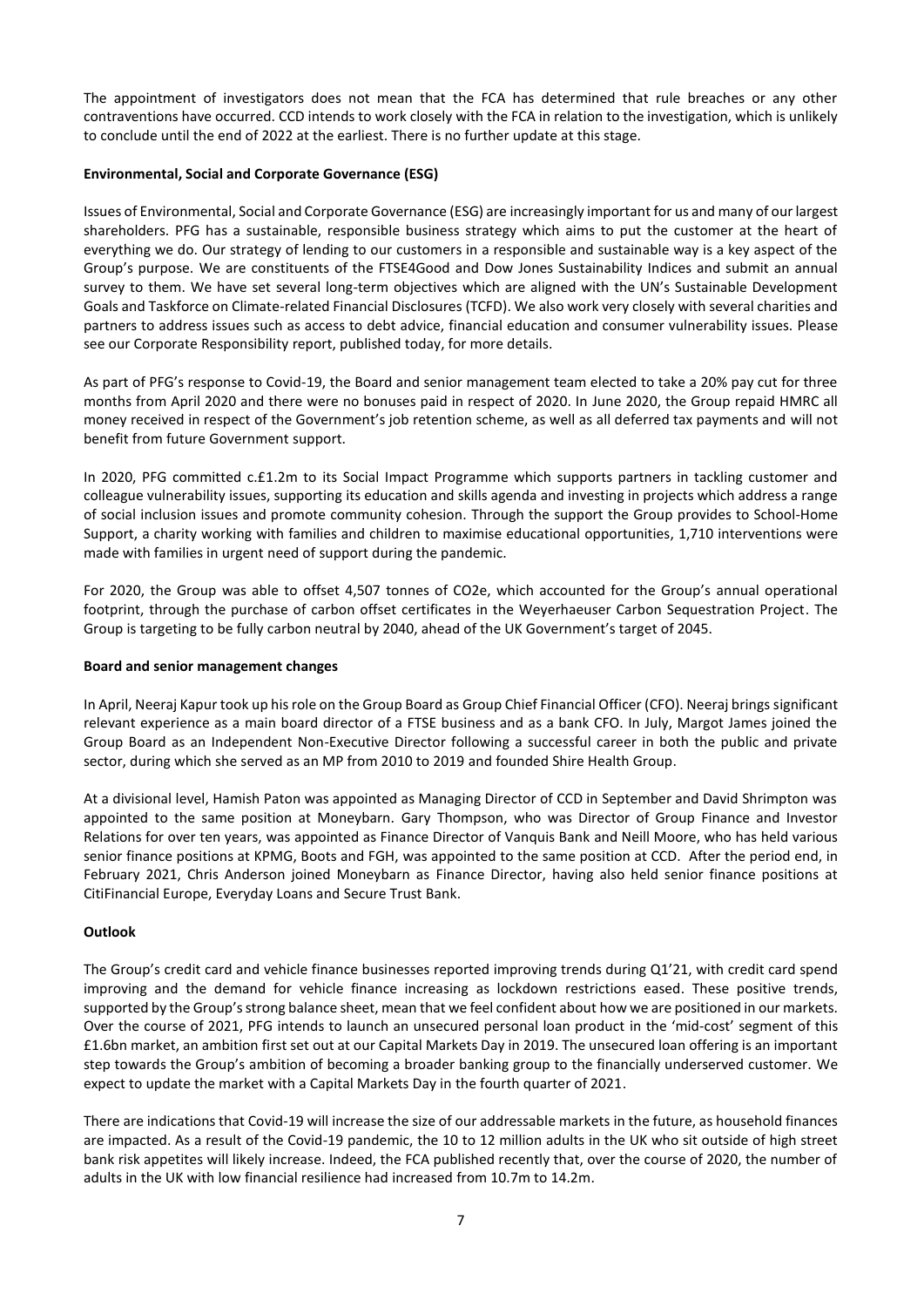The Group remains mindful of Government support schemes coming to an end and the impact that this will have on the wider economy in the UK. However, as a result of our balance sheet strength and proactive but prudent approach to risk management, the Group remains well positioned.

We will continue to work towards many of the objectives we set out in our 2019 Capital Markets Day including expanding our digital footprint, investing in new products, focusing on funding efficiencies to become a broader banking group for the financially underserved customer.

**Malcolm Le May Chief Executive Officer 10 May 2021**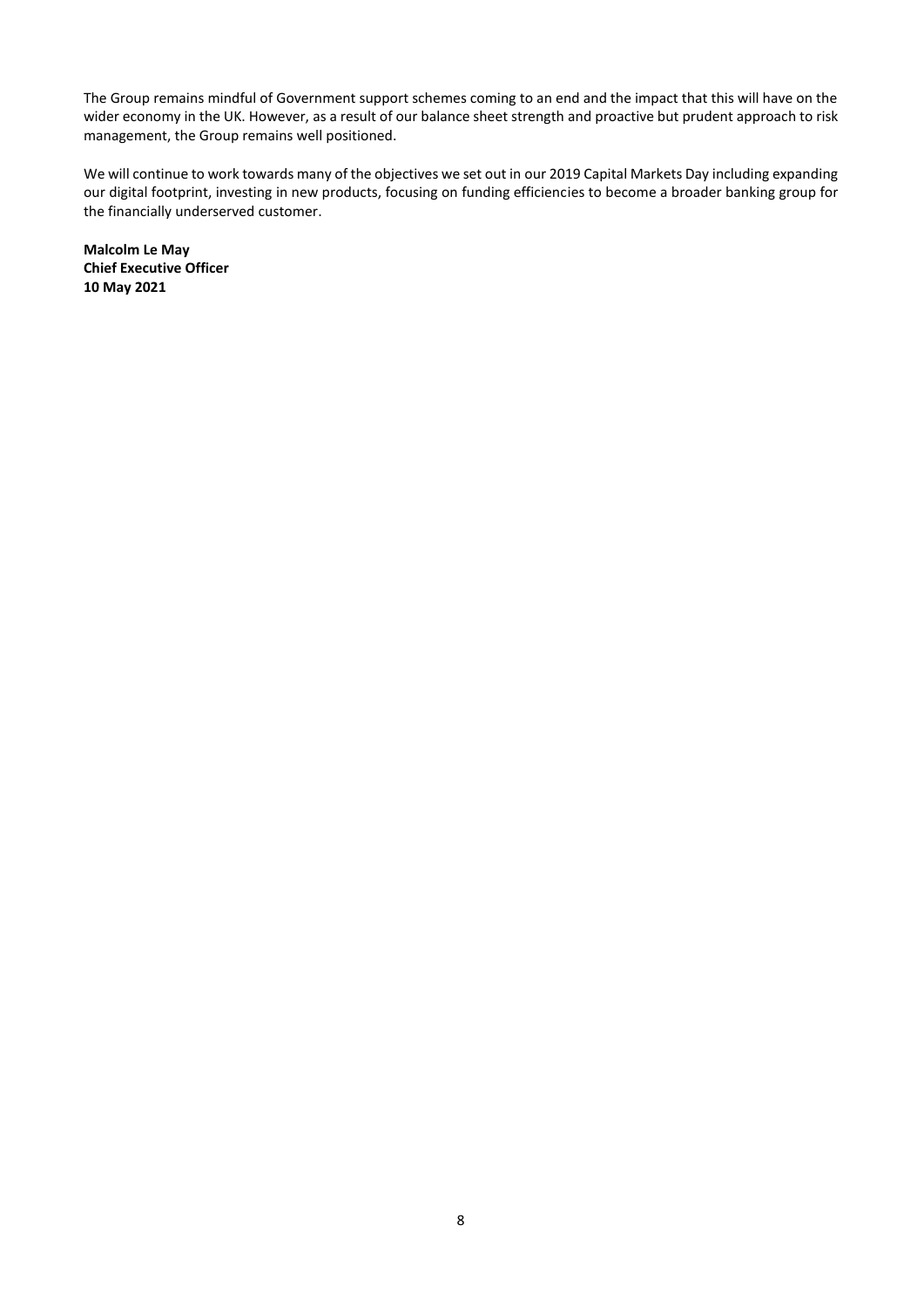#### **Financial review**

#### **Group performance**

The Group's 2020 final results can be summarised as follows:

|                                                | Twelve months ended 31 December |                   |  |
|------------------------------------------------|---------------------------------|-------------------|--|
|                                                | 2020                            | 2019 <sup>1</sup> |  |
|                                                | $\mathsf{fm}$                   | £m                |  |
| Adjusted profit/(loss) before tax:             |                                 |                   |  |
| - Vanquis Bank                                 | 38.0                            | 173.5             |  |
| – Moneybarn                                    | 10.9                            | 21.1              |  |
| – CCD                                          | (74.9)                          | (20.8)            |  |
| – Central costs                                | (21.1)                          | (21.0)            |  |
| Adjusted (loss)/profit before tax <sup>2</sup> | (47.1)                          | 152.8             |  |
| Amortisation of acquisition intangibles        | (7.5)                           | (7.5)             |  |
| <b>Exceptional costs</b>                       | (58.9)                          | (26.3)            |  |
| (Loss)/profit before tax                       | (113.5)                         | 119.0             |  |
|                                                |                                 |                   |  |
| Adjusted basic EPS <sup>2</sup>                | (11.0)                          | 44.1              |  |
| <b>Basic EPS</b>                               | (32.9)                          | 30.1              |  |
| Adjusted RORE <sup>3</sup>                     | (5.2%)<br>20.0%                 |                   |  |

*<sup>1</sup> 2019 comparatives have been restated to retrospectively reflect the Moneybarn accelerated IFRS 9 point of default from the termination a customer contract to when the customer has missed 3 contractual repayments.*

- *<sup>2</sup> Adjusted (Loss)/profit before tax is stated before: (i) £7.5m of amortisation in respect of acquisition intangibles established as part of the acquisition of Moneybarn in August 2014 (2019: £7.5m); and (ii) exceptional costs of £58.9m (FY'19 £26.3m) which includes (i) the Scheme of Arrangement costs for CCD of £65m; (ii) a further release of provisions following the completion of the ROP refund programme in Vanquis Bank (£8.3m); combined with a funding credit following the £75m tender of the senior bonds in August (£1.9m); offset by restructuring costs (£2.0m); the costs in respect of the intermediate holding company (£1.4m); and pension GMP equalisation costs (£0.7m). This compares to exceptional costs in 2019 as a result of: (i) bid defence costs following NSF's unsolicited offer for the group (£23.8m); (ii) restructuring costs (£19.3m); (iii) a release of provisions following the completion of the ROP refund programme in Vanquis Bank (£14.2m); and (iv) a release of the Moneybarn FCA provision (£2.6m).*
- *<sup>3</sup> Return on average required regulatory capital (RORE) reflects annualised adjusted profit after tax divided by the annualised average monthly regulatory capital requirement.*

The Group adjusted loss before tax for 2020 was £47.1m (FY'19 PBT restated: £152.8m) is lower year-on-year driven by lower revenues, driven by lower receivables, and higher impairment charges driven by Covid-19. The Group statutory loss before tax of £113.5m (FY'19 PBT restated: £119.0m) includes: a provision for the CCD Scheme of Arrangement costs, an exceptional provision release of £8.3m following the completion of the ROP refund programme in 2019 and a funding credit following the £75m tender of our 2023 senior bonds in August of £1.9m being offset by restructuring and other one-off costs.

Vanquis Bank reported profit before tax for the period of £38.0m (FY'19: £173.5m) and receivables ended the period at £1,094m (FY'19: £1,462m).

Moneybarn generated a profit before tax of £10.9m (FY'19 restated: £21.1m), with the reduction driven by a significant increase in impairment acting to offset good revenue and receivables growth.

CCD reported a loss before tax of £74.9m, compared to a loss for FY'19 of £20.8m. The loss for the period reflects lower revenue being partially offset by lower impairment as a result of the smaller receivables.

The Group reported a basic loss per share of 32.9p per share for 2020 compared to a basic EPS of 30.1p in FY'19. This reflects the loss-making position of the Group, driven by lower receivables. On an adjusted basis, the Group reported a loss per share of 11.0p down from an adjusted EPS of 44.1p in FY'19.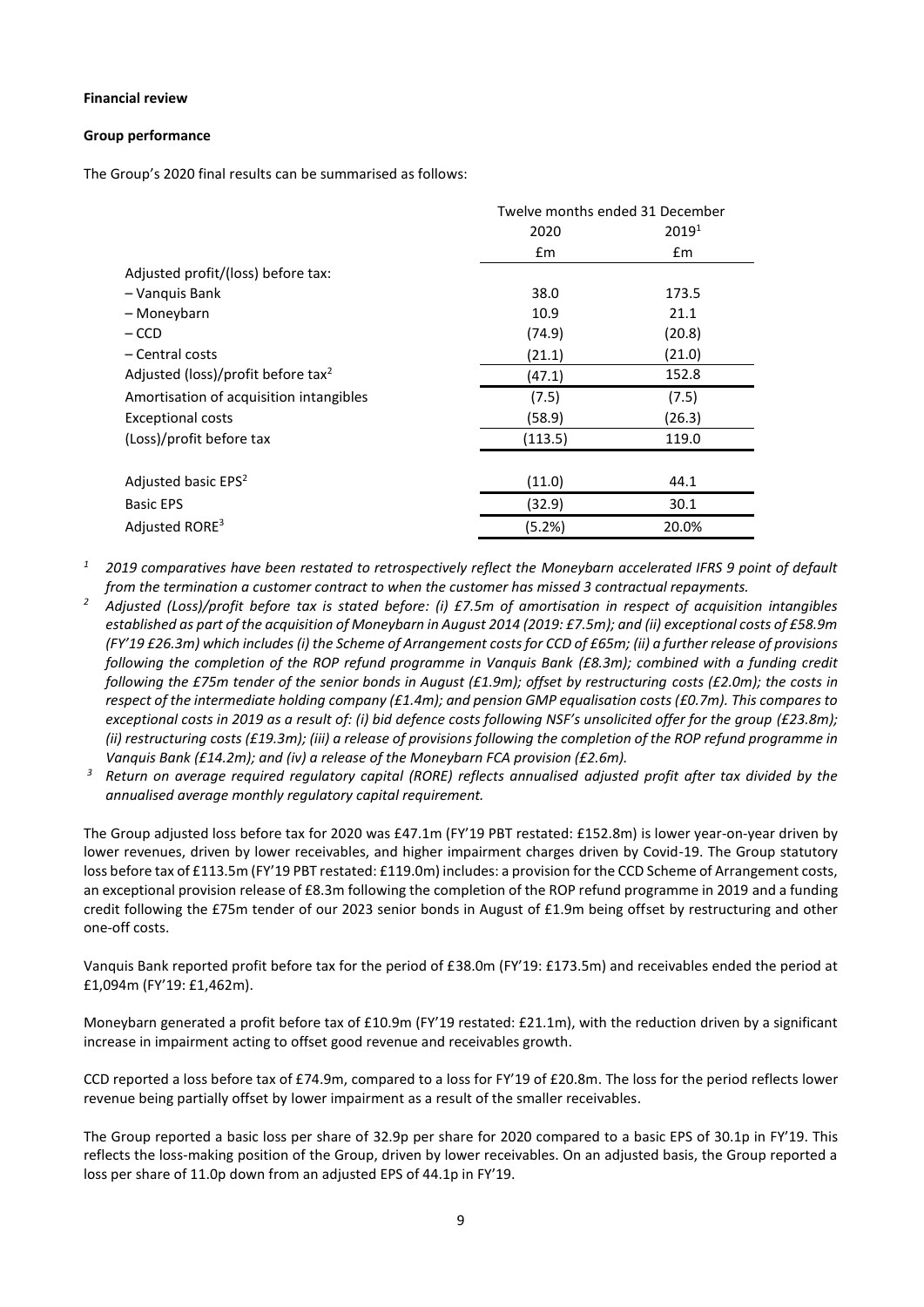## **Impairment provisioning**

As a leading provider of credit to the underserved in the UK, our customers have similar traits across each business. They manage their lives on low to average incomes; may have irregular or variable earnings and are often new to credit in the UK or have little or no credit history. It is for these reasons that the impairment provisions held are higher than those which would be reported by prime banks on similar products.

The Group's coverage ratio increased from 28.6% at December 2019 to 34.0% at June 2020 reflecting the significant increase across all divisions at the onset of Covid-19 as a result of payment holidays offered, the missed repayments in CCD, combined with a deterioration in unemployment forecasts.

The Group's coverage ratio continued to increase in H2-20 from 34.0% in June 2020 to 34.7% as at December 2020 reflecting the foreseen deterioration in unemployment combined with ongoing payment holidays the impact of PD36 in Vanquis Bank, and the inability to terminate customer contracts in Moneybarn due to the FCA moratorium. This has resulted in increased impairment provisions being held. This has been offset by CCD where customer provisions are based on the last 12 weeks of repayment performance therefore the coverage improved in H2-20 following the initial impact of Covid-19.

|              | December-20 | December-19 | <b>Increase</b> |
|--------------|-------------|-------------|-----------------|
|              |             |             |                 |
| Vanquis Bank | 30.2%       | 23.2%       | 7.0%            |
| Moneybarn    | 22.8%       | 16.3%       | 6.5%            |
| <b>CCD</b>   | 69.4%       | 58.1%       | 11.3%           |
| Group        | 34.7%       | 28.6%       | 6.1%            |

The increase in the Group's coverage ratio as a result of underlying delinquency deterioration has been fully offset by the reduction in customer receivables. The coverage increased by 5% as a result of the macro-economic outlook and 1% as a result of an assumed deterioration in debt sale prices.

The coverage ratio in Vanquis Bank has increased by 7.0% to 30.2%, reflecting underlying delinquency and the impact of the macro-economic outlook being offset by lower volumes as a result of the 25% reduction in year end receivables.

The Moneybarn coverage ratio increased by 6.5% to 22.8% reflecting the inability to terminate customer contracts due to the FCA moratorium therefore larger provisions are held combined with the increased level of receivables.

The coverage ratio in CCD increased by 11.3% to 69.4% reflecting the deterioration in arrears being more than offset by lower year end receivables.

Our customers are typically less sensitive to changes in economic conditions as they are more used to managing on tight budgets and they have lower levels of debt than prime customers. They are, therefore, often better placed to manage a recession than prime customers which is why our businesses have typically proven to be more resilient during a downturn in economic conditions. However, we have tightened underwriting over the last year to manage credit risk during this period of uncertainty.

The impact of Covid-19 has significantly influenced impairment provisions in the year. Each division has reviewed individual cohorts of customer behaviour in light of Covid-19. This reflects assumptions in respect of:

- higher Probability of Default (PD) for customers who have already activated a payment holiday including the expectation of how a customer will continue to repay following the end of the payment holiday;
- higher PD from increased arrears where a customer may not have been able to meet their repayments but not activated a payment holiday. Future repayment expectations have been derived from detailed analysis of previous customer behaviour, including payment history or evidence of a Significant Increase in Credit Risk (SICR) from bureau analysis;
- the potential for further payment holidays where FCA guidance was in place at the period end, extending the period over which customers could activate a payment holiday;
- higher loss given default (LGD) where recoveries from the customer may be impacted, as well as lower recoveries from third-party debt collection agencies and external debt sales.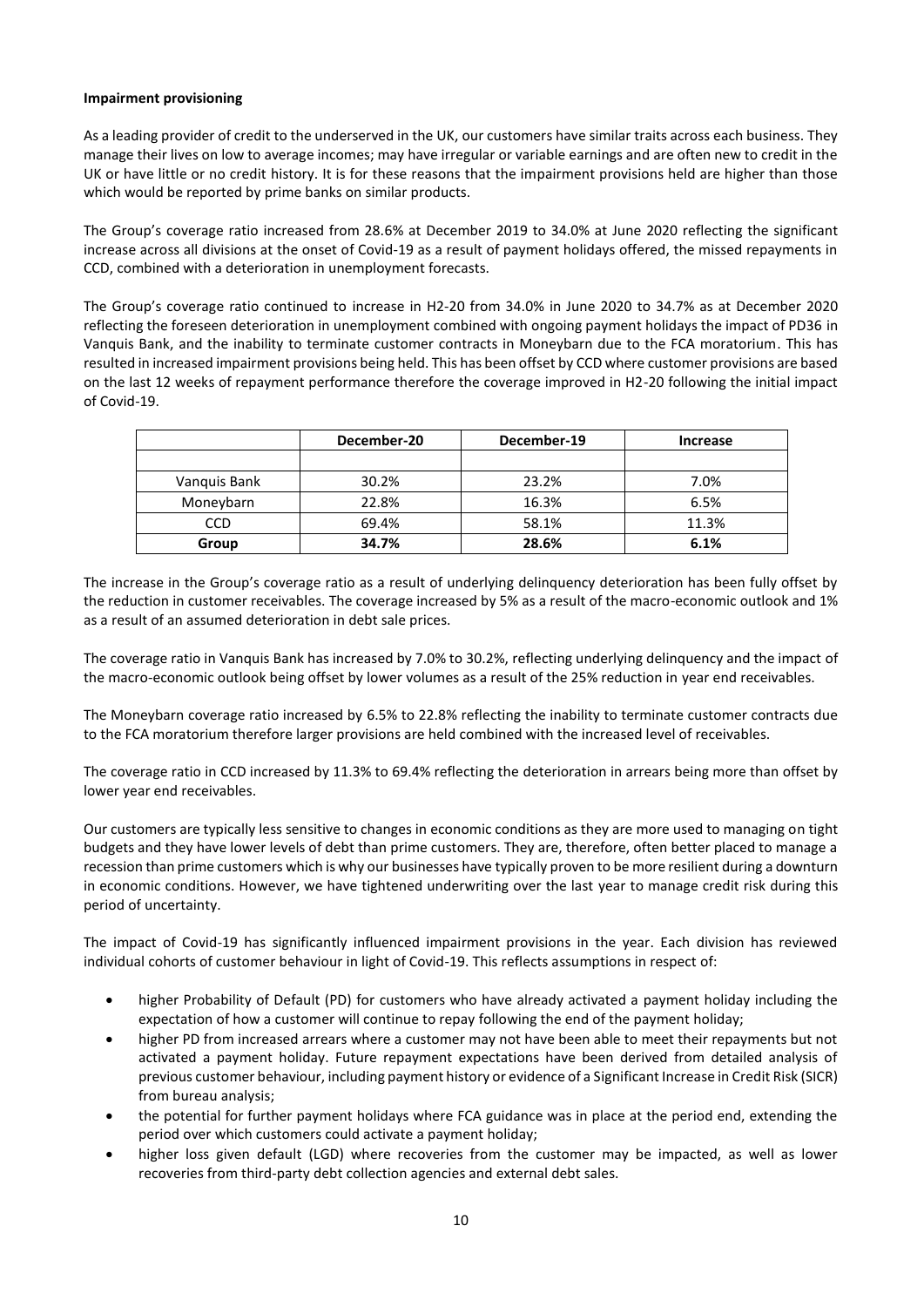For Moneybarn, trends in the used vehicle resale values have been analysed to estimate recoveries from the sale of the vehicle at auction. This also reflects assumptions over the timing of resale given the difficulties in recovering the vehicles; and

• the potential impact to PD or LGD as a result of the foreseen deterioration in the macroeconomic environment.

# **Macroeconomic provision**

Separate macroeconomic provisions are recognised to reflect an increased PD and LGD, in addition to the core impairment provisions, already recognised based on future macroeconomic scenarios.

For Vanquis Bank, the provision reflects the potential for future changes in unemployment under a range of unemployment forecasts. For Moneybarn, trends in the used vehicle resale values have been also analysed to estimate recoveries from the sale of the vehicle at auction. This also reflects assumptions over the timing of resale given difficulties in recovering the vehicles. Unemployment is utilised by both Vanquis Bank and Moneybarn as a key macroeconomic indicator as analysis has clearly evidenced correlation between changes in unemployment and credit losses incurred by the business. This will continue to be analysed to assess if there are any additional macroeconomic indicators which also correlate to credit losses.

CCD customers are not considered to be reflective of the wider economy as they are less indebted and are therefore not impacted by the same macroeconomic factors or to the same degree. Consequently, there is no evidence of any significant correlation between the impairment charge and macro employment statistics. Consistent with the 2019 year end, a separate macroeconomic provision is not held for CCD.

For Vanquis Bank and Moneybarn, the unemployment data has been compiled from a consensus of sources including the Bank of England, HM Treasury, the Office for Budget Responsibility (OBR), Bloomberg and a number of prime banks.

The table below shows the annual peak and average unemployment assumptions adopted by Vanquis Bank and Moneybarn and the weightings applied to each. The combined severe and downside scenario weightings have doubled from 20% at Dec-19 to 40% at Dec-20 to reflect the uncertain outlook:

| <b>Unemployment</b><br>rate $(\%)$ | <b>Base</b> | <b>Upside</b> | <b>Downside</b> | <b>Severe</b> |  |
|------------------------------------|-------------|---------------|-----------------|---------------|--|
| Weighting                          | 50%         | 10%           | 35%             | 5%            |  |
| 2021                               |             |               |                 |               |  |
| Peak                               | 7.9         | 6.2           | 10.1            | 12.7          |  |
| Average                            | 7.1         | 5.7           | 9.0             | 11.2          |  |
| 2022                               |             |               |                 |               |  |
| Peak                               | 6.7         | 5.0           | 8.5             | 10.4          |  |
| Average                            | 6.1         | 4.8           | 7.7             | 9.0           |  |
|                                    |             |               |                 |               |  |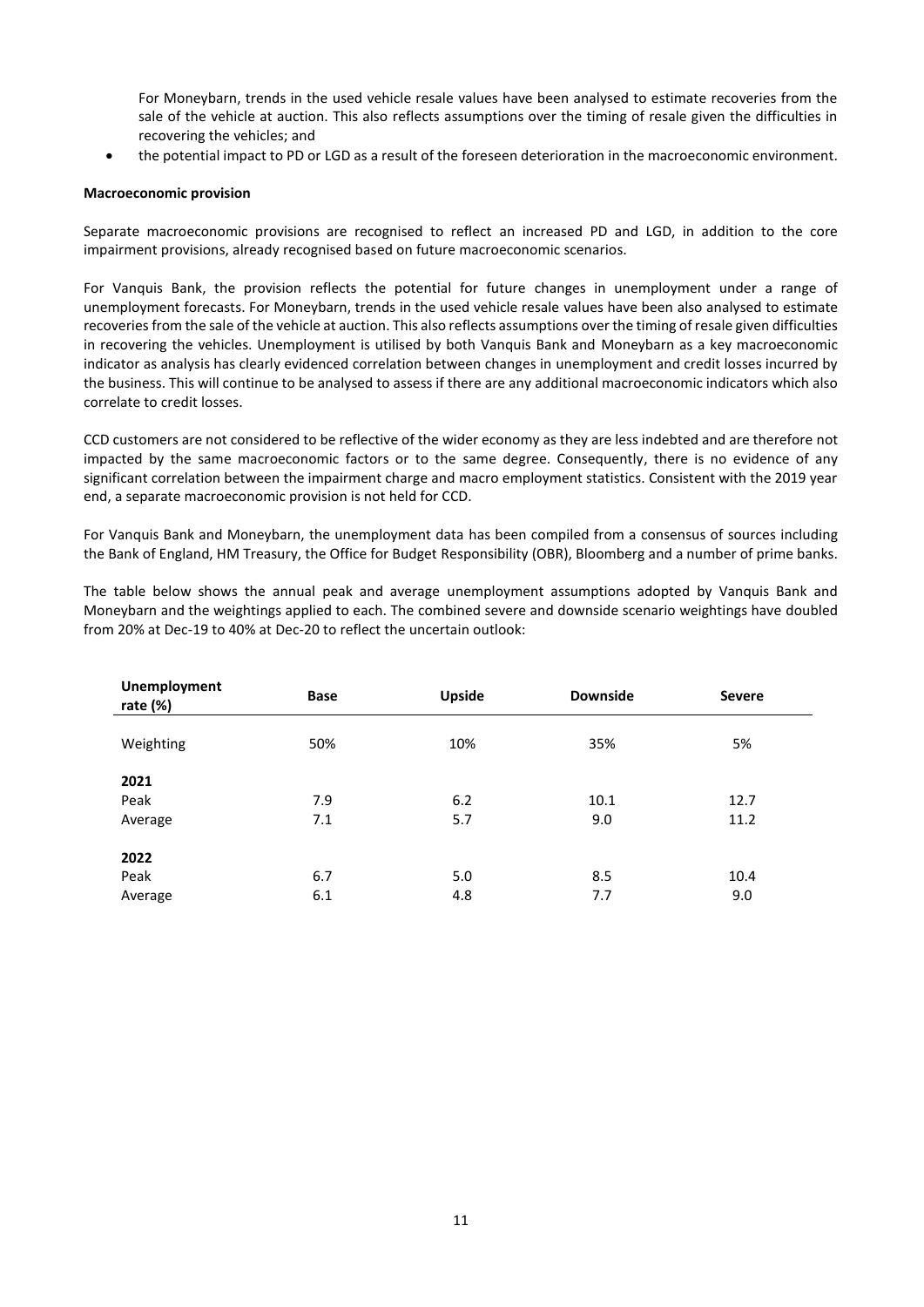#### **Vanquis Bank**

|                                          |         | Twelve months ended 31 December |           |  |  |
|------------------------------------------|---------|---------------------------------|-----------|--|--|
|                                          | 2020    | 2019                            |           |  |  |
|                                          | £m      | £m                              | Change    |  |  |
|                                          |         |                                 |           |  |  |
| Customer numbers ('000)                  | 1,667   | 1,720                           | (3.1%)    |  |  |
| Period-end receivables                   | 1,094.3 | 1,461.5                         | (25.1%)   |  |  |
| Average receivables <sup>1</sup>         | 1,233.9 | 1,459.9                         | (15.5%)   |  |  |
|                                          |         |                                 |           |  |  |
| Revenue                                  | 481.4   | 580.9                           | (17.1%)   |  |  |
| Interest                                 | (34.4)  | (31.4)                          | (9.6%)    |  |  |
| Net interest margin                      | 447.0   | 549.5                           | (18.7%)   |  |  |
| Impairment                               | (239.9) | (198.9)                         | (20.6%)   |  |  |
| Risk-adjusted net interest margin        | 207.1   | 350.6                           | (40.9%)   |  |  |
| Costs                                    | (169.1) | (177.1)                         | 4.5%      |  |  |
| Adjusted profit before tax <sup>2</sup>  | 38.0    | 173.5                           | (78.1%)   |  |  |
|                                          |         |                                 |           |  |  |
| Annualised revenue yield <sup>3</sup>    | 39.0%   | 39.8%                           | $(0.8\%)$ |  |  |
| Annualised impairment rate <sup>4</sup>  | 19.4%   | 13.6%                           | (5.8%)    |  |  |
| Annualised return on equity <sup>5</sup> | 8.9%    | 32.9%                           | (24.0%)   |  |  |

*<sup>1</sup> Calculated as the average of month end receivables for the 12 months ended 31 December.*

*<sup>2</sup> Vanquis Bank profits reflect an adjustment for the release of a ROP provision (£8.3m) in 2020. The 2019 adjusted profit before tax reflects a net exceptional credit of £12.4m comprising an exceptional credit of £14.2m in respect of the release of provisions established in 2017 for the ROP refund programme and restructuring costs of £1.8m.* 

*<sup>3</sup> Revenue as a percentage of average receivables for the 12 months ended 31 December.*

*4 Impairment as a percentage of average receivables for the 12 months ended 31 December.*

*<sup>5</sup> Adjusted profit after tax as a percentage of average equity for the 12 months ended 31 December.*

Vanquis Bank is a leading specialist in the large and established credit card market with strong capital and liquidity positions. As a direct result of Covid-19, the business reported adjusted profit before tax for 2020 of £38.0m, down from £173.5m in 2019, and receivables at the end of the period of £1,094.3m were approximately £368m lower than 2019 (FY'19: £1,461.5m).

As a result of underwriting standards being tightened materially in April, new customer bookings for the year were 248k, down from 369k in 2019. Accordingly, Vanquis Bank customer numbers reduced by 3.1% to 1,667k during the year (FY'19: 1,720k). Approximately 100k inactive customers had their account closed during Q1'21 following communications to them in November 2020 that their account would be closed if there was no activity within 60 days.

In response to the onset of Covid-19, new customer bookings were reduced by 75% during Q2'20, all new loans activity was curtailed and the Credit Line Increase (CLI) programme was suspended. New customer booking volumes resumed in the second half of the year, although booking activity is being restricted to approximately 50% of pre-Covid-19 levels as risk appetite remains cautious given the economic backdrop. The CLI programme resumed in the second half and is currently tracking at approximately 50% of pre-Covid-19 levels.

Receivables ended the period at £1,094.3m (FY'19: £1,461.5m), a decrease of £368m compared with 2019. The reduction in receivables can be attributed to lower customer bookings, the CLI programme suspension and lower customer spending. In April, customer spending reduced by c.40% year-on-year. By the end of July, this had recovered to be 15% lower year-on-year. At the end of December, impacted by Tier 3 and Tier 4 local lockdowns and the second national lockdown, customer spending was down by 20% year-on-year, in-line with market trends. As a result of lower customer spending, utilisation rates ended the year at c.53% having been c.60% in January. Customer spending in Q1'21 continued to be heavily impacted by the UK lockdown and was approximately 25% lower than prior year levels. However, customer spending in April 2021 has seen a return to normal levels.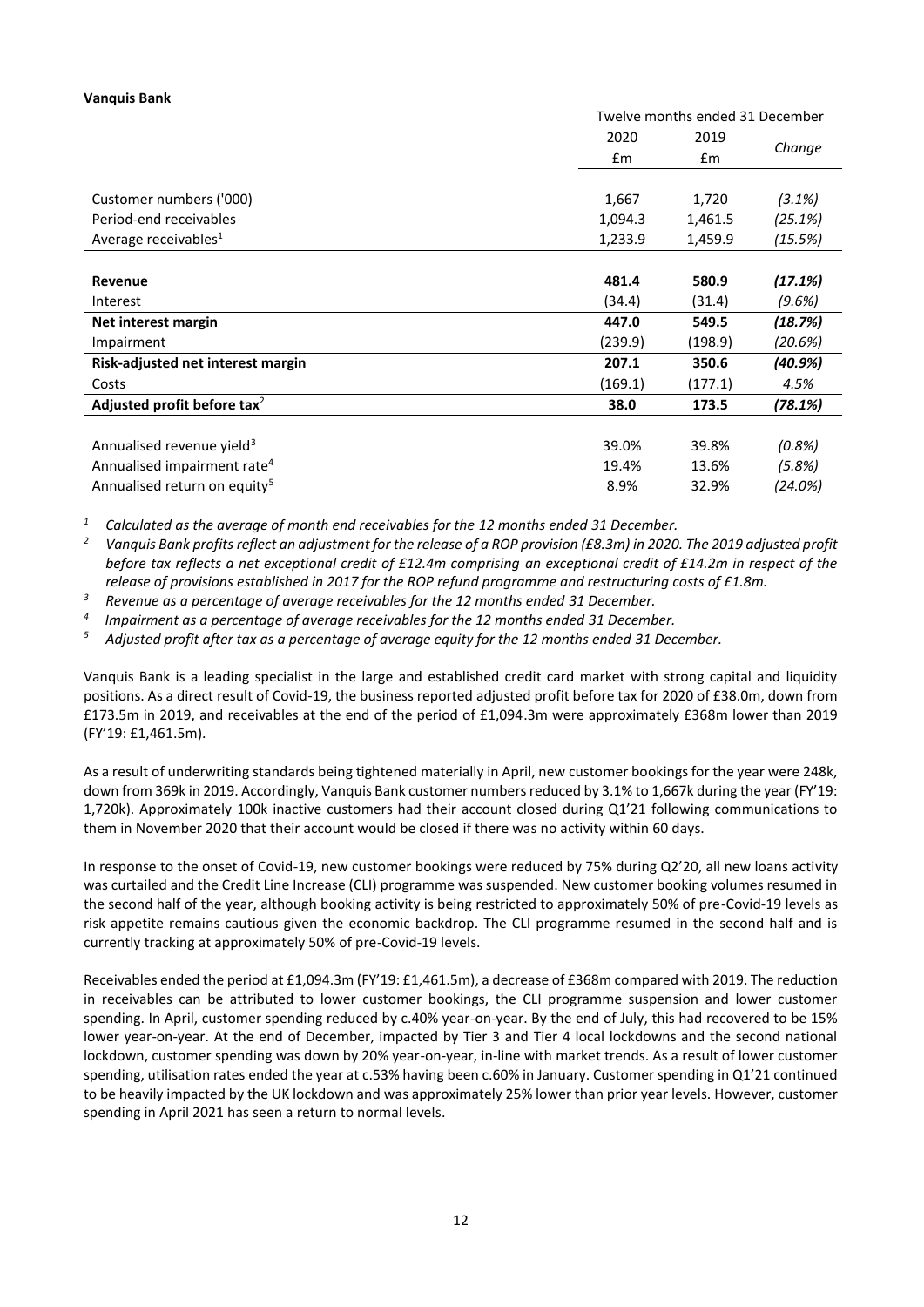Vanquis Bank generated revenue of £481.4m in 2020, down from £580.9m in 2019 driven by the fall in customer receivables. A slight moderation in the revenue yield to 39.0% (FY'19: 39.8%), reflected the ongoing c.£15m annual reduction in ROP income, the ban on the use of credit cards for gambling transactions, which came into force in April, and changes to the basis of charging default and over limit fees.

Interest costs increased to £34.4m during the year (FY'19: £31.4m) reflecting the additional retail deposits raised during April and May. Vanquis Bank operated with c.£650m of excess liquidity over and above its regulatory requirements during the year which has resulted in additional funding costs of approximately £5m. This increase in interest costs was partly offset by lower receivables and a lower interest rate environment which benefited retail deposit costs.

The impairment charge for 2020 was £239.9m (FY'19: £198.9m), an increase of 20% compared to 2019, which equated to an annualised impairment rate of 19.4% at the end of December, compared to 13.6% in FY'19. The increase in impairment in 2020 reflects the impact of Covid-19, the deterioration in the macroeconomic outlook, a provision for customers entering into PD36, which came into effect from October 2020, and the exit performance of customers who had taken a payment holiday. The lower revenue yield and a higher impairment rate combined to equate to the riskadjusted NIM reducing to 16.8% (FY'19: 24.0%).

Vanquis Bank began offering its credit card and personal loan customers a payment holiday from April, in advance of FCA guidance. The take-up peaked during May at c.3% of customers and 5% of receivables. Since then, there has been a gradual reduction in payment holiday levels with take-up as a percentage of customers falling to 0.5% and receivables to 1.0% at the end of December.

Costs reduced to £169.1m in 2020 (FY'19: £177.1m), reflecting the ongoing cost efficiency programme, together with the cessation of all discretionary spend in response to Covid-19 and lower customer acquisition costs from lower customer bookings during the year.

Vanquis Bank supported its customers and colleagues throughout 2020 given the significant disruption caused by Covid-19. From mid-April 80% of contact centre and 100% of head office colleagues were working remotely with minimal impact on customer service levels. During the period, lending to existing customers continued with 166k CLIs, equating to c.£140m of additional headroom on customer cards, and 108k interest rate reductions were delivered to customers. Vanquis Bank continues to place significant focus on providing additional support to customers in financial difficulty through either: (i) payment holidays in line with FCA guidance (to over 100k customers); (ii) payment freezes as part of the ROP product; and (iii) a number of other forbearance measures.

Vanquis Bank continues to focus on enhancing its customer proposition, which includes:

- Entering a partnership with Payit in 2020, enabling users to make simple and secure payments to their credit card balance without the use of a debit card. Payments are made through the Vanquis Bank app, which has over 1 million users, and can be made from major UK banks. It provides an instant update to available credit and provides an updated balance by the next working day.
- A partnership with LOQBOX, announced recently, which offers a way for customers to improve their credit score. If a customer applies to Vanquis Bank for a credit card and is declined, Vanquis Bank will refer them to LOQBOX. After signing up, LOQBOX will help customers decide how much they can save in a year (from £20 to £200 per month) and a 0% loan is locked away for the same amount in LOQBOX. After the 12-month period finishes, the money saved is released back to the customer's bank account and the loan is repaid. The improvement in the customer's credit rating will allow Vanquis Bank to offer them a credit card.

Vanquis Bank remained profitable for 2020 as a whole and has strong capital and liquidity positions resulting in £110m of dividends being paid to the parent, Provident Financial plc during 2020, with an additional £40m being paid following the year end. It remains focused on enhancing its customer and digital propositions as well as broadening its range of products. This dual focus forms an important part of its aim of becoming the bank for the underserved customer.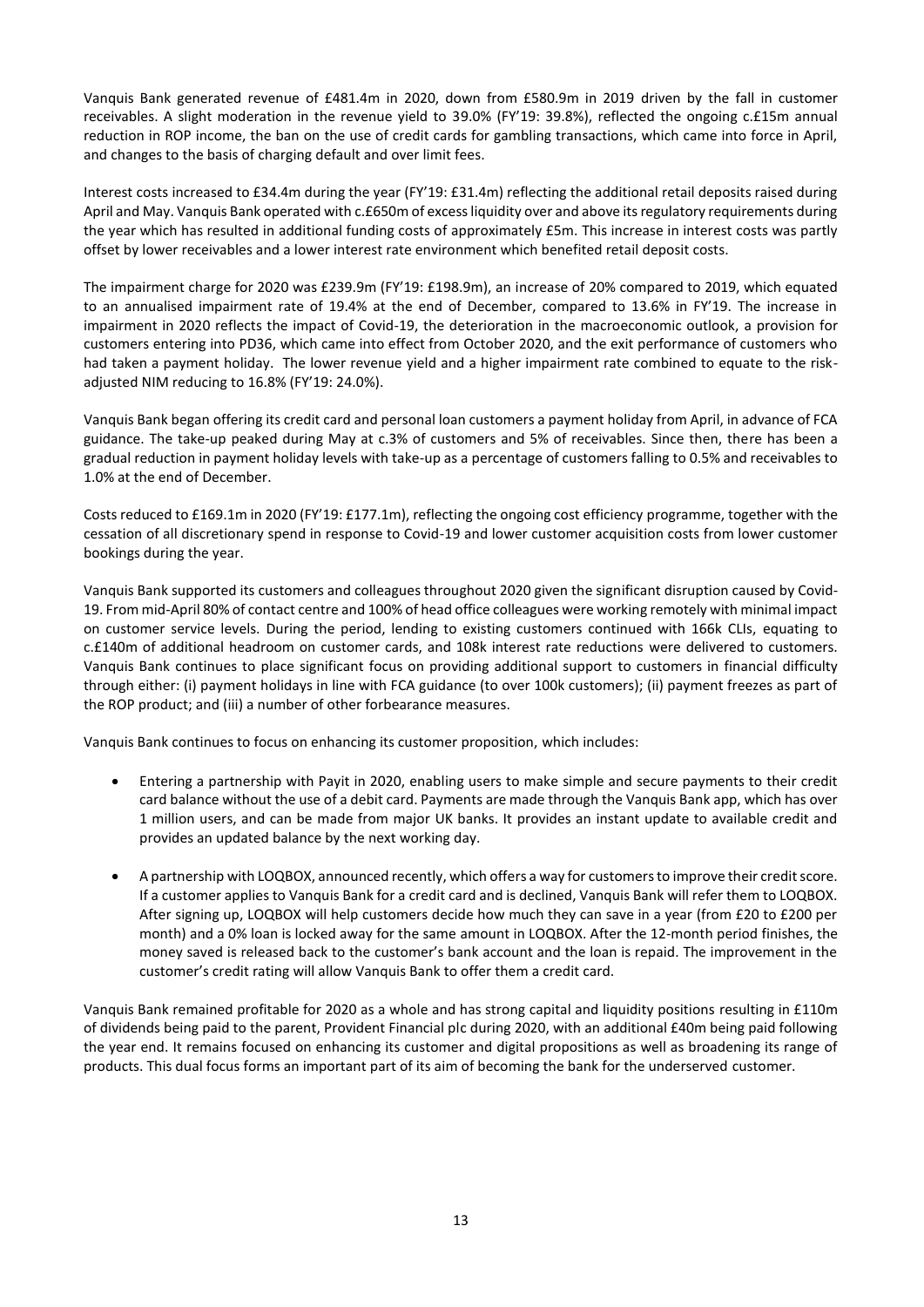#### **Moneybarn**

|                                          |        | Twelve months ended 31 December |                          |  |  |
|------------------------------------------|--------|---------------------------------|--------------------------|--|--|
|                                          | 2020   | 2019 <sup>1</sup>               |                          |  |  |
|                                          | £m     | £m                              | Change                   |  |  |
|                                          |        |                                 |                          |  |  |
| Customer numbers ('000)                  | 91.4   | 77.0                            | 18.7%                    |  |  |
| Period-end receivables                   | 566.6  | 489.1                           | 15.8%                    |  |  |
| Average receivables <sup>2</sup>         | 533.1  | 476.9                           | 11.8%                    |  |  |
|                                          |        |                                 |                          |  |  |
| Revenue                                  | 134.0  | 119.8                           | 11.9%                    |  |  |
| Interest                                 | (24.6) | (28.4)                          | 13.4%                    |  |  |
| Net interest margin                      | 109.4  | 91.4                            | 19.7%                    |  |  |
| Impairment                               | (72.7) | (49.4)                          | (47.2%)                  |  |  |
| Risk-adjusted net interest margin        | 36.7   | 42.0                            | (12.6%)                  |  |  |
| Costs                                    | (25.8) | (20.9)                          | (23.4%)                  |  |  |
| Adjusted profit before tax <sup>3</sup>  | 10.9   | 21.1                            | (48.3%)                  |  |  |
|                                          |        |                                 |                          |  |  |
| Annualised revenue yield <sup>4</sup>    | 25.1%  | 25.1%                           | $\overline{\phantom{a}}$ |  |  |
| Annualised impairment rate <sup>5</sup>  | 13.6%  | 10.4%                           | (3.2%)                   |  |  |
| Annualised return on assets <sup>6</sup> | 5.4%   | 8.4%                            | $(3.0\%)$                |  |  |

*<sup>1</sup> 2019 comparatives have been restated to retrospectively reflect the Moneybarn accelerated IFRS 9 point of default from the termination a customer contract to when the customer has missed 3 contractual repayments.*

*<sup>2</sup> Calculated as the average of month end receivables for the 12 months ended 31 December.* 

*<sup>3</sup> Adjusted profit before tax is stated before the amortisation of acquisition intangibles of £7.5m (2019: £7.5m) for 2020. In 2019, adjusted profit before tax reflects an exceptional credit of £2.6m in respect of the release of provisions established in 2017 following completion of the FCA investigation into affordability.*

*<sup>4</sup> Revenue as a percentage of average receivables for the 12 months ended 31 December.*

*5 Impairment as a percentage of average receivables for the 12 months ended 31 December.*

*<sup>6</sup> Adjusted profit before interest after tax as a percentage of average receivables for the 12 months ended 31 December.*

Moneybarn is one of the largest suppliers of vehicle finance to underserved customers in the UK and successfully grew its market share during 2020. The business has a strong track record and is in an excellent position to continue to deliver good levels of growth and strong returns. For the twelve months to the end of 31 December 2020, Moneybarn generated an adjusted profit before tax of £10.9m (FY'19: restated £21.1m). The fall year-on-year was driven by higher impairment as a result of Covid-19, which more than offset good growth in its receivables and customer numbers.

Moneybarn was able to continue lending to its customers throughout 2020, including the periods of national lockdown, thanks to actions taken at the onset on Covid-19. As a result of remaining open, Moneybarn has consolidated and increased its market position and cemented its relationships with key introducers.

New business volumes during 2020 were comparable to 2019 at 38.0k (FY'19: 38.8k) despite tighter underwriting criteria. Moneybarn benefitted from competitors pulling back from the market during 2020 and, as a result, has seen an improvement in the quality of the new business being written, e.g. the average credit score of new customers has increased. As a result of this improvement, the average loan value increased to its highest level in two years, to just over £8k, which drove total credit issued to over £300m for the first time. For the year as a whole, approximately 38% of Moneybarn's new lending was to people classified as keyworkers.

Moneybarn ended the year with 91k customers, representing an increase vs. FY'19 of 14k or 18.7%. The underlying demand for quality used cars, especially within Moneybarn's core market, is expected to continue post-lockdown as concerns around the use of public transport persists and prime- and near-prime providers pull back from the market.

At the end of December, receivables stood at £566.6m (FY'19 restated: £489.1m), driven by healthy new business volumes and the average loan size increasing.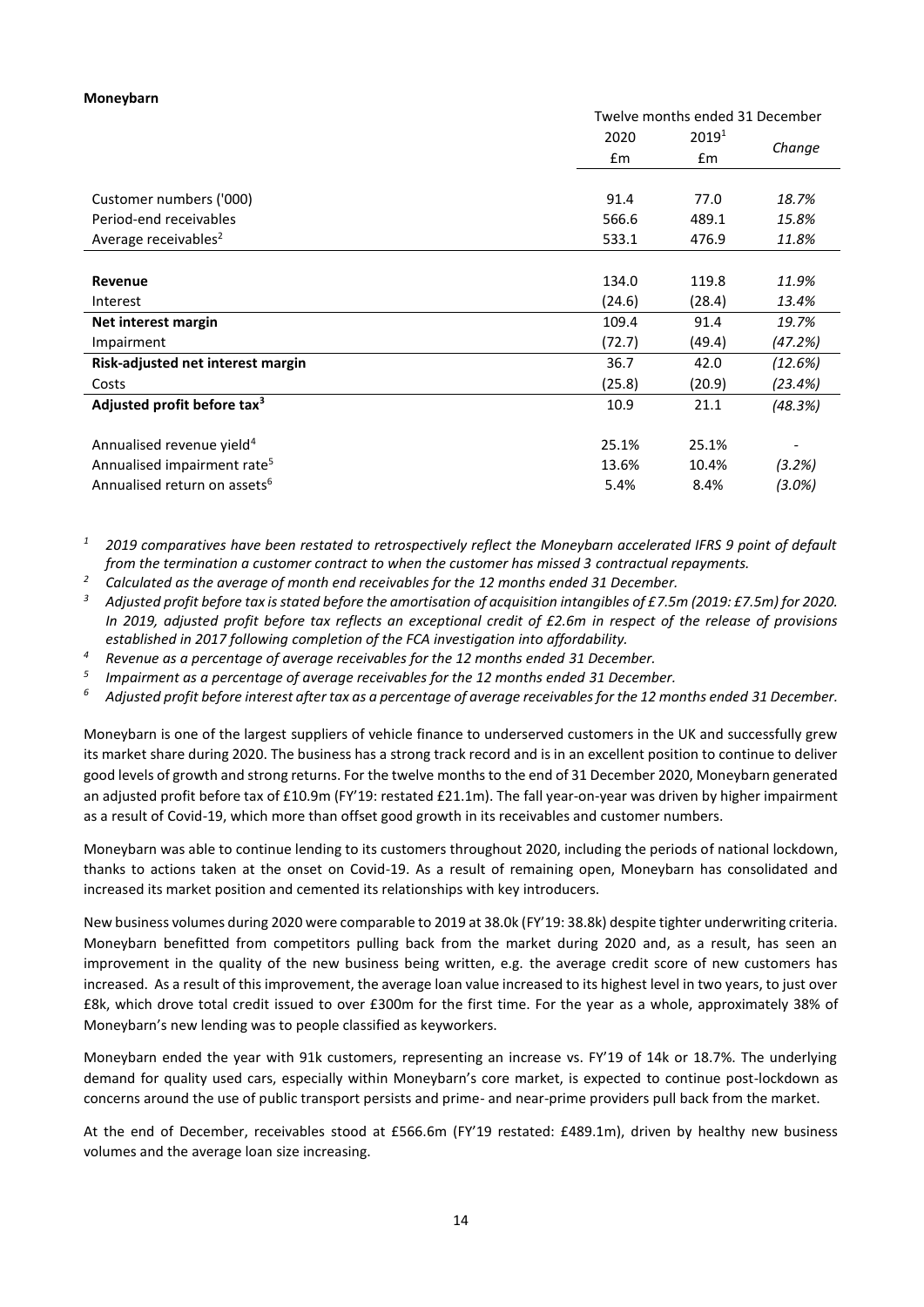As a result of the higher receivables base, revenues during FY'20 increased by 11.9% year-on-year to £134.0m (FY'19 restated: £119.8m). This growth was delivered despite a reduction in higher risk lending during the period. The annualised revenue yield at the end of December was 25.1% vs. 25.1% in December 2019. After the period end, Moneybarn launched a near-prime offering, designed to capture more of that market segment, priced at 14.9% APR.

Interest costs fell during the year to £24.6m (FY'19: £28.4m) reflecting lower funding costs being offset by a higher receivables balance. Th net interest margin at the end of December stood at 20.5% vs. 19.2% a year earlier.

Impairment increased significantly during the year to £72.7m (FY'19 restated: £49.4m) as a result of Covid-19's impact on the arrears rate and increased provisions driven by a deterioration in the macroeconomic environment. As a consequence, the annualised impairment rate increased to 13.6% (FY'19 restated: 10.4%). On a risk-adjusted basis, the net interest margin fell to 6.9% at the end of December vs. 8.8% a year earlier, as a result of the increased impairment rate. The annualised impairment rate remained elevated during 2020 due, in part, to persistently higher arrears levels supported by a challenging termination process, as the company's ability to collect vehicles was restricted. This restriction, as per FCA guidance, was lifted on 31 January 2021. Whilst Moneybarn is now able to collect vehicles again, it remains sensitive to customer circumstances.

Prior to the FCA issuing guidance to the market regarding payment holidays, Moneybarn started working with its customers proactively to ease any potential financial hardship they might be experiencing. Therefore, Moneybarn experienced an earlier take-up of such arrangements than the wider market. At its peak, the take-up of a payment holiday by Moneybarn customers was 23.0%. Following the initial one to three-month payment holidays expiring, the overall number declined and, at the end of December, the proportion of Moneybarn customers with an active payment holiday was 1.3%.

Costs increased during the course of the year to £25.8m, from £20.9m a year earlier, reflecting an increase in headcount, volume related costs – such as credit bureau searches – and arrangements for working remotely.

For 2021, Moneybarn will continue to target growth in its traditional markets and, as mentioned above, has launched a near-prime product to expand its target market.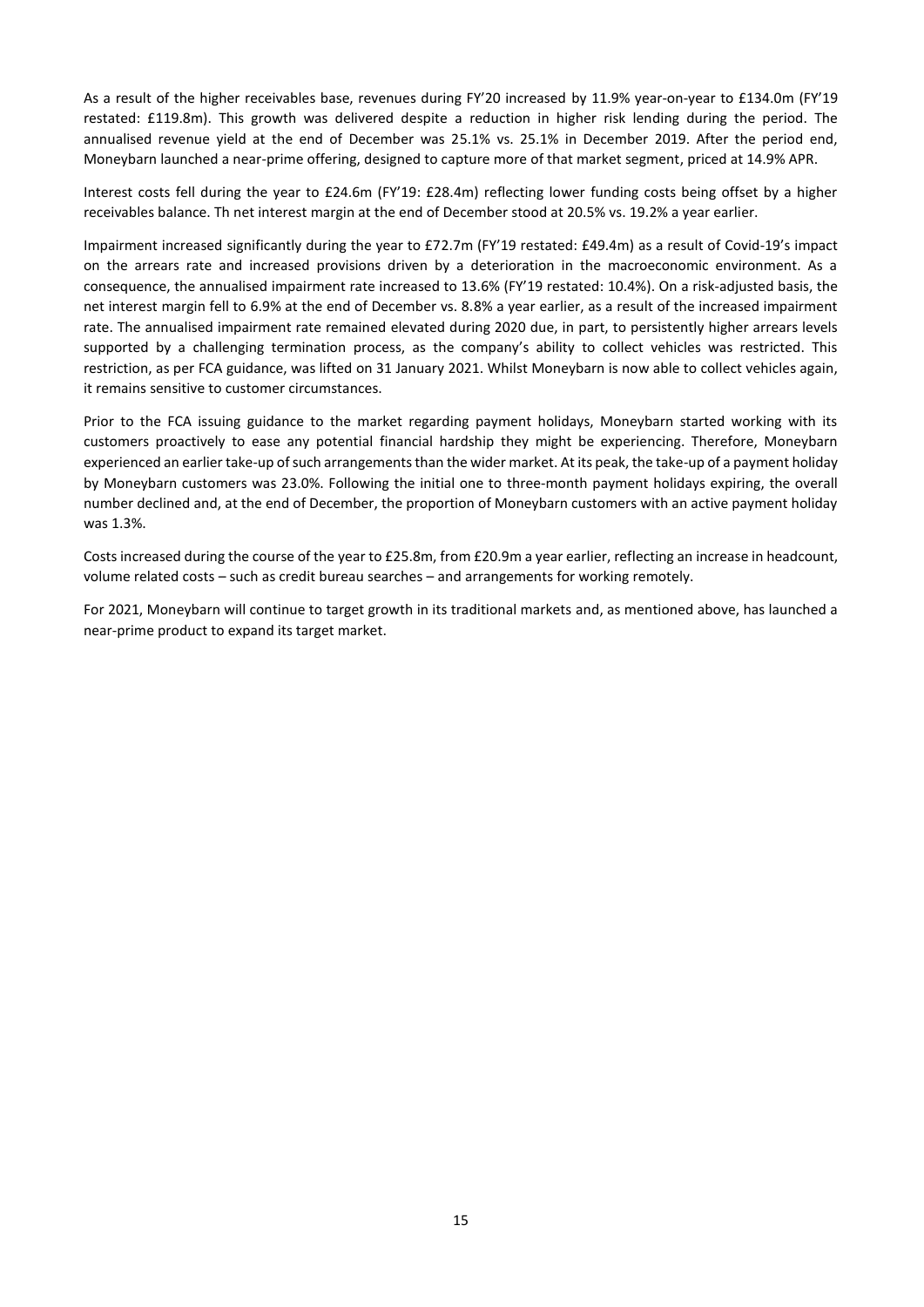#### **Consumer Credit Division**

|                                          | Year ended 31 December |         |          |  |
|------------------------------------------|------------------------|---------|----------|--|
|                                          | 2020                   | 2019    |          |  |
|                                          | £m                     | £m      | Change   |  |
|                                          |                        |         |          |  |
| Customer numbers ('000)                  | 311                    | 522     | (40.3%)  |  |
| Period-end receivables                   | 138.9                  | 249.0   | (44.2%)  |  |
| Average receivables <sup>1</sup>         | 166.0                  | 247.3   | (32.9%)  |  |
|                                          |                        |         |          |  |
| Revenue                                  | 192.4                  | 295.4   | (34.9%)  |  |
| Interest                                 | (10.3)                 | (9.7)   | (6.2%)   |  |
| Net interest margin                      | 182.1                  | 285.7   | (36.3%)  |  |
| Impairment                               | (47.5)                 | (96.2)  | 50.6%    |  |
| Risk-adjusted net interest margin        | 134.6                  | 189.5   | (29.0%)  |  |
| Costs                                    | (209.5)                | (210.3) | 0.4%     |  |
| Adjusted loss before tax <sup>2</sup>    | (74.9)                 | (20.8)  | (260.1%) |  |
|                                          |                        |         |          |  |
| Annualised revenue yield <sup>3</sup>    | 115.9%                 | 119.5%  | (3.6%)   |  |
| Annualised impairment rate <sup>4</sup>  | 28.6%                  | 38.9%   | (10.3%)  |  |
| Annualised return on assets <sup>5</sup> | (31.5%)                | (3.6%)  | (27.9%)  |  |

*<sup>1</sup> Calculated as the average of month end receivables for the 12 months ended 31 December.*

*<sup>2</sup> Adjusted loss before tax is stated before exceptional items of £66.6m (2019: £14.4m)..*

*<sup>3</sup> Revenue as a percentage of average receivables for the 12 months ended 31 December.*

*4 Impairment as a percentage of average receivables for the 12 months ended 31 December.*

*<sup>5</sup> Adjusted loss before interest after tax as a percentage of average receivables for the 12 months ended 31 December.*

The Consumer Credit Division ('CCD') comprises Provident home credit and Satsuma. For 2020, CCD reported an adjusted loss before tax of £74.9m, vs. an adjusted loss before tax for FY'19 of £20.8m. The increased loss for the period reflects lower receivables driving overall lower net revenue but including increased impairment, driven by Covid-19, and significant cost efficiencies being substantially offset by a significant increase in complaints costs in 2020.

The home credit business responded quickly to the challenges presented by Covid-19 by introducing several new ways of working for its field-based colleagues in order to continue supporting its customers. They are able to offer lending and collections services on a fully remote basis including: taking repayments online, over the phone or via an Allpay card, managing loan applications remotely to new, existing or returning customers, offering Provident Direct and utilising central collections activity support with a particular focus on arrears and customers missing payments consecutively.

The home credit team implemented processes to help identify customers indicating that they have been impacted by Covid-19 and whose circumstances have changed as a result. At the end of June, there were c.8.5k customers identified which equated to around 4% of customers and 1% of receivables. By the end of December, this had fallen to c.5k, representing 1.6% of customers and 1% of receivables.

Customer numbers ended the period at 311k, which represents a reduction vs. FY'19 of c.40%, driven by significantly reduced new customer bookings and lower total issue volumes in home credit, and the decision in Q2 2020 to pause lending on the HCSTC Satsuma book. This is reflected in new issue volumes being down by c.47% vs. FY'19 in home credit as a result of tighter underwriting standards and operational restrictions due to Covid-19, the latter particularly in the earlier stages of the pandemic.

CCD receivables ended the period at £138.9m, which represents a decline of 44% year-on-year, driven by significantly lower issue volumes and higher impairment due to Covid-19. Satsuma receivables stood at less than £5m at the end of December as lending to new and existing customers was paused in Q2 2020, although collection activity remaining strong throughout the period.

Revenue for the period was £192.4m, which equates to a reduction of 34.9% vs. FY'19, which was driven by the fall in customer receivables during the period.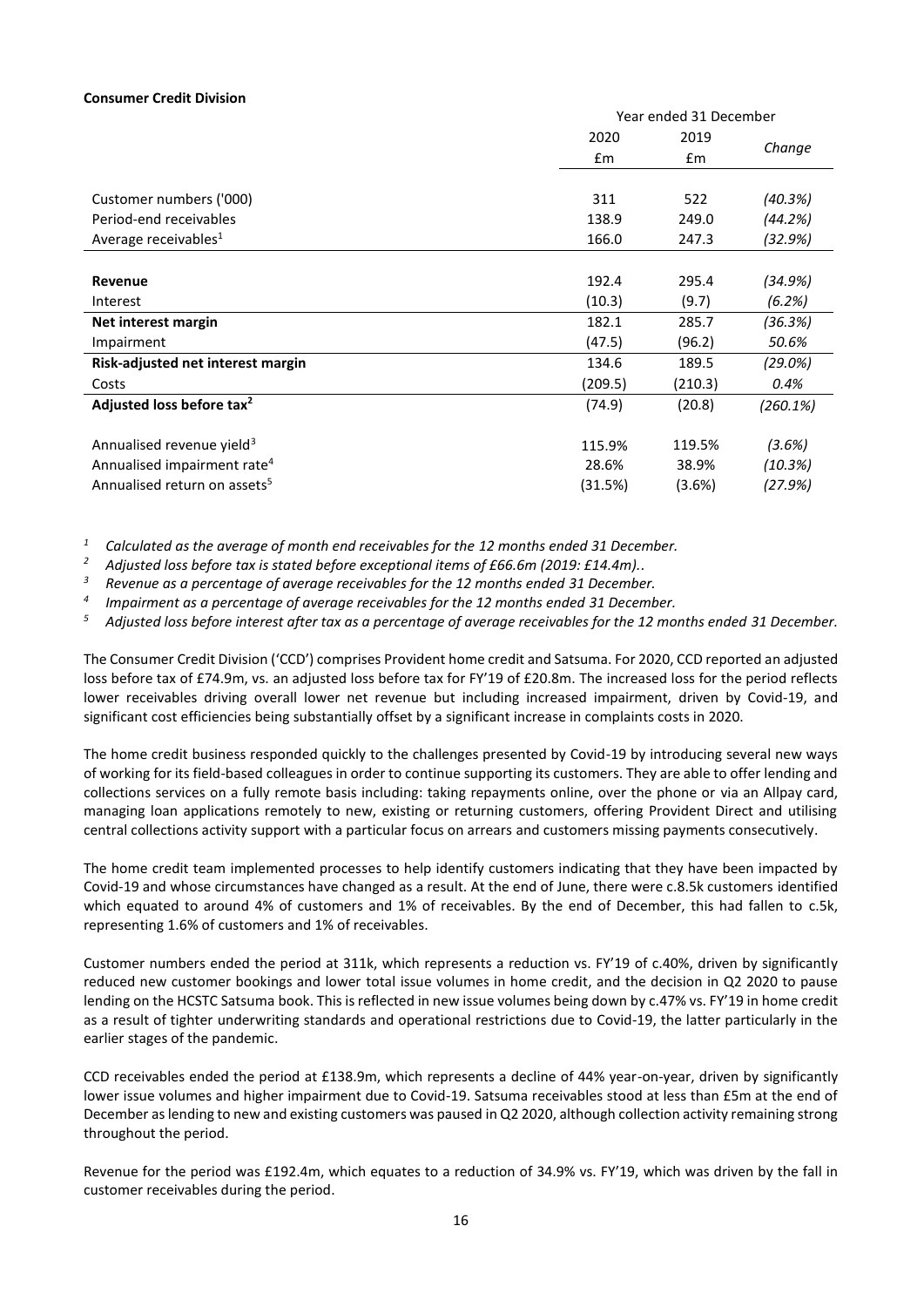The reported revenue yield for FY'20 was 115.9%, lower than the comparable figure for FY'19 of 119.5% due to the significant reduction in the higher-yielding HCSTC Satsuma loan book in 2020. The net interest margin for the year was £182.1m (FY'19: £285.7m) driven by the significantly lower revenue recognised in the period from the lower receivables and slightly lower yield.

Impairment for the year amounted to £47.5m, a decrease of 50.6% vs. FY'19 of £96.2m. The lower impairment charge year-on-year is driven by the dynamics in both the home credit and Satsuma receivables books. Despite the significantly smaller book year-on-year, the home credit impairment charge increased, impacted by higher relative levels of write-off after the initial onset of Covid-19. The collect out of the Satsuma book during the year was stronger than initially anticipated and contributed to a lower than expected impairment charge. As a result, the impairment rate at the end of December was 28.6% vs. 38.9% in FY'19 with the impact of the lower Satsuma impairment outweighing the lower total average receivable for the year.

On a risk-adjusted basis, the net interest margin fell by 29% year-on-year to £134.6m, with lower recognised revenue being partly offset by lower impairment. The risk-adjusted net interest margin as a proportion of average receivables rose to 81.1% vs. 76.6% in FY'19 driven by the lower impairment rate dynamics.

Costs fell by 0.4% during 2020 to £209.5m vs. FY'19 (£210.3m). Total expenses were reduced significantly year-on-year driven by lower salary costs, following management action taken in 2019 and 2020 to reduce headcount, and savings realised across several other operating areas including travel, property, marketing and lower commission costs in the ROI business. The cost efficiencies were substantially offset by a significant increase in complaint costs, primarily from the UK home credit business, of c.£40m vs. FY'19.

# **Central costs**

Central costs were broadly flat year-on-year in 2020 at £21.1m (FY'19: £21.0m). Lower share incentive costs during the period were offset by higher consultancy fees.

## **Exceptional items**

An exceptional cost of £58.9m was recognised in 2020 as a result of: (i) the provision for the CCD Scheme of Arrangement of £50m and the costs of delivering the Scheme of £15m; (ii) restructuring costs (£2.0m); (iii) the costs of the creation of the intermediate holding company (1.4m); and, (iv) pension GMP equalisation costs (£0.7m) ; offset by (ii) a further release of provisions following completion of the ROP refund programme in Vanquis Bank (£8.3m); combined with a funding credit following the £75m tender of the senior bonds in August (£1.9m). This compares to an exceptional cost in 2019 of £26.3m as a result of: (i) bid defence costs following NSF's unsolicited offer for the group £23.8m; (ii) restructuring costs (£19.3m); (iii) a release of provisions following the completion of the ROP refund programme in Vanquis Bank (£14.2m); and (iv) a release of the Moneybarn FCA provision (£2.6m).

## **Tax**

The tax credit for 2020 represents an effective tax rate of 26.5% (2019 (restated): 35.7%) on statutory losses before tax which results in a tax credit of £30.1m being recognised in the year (2019 (restated): charge of £42.6m) which principally reflects: (i) the mainstream corporation tax rate of 19.0% on Group profit before tax and the 8.0% bank corporation tax surcharge on Vanquis Bank's profits in excess of £25m (credit of £19.1m); (ii) the impact of the change in UK tax rate following the reduction in the mainstream corporation tax rate to 17%, previously enacted, being cancelled in 2020. The corporation tax rate has therefore remained at 19% for 2020 (credit of £3.5m); and (iii) a credit in respect of prior years which primarily reflects the benefit of claiming deductions for the costs incurred in 2019 in respect of the NSF bid defence, for which no tax deduction was assumed in the prior year, along with a release of part of the provision for uncertain tax liabilities net of other prior year adjustments (credit of £7.5m).

## **Dividends**

The Board does not propose a final dividend with respect to this financial year, in line with its decision to preserve capital and support business stability. However, it remains the Board's aim to resume dividend payments to shareholders as soon as operational and financial conditions normalise.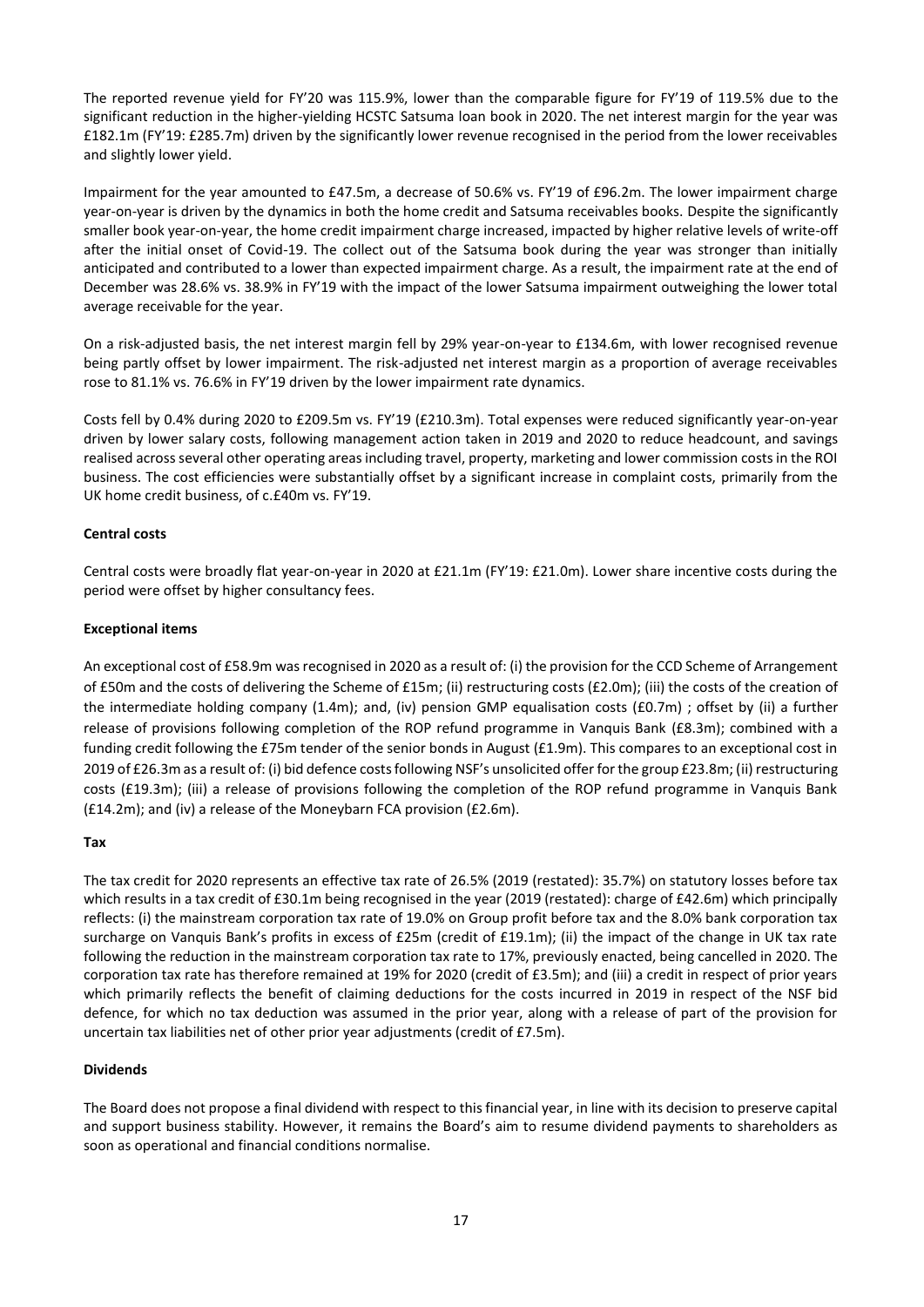## **Funding and capital**

The Group has strong capital and liquidity positions comprising:

- Total regulatory capital of £675m, equating to a total CET1 ratio of 34.2% and a surplus above the minimum regulatory requirement of approximately £264m.
- Headroom on committed facilities and surplus cash and liquid resources amounting to approximately £144m. This is in addition to approximately £800m of liquid resources held by Vanquis Bank above Group Liquidity Coverage Ratio requirements and ongoing access to the retail deposits market.

The Board's current view on risk appetite is to maintain a capital buffer in excess of £100m, which includes a Pillar 2B buffer required by the PRA, because of the continuing market uncertainties whilst maintaining a capital structure to support ongoing access to funding from the bank and debt capital markets.

The Group's CET1 ratio at 31 December 2020 was 34.2% vs. minimum regulatory requirement of 20.8%. The regulatory capital headroom above the minimum regulatory requirement was approximately £264m at the period end. The increase in headroom from  $£140m<sup>3</sup>$  at 31 December 2019 (vs. the minimum regulatory requirement) predominantly reflects: (i) the preservation of capital through the cancellation of the 2019 dividend; (ii) smaller risk weighted exposures in respect of customer receivables; and (iii) additional capital mitigation in response to Covid-19 (net of the anticipated third year transitional impact of IFRS 9). These benefits were partly offset by the consolidated group loss to 31 December 2020 and the costs of implementing the Scheme of Arrangement for CCD.

As previously reported, the Group has elected to phase in the impact of adopting IFRS 9 over the five-year period ending 31 December 2022, by applying add back factors of 95%, 85%, 70%, 50% and 25% for years one to five, respectively, to the initial IFRS 9 transition adjustment. This is in addition to any subsequent increase in expected credit losses (ECL) in the non-credit-impaired book from transition to the end of the reporting period. The Prudential Regulation Authority ratified additional capital mitigation proposed by the Basel Committee, in response to Covid-19, with these measures coming into force from 27 June 2020. The new measures allow for the impact on regulatory capital of any increase in ECL in the non-credit impaired book arising from 1 January 2020 to be phased in over the five year period to 31 December 2024 (2020: 100%, 2021: 100%, 2022: 75%, 2023: 50%, 2024: 25%). The impact of the IFRS 9 transitional arrangements (including relief from the new measures in response to Covid-19) on CET1 as at 31 December 2020 was £203m.

The Group continues to explore a number of options to improve capital efficiency. These include, but are not limited to, supplementing the existing capital base that is made up entirely of Common Equity Tier one with debt capital to support growth and improve the return on equity. The Board also continues to monitor its risk appetite in respect of the appropriate level of regulatory capital headroom in light of the Group's recovery post-Covid.

The flow of retail deposits into Vanquis Bank has continued to be strong and, at 31 December 2020, Vanquis Bank had retail deposit funding of £1.7bn, up from £1.3bn a year earlier, which reflects the steps taken by Vanquis Bank to increase liquidity in response to Covid-19.

During 2020, the Group delivered on a number of its funding objectives to reduce its overall cost of borrowing and strengthen its balance sheet: (i) signed an agreement to fund the Moneybarn receivables book through securitisation (ii) repaid the remaining M&G loan facility (of which £25m was repaid early on 14 February 2020); (iii) in line with its contractual maturity, repaid a £25m bond on 14 April 2020; (iv) agreed an intragroup funding loan from Vanquis Bank; and (v) completed a tender offer for £75m of its senior bonds due to mature in 2023.

Headroom on committed facilities (£79m) and surplus cash and liquid resources (£65m) amounted to approximately £144m. A further £50m commitment on the existing bilateral securitisation facility was secured in February 2021. There are no contractual maturities of the Group's facilities until a scheduled maturity of a £65m bond in September 2021.

In line with the Group's strategy to maintain diversified sources of funding, in January 2021, Vanquis Bank established a securitisation program backed by a revolving portfolio of credit card receivables originated by the Bank, making a retained issuance on 28 January 2021. The notes have been rated AAA by Fitch Ratings, Kroll Bond Rating Agency and Standard & Poor's. The notes are held internally as an additional liquidity contingency option initially, enhancing the Vanquis Bank's ability to diversify its sources of funding.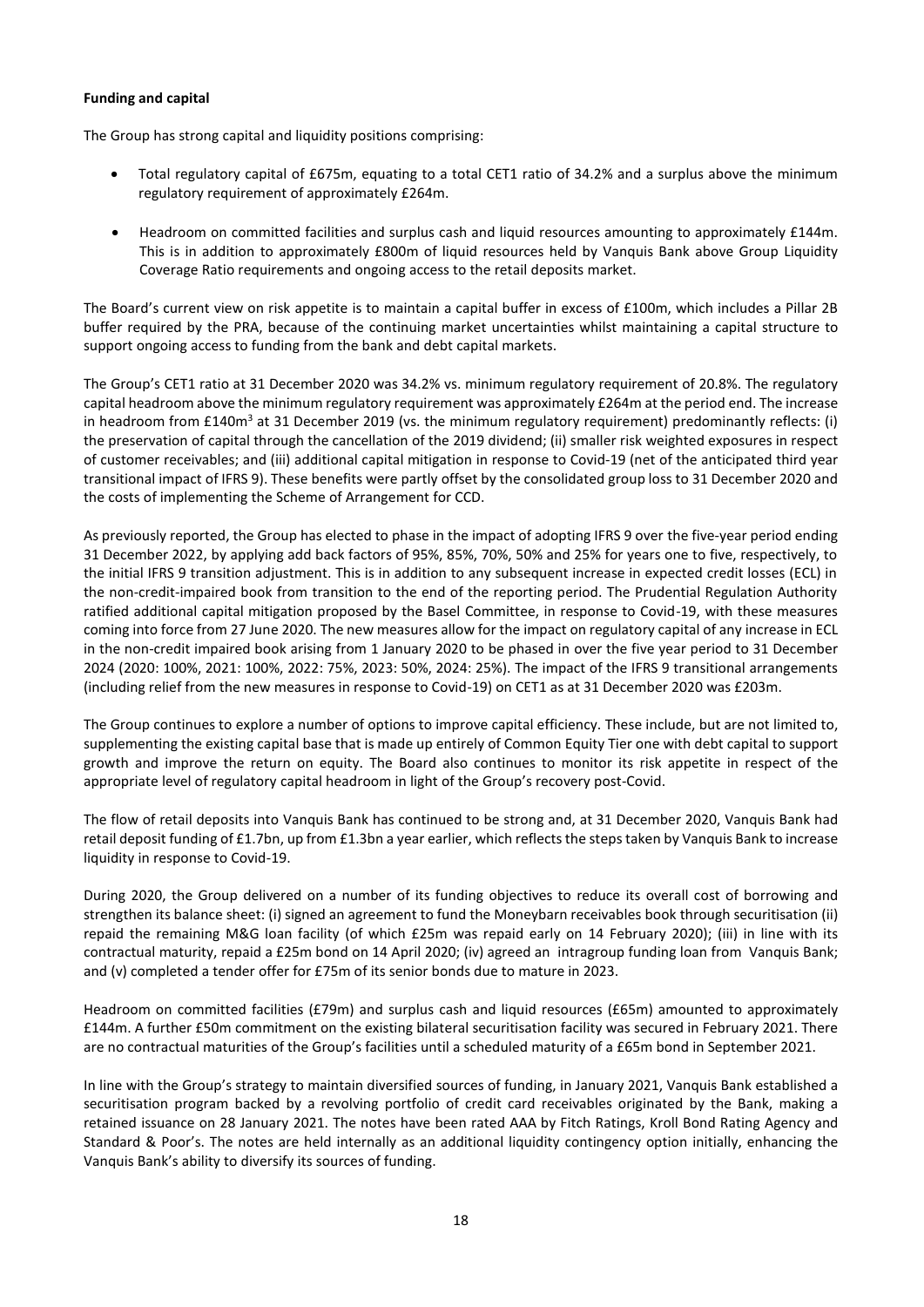The Group actively explores additional funding options including, but not limited, (i) changing the funding mix to be more effective; and, (ii) optimizing the mix of debt capital and senior debt in the funding profile. Vanquis Bank remains primarily retail deposit funded.

The Group applies a Capital Management Policy that requires subsidiaries, including Vanquis Bank, to maintain sufficient capital to meet regulatory requirements, manage for 12 months growth and investment whilst maintaining a management buffer. Thereafter and where applicable Vanquis Bank is required to distribute a dividend to the Group.

## **Principal risks and uncertainties**

The principal risks and uncertainties affecting the Group are largely consistent with those set out in the 2019 Annual Report and Financial Statements and comprise the following risks: Capital risk, Liquidity and Funding risk, Credit risk, Strategy and Governance risk, Legal and Regulatory risk, People and Operational risk, and Model risk.

A full assessment of the risks and uncertainties, together with the controls and processes which are in place to monitor and mitigate the risks where possible, are set out on pages 48 to 61 of the 2020 Annual Report & Financial Statements which is available on the Group's website, [www.providentfinancial.com.](http://www.providentfinancial.com/) 

# Capital risk

This is defined as the risk that the Group has insufficient capital to either meet regulatory requirements or to sustain the long-term viability of the business. The Group and Bank operate within a defined capital risk appetite, with thresholds reported to and monitored by Group and Bank Boards. The Board's current view on risk appetite is to maintain a capital buffer in excess of £100m due to market uncertainties. The Group has also refined the capital buffer it maintains to be proportionate to the risk-weighted exposures and thus reflect the current and expected state of the balance sheet. The Group's capital review (C-SREP) with the PRA concluded in July 2020. The Group's Pillar 2A capital requirement has been lowered from 20.65% to 18.33% during 2020 and the fixed monetary add-on in respect of pension risk has been removed.

## Liquidity and Funding risk

This is defined as the risk that the Group has insufficient liquidity to meet its obligations as they fall due, and or is unable to maintain sufficient funding for its future needs. The Group's current funding strategy seeks to maintain a secure funding structure by maintaining committed facilities to pre-fund the Group's liquidity and funding requirements for at least the next 12 months, maintaining access to four main sources of funding comprising: (i) the syndicated revolving bank facility; (ii) external market funding; (iii) securitisation; and (iv) retail deposits.

## Credit risk

This is defined as the risk of unexpected credit losses arising through either adverse macro-economic factors or parties with whom the Group has contracted fail to meet their financial obligations. In response to the pandemic, each division has reviewed their respective credit profiles and has undertaken selective tightening of scorecards to ensure any higher than desired risk segments have been addressed. Credit risk appetite has been refreshed to focus more on Early Warning Indicators (EWIs) of customer stress and predictive performance of scorecards.

## Strategy and Governance

This is defined as the risk of making poor strategic decisions related to acquisitions, products, distribution etc as a result of ineffective governance arrangements, processes and controls. Board governance manual and Delegated Authorities Manual (DAM) in place to provide framework for key decision making at all levels across the Group and divisions. Executive Director scorecards in place with reward incentives based on a combination of financial and non-financial measures.

## Legal and Regulatory

This is defined as the risk that the Group is exposed to financial loss, fines, censure or enforcement action due to failing to comply with regulations (including handbooks, codes of conduct, financial crime etc). The Group operates in a highly regulated environment and in a sector where its customers are more vulnerable and need careful management. At all levels, the Group has worked hard to build and maintain positive relationships with our key regulators. Any regulatory actions are managed and monitored closely to ensure these are delivered fully and within the spirit of any feedback received.

## Operational, people, business resilience and information and data security risk

This is defined as the risk of loss resulting from inadequate or failed internal processes, people and systems or from external events.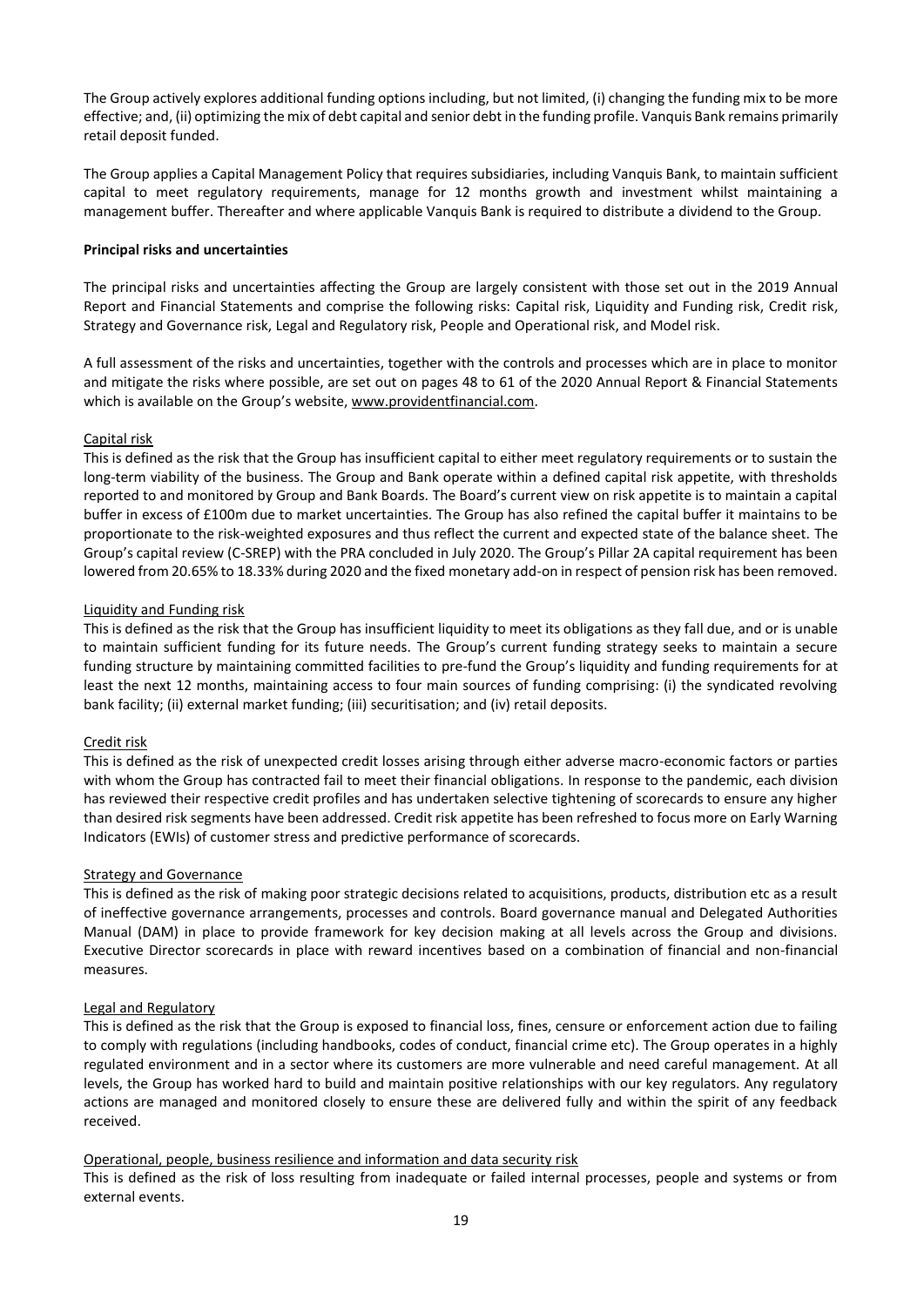The three lines of defence model throughout the Group ensures there are clear lines of accountability between management who own the risks, oversight by the risk function and independent assurance provided by Internal Audit. Group business continuity plan invoked in response to the pandemic.

## Model risk

This is defined as the risk of financial losses where models fail to perform as expected due to poor governance (including design and operation). Group Head of Model Risk recruited with resourcing plan in place to build out team. New Group model risk management framework developed including Model risk policy. Critical IFRS9 models have been externally validated within Vanquis and Moneybarn.

## **Related party transactions**

In August 2020 Vanquis Bank provided Provident Financial plc with a £70m intercompany loan facility to allow upstream funding. The loan has a two-year term and an interest rate of 6.25%. The loan has been fully utilised since it was provided, the balance outstanding at 31 December 2020 was £70m.

In December 2020, a new subsidiary holding company, Provident Financial Holdings No. 2 Limited (PFH2), was incorporated which simplified the intercompany relationships across the Group. This involved the entry into intra-group share purchase agreements between Provident Financial plc and its subsidiaries to transfer its ownership in Vanquis Bank, Moneybarn and CCD to PFH2. As part of that process certain intercompany loans with Moneybarn and CCD were transferred from the Company to PFH2 and equivalent loans were entered into between the Company and PFH2.

Vanquis Bank approved and paid dividends totalling £110.0m in 2020 (2019: £139.8m). A 2021 interim dividend of £40.0m was paid by Vanquis Bank on 31 March 2021.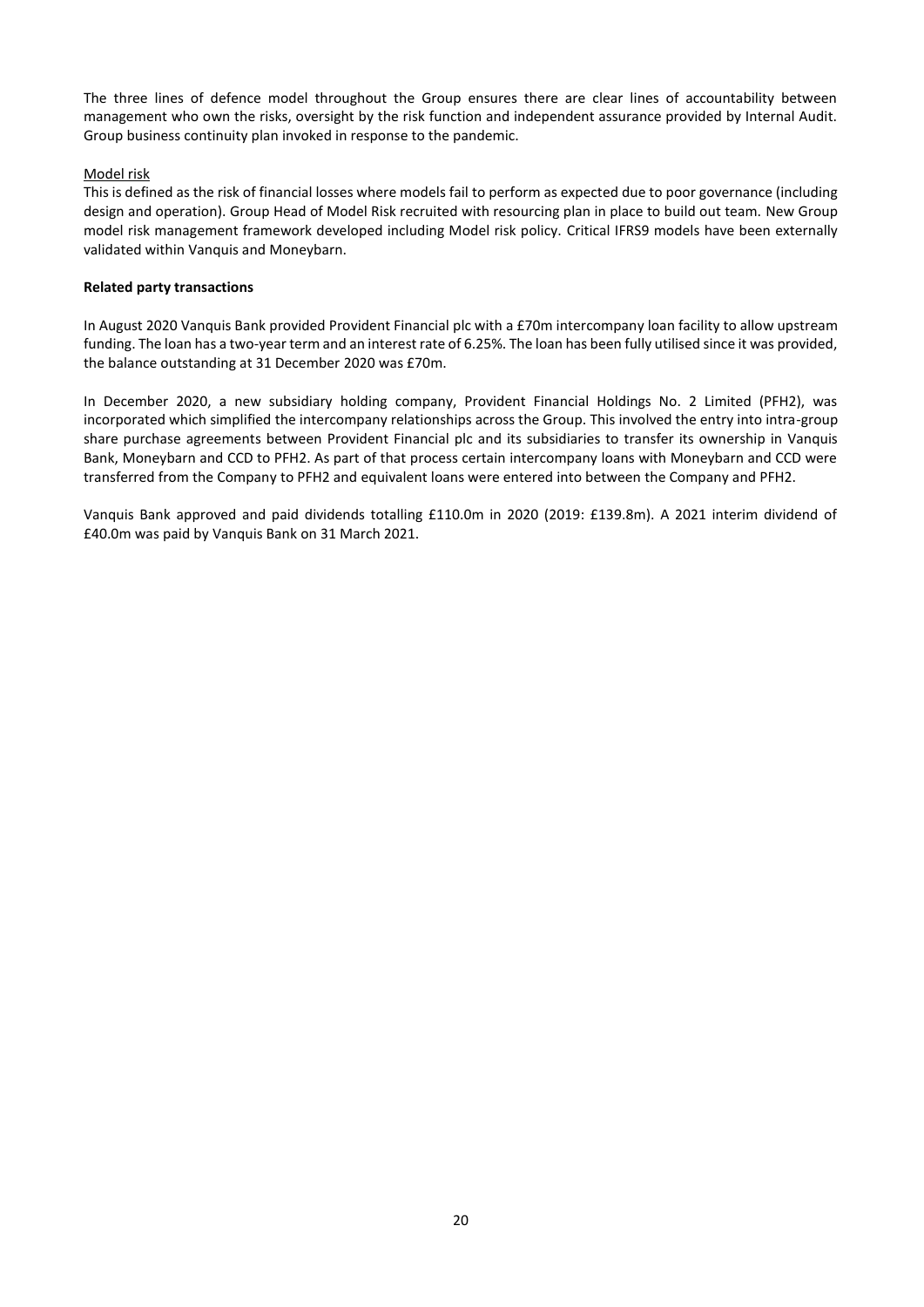# **Consolidated financial statements**

# **Consolidated income statement for the year ended 31 December**

|                                                                                   | <b>Note</b> | 2020          | 2019                   |
|-----------------------------------------------------------------------------------|-------------|---------------|------------------------|
|                                                                                   |             |               | (rested <sup>1</sup> ) |
|                                                                                   |             | $\mathsf{fm}$ | £m                     |
| Interest income                                                                   |             | 724.3         | 877.2                  |
| Fee income                                                                        |             | 83.5          | 118.9                  |
| <b>Total Revenue</b>                                                              | 3           | 807.8         | 996.1                  |
| Finance costs                                                                     |             | (69.6)        | (72.0)                 |
| Net interest margin                                                               |             | 738.2         | 924.1                  |
| Impairment charges                                                                | 7           | (360.1)       | (344.5)                |
| Risk-adjusted net interest margin                                                 |             | 378.1         | 579.6                  |
| Operating costs                                                                   |             | (491.6)       | (460.6)                |
| (Loss)/profit before tax                                                          | 3           | (113.5)       | 119.0                  |
| (Loss)/profit before tax, amortisation of acquisition intangibles and exceptional |             |               |                        |
| items                                                                             | 3           | (47.1)        | 152.8                  |
| Amortisation of acquisition intangibles                                           | 3           | (7.5)         | (7.5)                  |
| <b>Exceptional items</b>                                                          | 3           | (58.9)        | (26.3)                 |
| Tax credit/(charge)                                                               | 4           | 30.1          | (42.6)                 |
| (Loss)/profit for the year attributable to equity shareholders                    |             | (83.4)        | 76.4                   |

All of the above activities relate to continuing operations.

# **Consolidated statement of comprehensive income**

|                                                                           |             |        | 2019          |
|---------------------------------------------------------------------------|-------------|--------|---------------|
|                                                                           | <b>Note</b> | 2020   | (restated)    |
|                                                                           |             | £m     | $\mathsf{fm}$ |
| (Loss)/profit for the year attributable to equity shareholders            |             | (83.4) | 76.4          |
| Items that will not be reclassified subsequently to the income statement: |             |        |               |
| - actuarial movements on retirement benefit asset                         | 10          | (1.7)  | (9.7)         |
| - fair value movements in investments                                     | 9           | 3.8    | 4.5           |
| - tax on items taken directly to other comprehensive income               | 4           | (0.7)  | 0.6           |
| - impact of change in UK tax rate on items in other comprehensive income  | 4           | (1.7)  | (0.1)         |
| - deferred tax credit on disposal of investments                          | 4           | 2.0    |               |
| - deferred tax credit on disposal of investments                          | 4           | (2.0)  |               |
| Other comprehensive expense for the year                                  |             | (0.3)  | (4.7)         |
| Total comprehensive (expense)/income for the year                         |             | (83.7) | 71.7          |
| (Loss)/earnings per share                                                 |             |        |               |
|                                                                           | <b>Note</b> | 2020   | 2019          |
|                                                                           |             |        | (restated)    |
|                                                                           |             | pence  | pence         |
| <b>Basic</b>                                                              | 5           | (32.9) | 30.1          |
| <b>Diluted</b>                                                            | 5           | (32.9) | 29.9          |
|                                                                           |             |        |               |
| Dividends per share                                                       | <b>Note</b> | 2020   | 2019          |
|                                                                           |             | pence  | pence         |
| Total dividend for the year                                               | 6           |        | 25.0          |
|                                                                           |             |        |               |
| Paid in the period <sup>2</sup>                                           | 6           |        | 19.0          |

<sup>1</sup> Refer to note 2 for detail of restatement

<sup>2</sup> The total cost of dividends paid in the year was £nil (2019: £47.6m).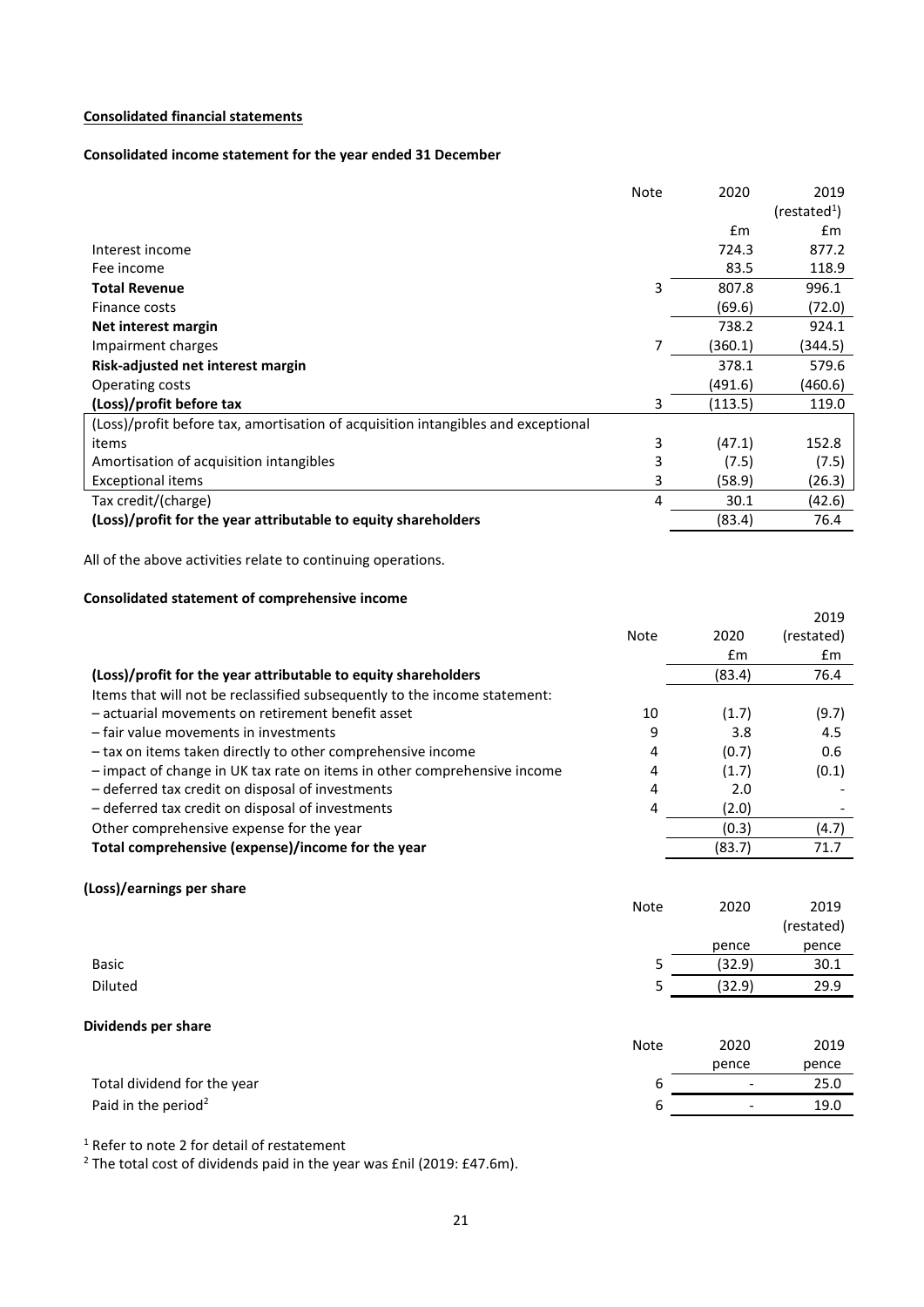## **Consolidated balance sheets**

|                                             | Note | 31 December | 31 December            | 1 January              |
|---------------------------------------------|------|-------------|------------------------|------------------------|
|                                             |      | 2020        | 2019                   | 2019                   |
|                                             |      |             | (rested <sup>1</sup> ) | (rested <sup>1</sup> ) |
|                                             |      | £m          | £m                     | £m                     |
| <b>ASSETS</b>                               |      |             |                        |                        |
| Cash and cash equivalents                   |      | 919.7       | 353.6                  | 387.9                  |
| Amounts receivable from customers           | 7    | 1,799.8     | 2,199.6                | 2,200.8                |
| Trade and other receivables                 |      | 35.7        | 33.3                   | 29.8                   |
| Investment held as fair value through other |      |             |                        |                        |
| comprehensive income                        | 9    | 9.2         | 16.6                   | 47.8                   |
| Property, plant and equipment               |      | 15.5        | 19.3                   | 24.6                   |
| Right of use assets                         |      | 58.0        | 67.1                   | 81.9                   |
| Goodwill                                    |      | 71.2        | 71.2                   | 71.2                   |
| Other intangible assets                     | 8    | 45.3        | 44.1                   | 55.0                   |
| Retirement benefit asset                    | 10   | 79.7        | 78.0                   | 83.9                   |
| Deferred tax assets                         | 4    | 44.0        | 25.0                   | 34.5                   |
| <b>TOTAL ASSETS</b>                         | 3    | 3,078.1     | 2,907.8                | 3,017.4                |
| <b>LIABILITIES AND EQUITY</b>               |      |             |                        |                        |
| <b>Liabilities</b>                          |      |             |                        |                        |
| Retail deposits                             |      | 1,683.2     | 1,345.2                | 1,431.7                |
| Bank and other borrowings                   |      | 520.0       | 618.3                  | 623.8                  |
| Trade and other payables                    |      | 64.9        | 89.3                   | 91.8                   |
| Derivative financial instrument             |      | 1.3         |                        |                        |
| Lease liabilities                           |      | 69.4        | 78.3                   | 89.0                   |
| <b>Current tax liabilities</b>              | 4    | 0.6         | 32.9                   | 24.6                   |
| Provisions                                  | 11   | 91.0        | 14.5                   | 53.2                   |
| <b>Total liabilities</b>                    |      | 2,430.4     | 2,178.5                | 2,314.1                |
| Equity attributable to owners of the parent |      |             |                        |                        |
| Share capital                               |      | 52.6        | 52.5                   | 52.5                   |
| Share premium                               |      | 273.2       | 273.2                  | 273.2                  |
| Merger reserves                             |      | 278.2       | 278.2                  | 278.2                  |
| Other reserves                              |      | 14.6        | 17.7                   | 13.9                   |
| Retained earnings                           |      | 29.1        | 107.7                  | 85.5                   |
| <b>Total equity</b>                         | 3    | 647.7       | 729.3                  | 703.3                  |
| TOTAL LIABILITIES AND EQUITY                |      | 3,078.1     | 2,907.8                | 3,017.4                |
|                                             |      |             |                        |                        |

<sup>1</sup> Refer to note 2 for detail of restatement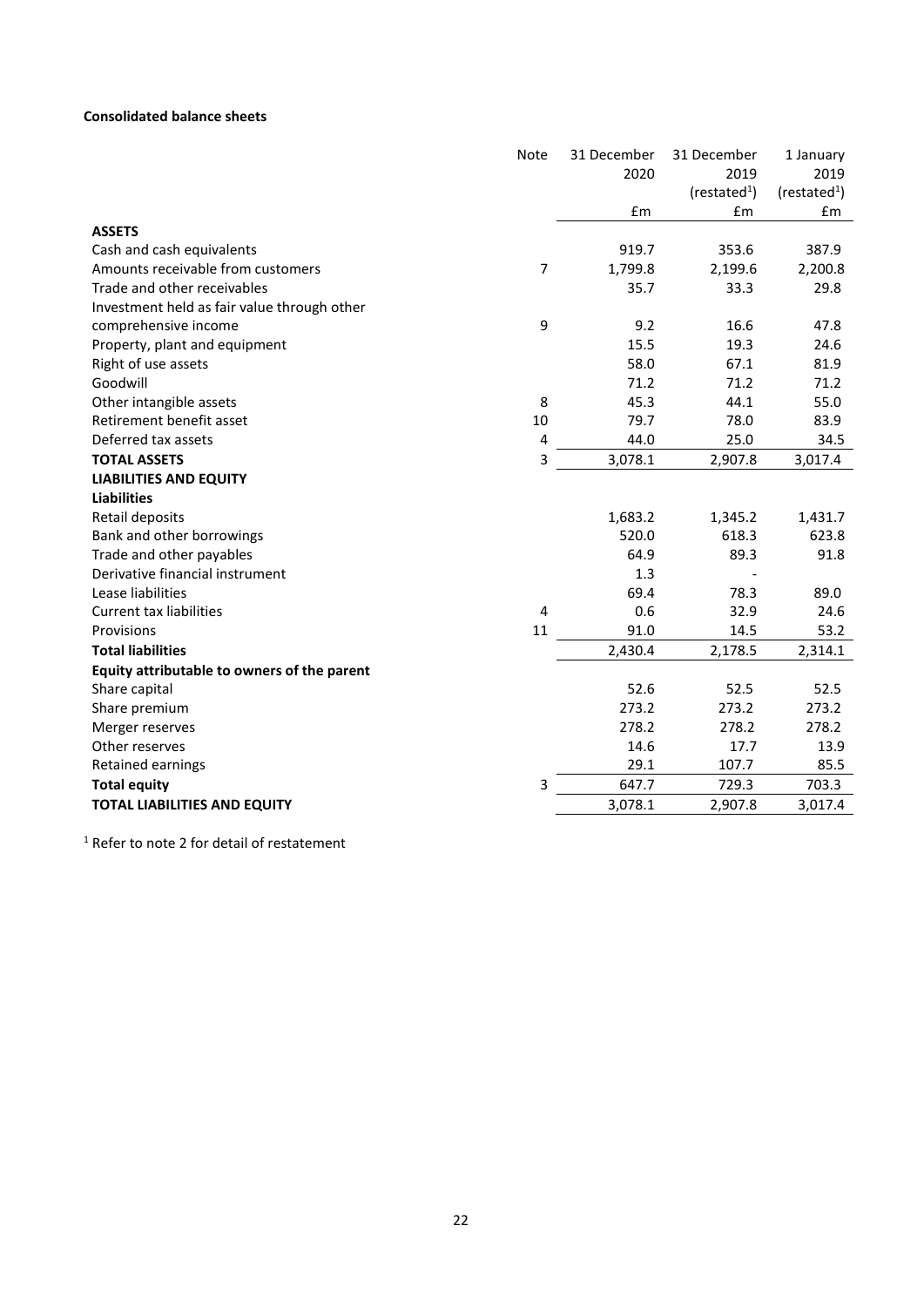#### **Consolidated statement of changes in shareholders' equity**

|                                                           | Share                    | Share                    | Merger                       | Other                    | Retained               |        |
|-----------------------------------------------------------|--------------------------|--------------------------|------------------------------|--------------------------|------------------------|--------|
|                                                           | capital                  | premium                  | reserve                      | reserves                 | earnings               | Total  |
|                                                           |                          |                          |                              |                          | (rested <sup>1</sup> ) |        |
|                                                           | £m                       | £m                       | £m                           | £m                       | £m                     | £m     |
| At 31 December 2018                                       | 52.5                     | 273.2                    | 278.2                        | 13.9                     | 94.3                   | 712.1  |
| Impact of adoption of IFRS 16 'Leases'                    |                          |                          |                              |                          | (5.6)                  | (5.6)  |
| Prior year adjustment                                     |                          |                          |                              |                          | (3.2)                  | (3.2)  |
| At 1 January 2019                                         | 52.5                     | 273.2                    | 278.2                        | 13.9                     | 85.5                   | 703.3  |
| Profit for the year                                       |                          |                          |                              |                          | 76.4                   | 76.4   |
| Other comprehensive income/(expense):                     |                          |                          |                              |                          |                        |        |
| - actuarial movements on retirement benefit asset (note   |                          |                          |                              |                          |                        |        |
| 10)                                                       |                          |                          |                              |                          | (9.7)                  | (9.7)  |
| - fair value movement in investments (note 9)             |                          |                          |                              | 4.5                      |                        | 4.5    |
| - tax on items taken directly to other comprehensive      |                          |                          |                              |                          |                        |        |
| income (note 4)                                           |                          |                          | $\overline{a}$               | (1.2)                    | 1.8                    | 0.6    |
| - impact of change in UK tax rate (note 4)                |                          |                          |                              | 0.1                      | (0.2)                  | (0.1)  |
| Other comprehensive income/(expense) for the period       | $\overline{a}$           | $\overline{a}$           | $\overline{a}$               | 3.4                      | (8.1)                  | (4.7)  |
| Total comprehensive income for the period                 | $\overline{\phantom{0}}$ | $\overline{\phantom{a}}$ | $\overline{a}$               | 3.4                      | 68.3                   | 71.7   |
| Share-based payment charge                                | $\overline{a}$           | $\overline{a}$           | $\overline{a}$               | 1.9                      |                        | 1.9    |
| Transfer of share-based payment reserve                   |                          |                          |                              | (1.5)                    | 1.5                    |        |
| <b>Dividends</b>                                          |                          |                          |                              | $\overline{\phantom{a}}$ | (47.6)                 | (47.6) |
| At 31 December 2019                                       | 52.5                     | 273.2                    | 278.2                        | 17.7                     | 107.7                  | 729.3  |
| At 1 January 2020                                         | 52.5                     | 273.2                    | 278.2                        | 17.7                     | 107.7                  | 729.3  |
| Loss for the year                                         |                          |                          |                              |                          | (83.4)                 | (83.4) |
| Other comprehensive income/(expense):                     |                          |                          |                              |                          |                        |        |
| - actuarial movements on retirement benefit asset (note   |                          |                          |                              |                          |                        |        |
| 10)                                                       |                          |                          |                              |                          | (1.7)                  | (1.7)  |
| - fair value movement in investments (note 9)             |                          |                          |                              | 3.8                      |                        | 3.8    |
| - tax on items taken directly to other                    |                          |                          |                              |                          |                        |        |
| comprehensive income (note 4)                             |                          |                          |                              | (1.0)                    | 0.3                    | (0.7)  |
| - impact of change in UK tax rate (note 4)                |                          |                          |                              | (0.2)                    | (1.5)                  | (1.7)  |
| - deferred tax credit on disposal of investments (note 4) |                          |                          |                              | 2.0                      |                        | 2.0    |
| - current tax charge on disposal of investments (note 4)  |                          |                          |                              | (2.0)                    |                        | (2.0)  |
| Other comprehensive income/(expense) for the period       |                          |                          | $\overline{a}$               | 2.6                      | (2.9)                  | (0.3)  |
| Total comprehensive income/(expense) for the period       | $\overline{\phantom{a}}$ | $\overline{\phantom{a}}$ | $\qquad \qquad \blacksquare$ | 2.6                      | (86.3)                 | (83.7) |
| Transfer of cumulative gain on disposal of investment     | $\overline{\phantom{a}}$ | $\overline{\phantom{a}}$ | $\overline{a}$               | (7.4)                    | 7.4                    |        |
| Transfer of tax on disposal of investment                 |                          |                          |                              | 2.0                      | (2.0)                  |        |
| Issue of share capital                                    | 0.1                      |                          |                              |                          |                        | 0.1    |
| Share-based payment charge                                |                          |                          |                              | 2.3                      |                        | 2.3    |
| Transfer of share-based payment reserve                   |                          |                          | ٠                            | (2.6)                    | 2.6                    |        |
| Purchase of shares for share awards                       |                          |                          |                              |                          | (0.3)                  | (0.3)  |
| At 31 December 2020                                       | 52.6                     | 273.2                    | 278.2                        | 14.6                     | 29.1                   | 647.7  |

Goodwill arising on acquisitions prior to 1 January 1998 was eliminated against shareholders' funds under UK GAAP and was not reinstated on transition to IFRS. Accordingly, retained earnings are shown after directly writing off cumulative goodwill of £1.6m. In addition, cumulative goodwill of £2.3m has been written off against the merger reserve in previous years.

The rights issue in April 2018 was undertaken through a cash box structure which allowed merger relief to be applied to the issue of shares rather than recording share premium. Of the resulting merger reserve of £278.2m, £228.2m was distributable as the capital was retained for the purposes of the Company with the remaining £50.0m not distributable as it was used to inject capital into Vanquis Bank. Following the transfer of Vanquis Bank to Provident Financial Holdings No. 2 in December 2020 the full merger reserve of £278.2m is now considered distributable.

<sup>1</sup> Refer to note 2 for detail of restatement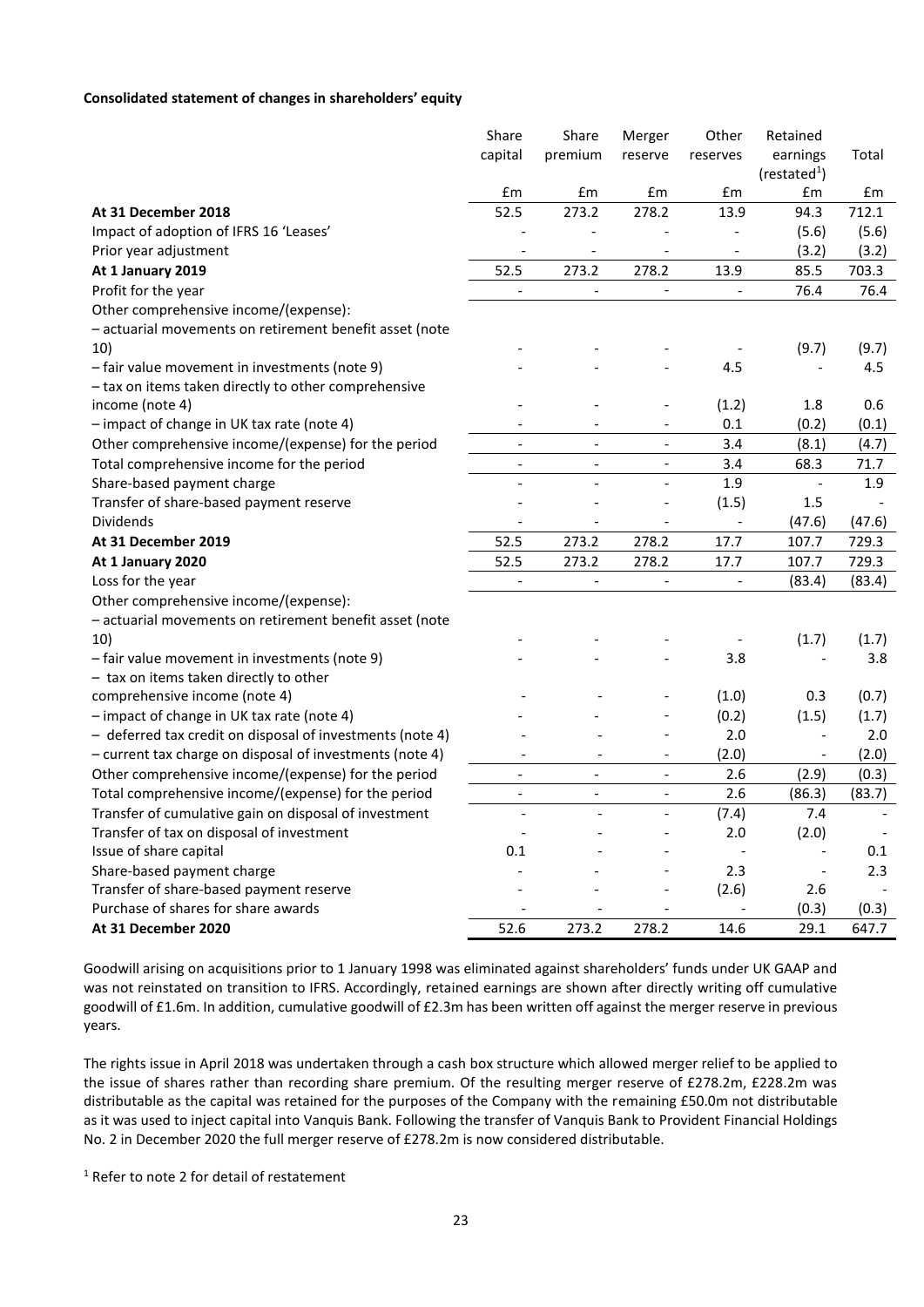# **Consolidated statement of cash flows for the year ended 31 December**

|                                                                  | <b>Note</b> | 2020    | 2019    |
|------------------------------------------------------------------|-------------|---------|---------|
|                                                                  |             | £m      | Em      |
| Cash flows from operating activities                             |             |         |         |
| Cash generated from operations                                   | 12          | 450.6   | 190.7   |
| Finance costs paid                                               |             | (63.1)  | (66.1)  |
| Tax paid                                                         |             | (23.6)  | (24.3)  |
| Net cash generated from operating activities                     |             | 363.9   | 100.3   |
| Cash flows from investing activities                             |             |         |         |
| Purchase of intangible assets                                    | 8           | (16.3)  | (7.4)   |
| Purchase of property, plant and equipment                        |             | (5.9)   | (6.6)   |
| Proceeds from disposal of property, plant and equipment          |             | 0.7     | 2.7     |
| Proceeds from the sale of government gilts held as an investment |             |         | 35.7    |
| Net cash (used in)/generated from investing activities           |             | (21.5)  | 24.4    |
| Cash flows from financing activities                             |             |         |         |
| Proceeds from bank and other borrowings                          |             | 926.8   | 288.3   |
| Repayment of bank and other borrowings                           |             | (690.3) | (379.7) |
| Payment of lease liabilities                                     |             | (11.2)  | (15.8)  |
| Dividends paid to company shareholders                           | 6           |         | (47.6)  |
| Purchase of shares for share awards                              |             | (0.3)   |         |
| Proceeds from issue of share capital                             |             | 0.1     |         |
| Net cash generated from/(used in) financing activities           |             | 225.1   | (154.8) |
| Net increase/(decrease) in cash, cash equivalents and overdrafts |             | 567.5   | (30.1)  |
| Cash, cash equivalents and overdrafts at beginning of year       |             | 350.8   | 380.9   |
| Cash, cash equivalents and overdrafts at end of year             |             | 918.3   | 350.8   |
| Cash, cash equivalents and overdrafts at end of year comprise:   |             |         |         |
| Cash at bank and in hand                                         |             | 919.7   | 353.6   |
| Overdrafts (held in bank and other borrowings)                   |             | (1.4)   | (2.8)   |
| Total cash, cash equivalents and overdrafts                      |             | 918.3   | 350.8   |

Cash at bank and in hand includes £833.3 (2019: £321.9m) in respect of the liquid assets buffer, including other liquidity resources, held by Vanquis Bank in accordance with the PRA's liquidity regime. As at 31 December 2020, £691.9 (2019: £138.2m) of the buffer was available to finance Vanquis Bank's day-to-day operations.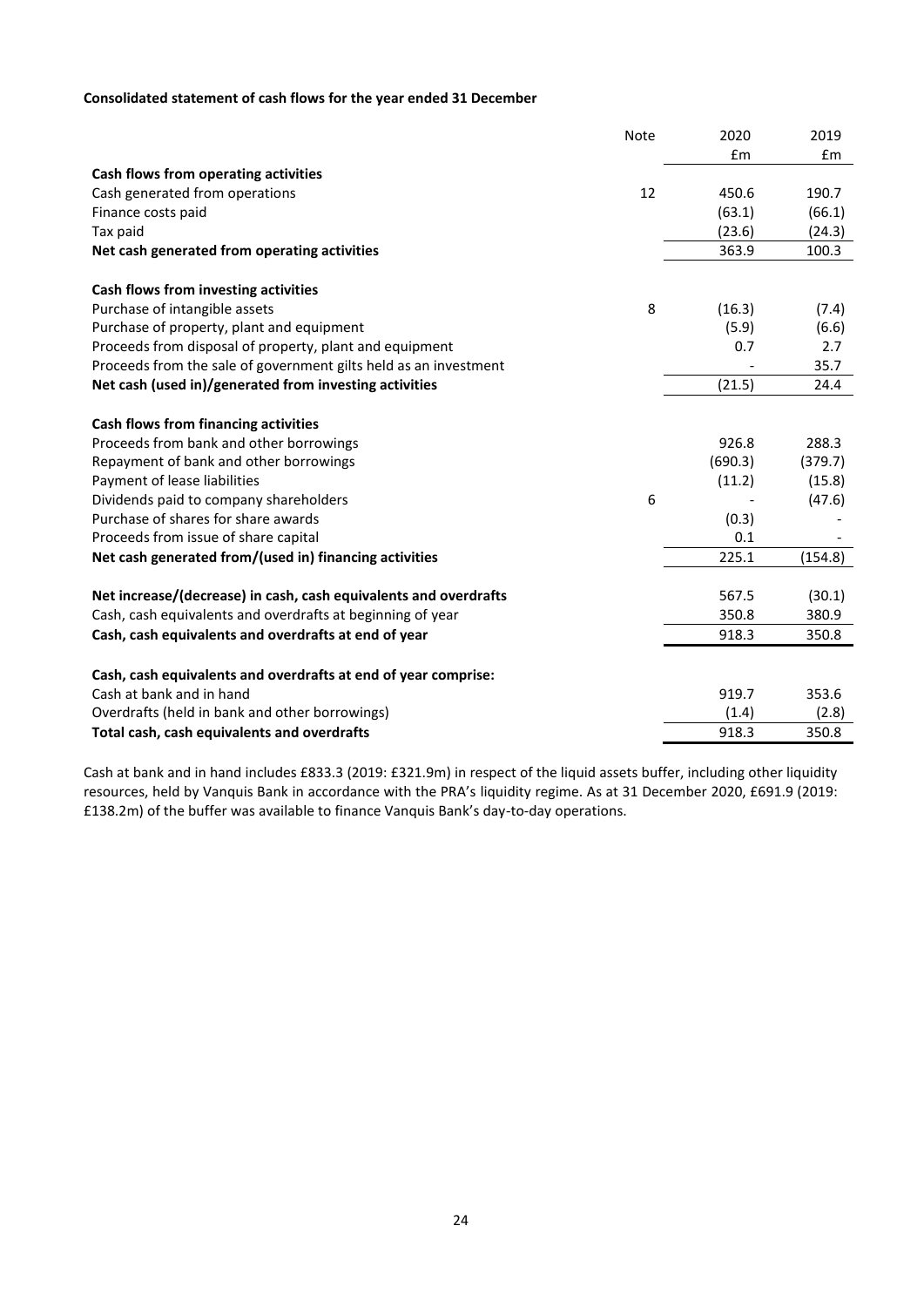## **Notes to the financial information**

## **1. Basis of preparation**

The financial statements of the Group and Company are prepared in accordance with IFRS adopted for use in the European Union (EU), International Financial Reporting Interpretations Committee (IFRIC) interpretations and the Companies Act 2006.

The financial statements have been prepared on a going concern basis under the historical cost convention, as modified by the revaluation of derivative financial instruments and investments held at fair value through other comprehensive income.

In assessing whether the Group is a going concern, the directors have reviewed the Group's reforecast, as approved in May 2021, which includes capital and liquidity forecasts, on detailed projections for 2021 to 2023. This assessment has included consideration of the Group's principal risks and uncertainties, focusing on capital and liquidity, and the likelihood of these risks materialising into losses.

Given the uncertain outlook as a result of Covid-19, additional stress testing has been performed through modelling a range of macroeconomic scenarios. This initially assumes a severe but plausible downturn, with 'severe' being defined consistently with the Group's IFRS 9 'severe' macroeconomic weighting. This assumes that unemployment in the UK reaches a peak unemployment rate of 12%. The Group's TCR has been exceeded in all scenarios modelled both with and without management actions. The point of non-viability has been assessed for both the Group and Vanquis Bank which would need to materialise to prevent the directors from adopting the going concern assumption. This is materially higher than any economic forecasts. The Group's reforecast does not require market access for capital or liquidity during the going concern period.

## **2. Accounting policies**

Group principal accounting policies under IFRS have been consistently applied to all the years presented. In the current year the Group has updated its accounting policy in respect of the definition of default for Moneybarn.

Following the scheduled review of the Moneybarn IFRS 9 model in late 2020, it was determined that the previous definition of default of 'termination of the vehicle contract' did not meet the requirements of IFRS 9. Loans in IFRS 9 stage 2 were identified to have been greater than 90 days past due, despite it being inappropriate to rebut the 90-day backstop presumption included within IFRS 9. The change in the point of default from termination to 3 missed payments (90 days) has resulted in higher impairment charges being recognised in current and prior periods.

The change in definition of default has not affected the 30 days past due trigger for receivables moving to IFRS 9 stage 2. It does however impact the point at which receivables should have moved to IFRS 9 stage 3. As revenue is calculated based on the net receivable in IFRS 9 stage 3, the change in the point of default has resulted in lower revenue as more accounts are considered defaulted. This does not impact profit before tax as it is offset by an equivalent decrease in impairment charges.

Management have concluded that this is a prior period error and have therefore retrospectively restated results. In the 2020 financial statements, the 2019 consolidated income statement, consolidated statement of comprehensive income, balance sheet and statement of changes in shareholders' equity have all been restated. An opening balance sheet as at 1 January 2019 has also been presented.

The prior year restatement has resulted in a decrease in receivables of £3.2m and an adjustment to retained earnings of £3.2m at 1 January 2019. The 2019 profit before tax decreased by £9.8m, comprising an increase in impairment of £7.6m and a reduction in revenue of £2.2m. Receivables at 31 December 2019 reduced by £13.0m.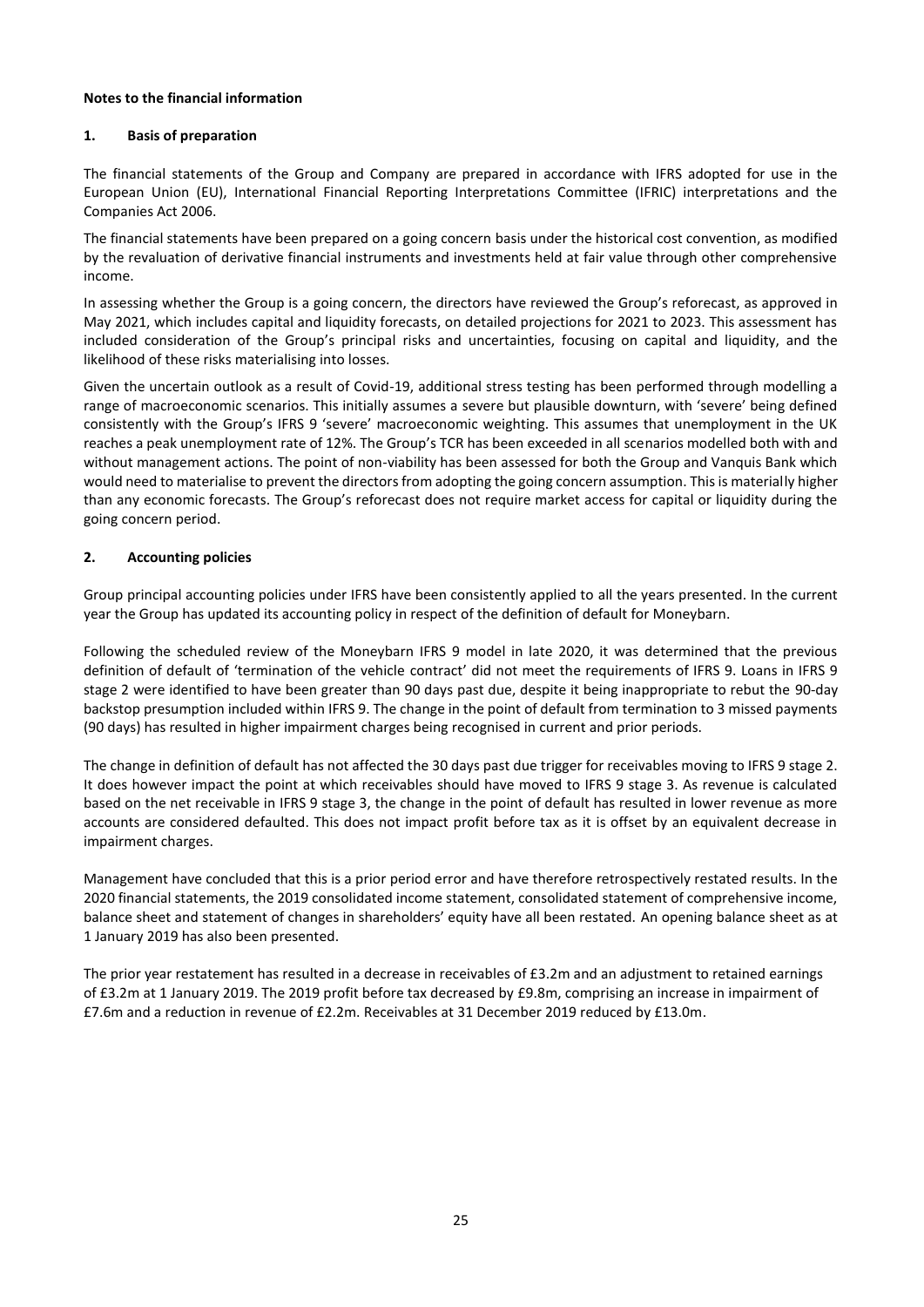# **2. Accounting policies (continued)**

A summary of the impact of the changes in treatment, for 2019, on the Group's primary statements is set out below:

|                                                         | Previously presented | Adjustments | Restated |
|---------------------------------------------------------|----------------------|-------------|----------|
|                                                         | £m                   | £m          | £m       |
| <b>Consolidated Income statement</b>                    |                      |             |          |
| Revenue                                                 | 998.3                | (2.2)       | 996.1    |
| Finance costs                                           | (72.0)               |             | (72.0)   |
| Impairment charges                                      | (336.9)              | (7.6)       | (344.5)  |
| Operating costs                                         | (460.6)              |             | (460.6)  |
| Profit before tax                                       | 128.8                | (9.8)       | 119.0    |
| Tax charge                                              | (44.4)               | 1.8         | (42.6)   |
| Profit for the year attributable to equity shareholders | 84.4                 | (8.0)       | 76.4     |
| Total comprehensive income for the period               | 79.7                 | (8.0)       | 71.7     |
| Basic earnings per share (pence)                        | 33.3                 | (3.2)       | 30.1     |
| Diluted earnings per share (pence)                      | 33.1                 | (3.2)       | 29.9     |
| <b>Consolidated balance sheet</b>                       |                      |             |          |
| Amounts receivable from customers                       | 2,212.6              | (13.0)      | 2,199.6  |
| Other assets                                            | 708.2                |             | 708.2    |
| <b>TOTAL ASSETS</b>                                     | 2,920.8              | (13.0)      | 2,907.8  |
| Current tax liability                                   | 34.7                 | (1.8)       | 32.9     |
| <b>Other liabilities</b>                                | 2,145.6              |             | 2,145.6  |
| Retained earnings                                       | 118.9                | (11.2)      | 107.7    |
| Other equity                                            | 621.6                |             | 621.6    |
| <b>TOTAL LIABILITIES AND EQUITY</b>                     | 2,920.8              | (13.0)      | 2,907.8  |

#### **3. Segment reporting**

|                                                  |               |            |         | Profit/(loss) before |
|--------------------------------------------------|---------------|------------|---------|----------------------|
|                                                  |               | Revenue    |         | tax                  |
|                                                  | 2020          | 2019       | 2020    | 2019                 |
|                                                  |               | (restated) |         | (restated)           |
|                                                  | $\mathsf{fm}$ | £m         | £m      | £m                   |
| Vanquis Bank                                     | 481.4         | 580.9      | 38.0    | 173.5                |
| Moneybarn                                        | 134.0         | 119.8      | 10.9    | 21.1                 |
| <b>CCD</b>                                       | 192.4         | 295.4      | (74.9)  | (20.8)               |
| Central costs                                    |               |            | (21.1)  | (21.0)               |
| Total group before amortisation of acquisition   |               |            |         |                      |
| intangibles and exceptional items                | 807.8         | 996.1      | (47.1)  | 152.8                |
| Amortisation of acquisition intangibles (note 8) | ٠             |            | (7.5)   | (7.5)                |
| <b>Exceptional items</b>                         |               |            | (58.9)  | (26.3)               |
| <b>Total group</b>                               | 807.8         | 996.1      | (113.5) | 119.0                |

Revenue for Vanquis Bank, Moneybarn and CCD comprises interest and fee income earned on amounts receivable from customers.

Acquisition intangibles represent the fair value of the broker relationships of £75.0m which arose on the acquisition of Moneybarn in August 2014. The amortisation charge in 2020 amounted to £7.5m (2019: £7.5m).

All of the above activities relate to continuing operations. Revenue between business segments is not material.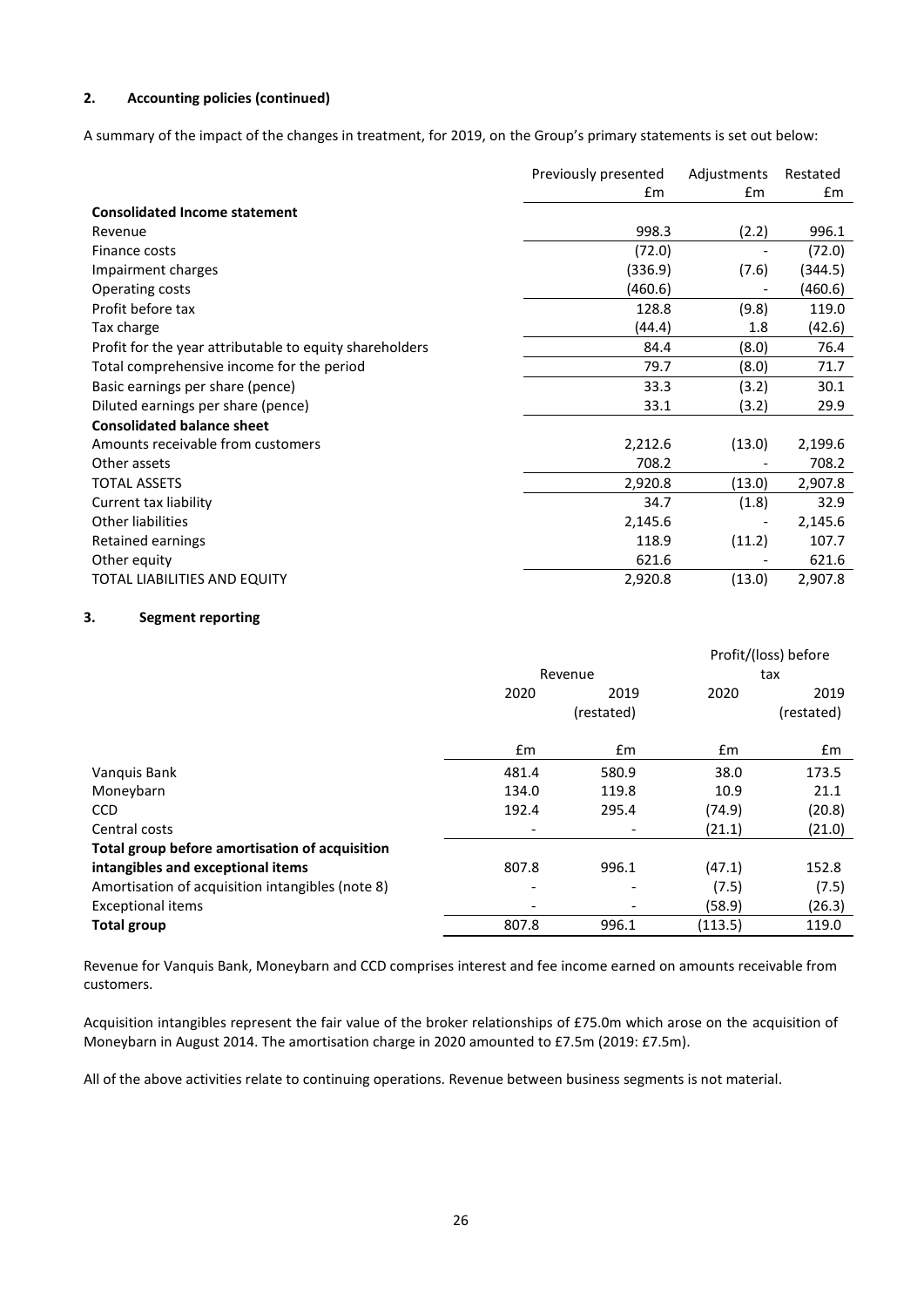## **3. Segment reporting (continued)**

Exceptional items in 2020 represent a net exceptional charge of £58.9m (2019: charge of £26.3m) and comprise:

|                                                                            | 2020   | 2019   |
|----------------------------------------------------------------------------|--------|--------|
| Charge/(credit)                                                            | £m     | £m     |
| Release of provisions in respect of ROP refund programme                   | 8.3    | 14.2   |
| Gain in respect of the redemption of bonds                                 | 1.9    |        |
| Exceptional complaints provision in CCD (note 11)                          | (65.0) |        |
| Restructuring costs, primarily in respect of the ongoing turnaround of CCD | (2.0)  | (19.3) |
| Costs in respect of the new intermediate holding company                   | (1.4)  |        |
| Pension charges in respect of GMP equalisation (note 10)                   | (0.7)  |        |
| Bid defence costs associated with NSF's unsolicited offer for the Group    |        | (23.8) |
| Release of provisions in respect of Moneybarn FCA investigation            |        | 2.6    |
| Net exceptional charges                                                    | (58.9) | (26.3) |

Restructuring costs in 2020 of £2.0m relate to redundancy costs in CCD. In 2019 these costs comprised £14.4m in relation to (i) the ongoing turnaround of CCD comprising redundancy and other related costs of £13.0m, an exceptional impairment charge of £1.9m in respect of intangible assets and an exceptional pension credit of £0.5m (see note 10); and (ii) redundancy and other one-off costs in respect of central activities and Vanquis Bank of £3.1m and £1.8m respectively.

|                                      |              |                |               | Segment net              |
|--------------------------------------|--------------|----------------|---------------|--------------------------|
|                                      |              | Segment assets |               | assets/(liabilities)     |
|                                      | 2020<br>2019 |                | 2020          | 2019                     |
|                                      |              | (restated)     |               | (restated)               |
|                                      | £m           | $\mathsf{fm}$  | $\mathsf{fm}$ | £m                       |
|                                      |              |                |               |                          |
| Vanquis Bank                         | 2,037.1      | 1,889.5        | 326.5         | 397.3                    |
| Moneybarn                            | 611.0        | 528.0          | 19.3          | 28.4                     |
| <b>CCD</b>                           | 187.8        | 284.9          | (215.1)       | (59.9)                   |
| Central                              | 730.4        | 443.3          | 517.0         | 363.5                    |
| Total before intra-group elimination | 3,566.3      | 3,145.7        | 647.7         | 729.3                    |
| Intra-group elimination              | (488.2)      | (237.9)        | -             | $\overline{\phantom{0}}$ |
| <b>Total group</b>                   | 3,078.1      | 2.907.8        | 647.7         | 729.3                    |

The presentation of segment net assets reflects the statutory assets, liabilities and net assets of each of the group's divisions. This results in an intra group elimination reflecting the difference between the central intercompany funding provided to the divisions and the external funding raised centrally.

The group's businesses operate principally in the UK and Republic of Ireland.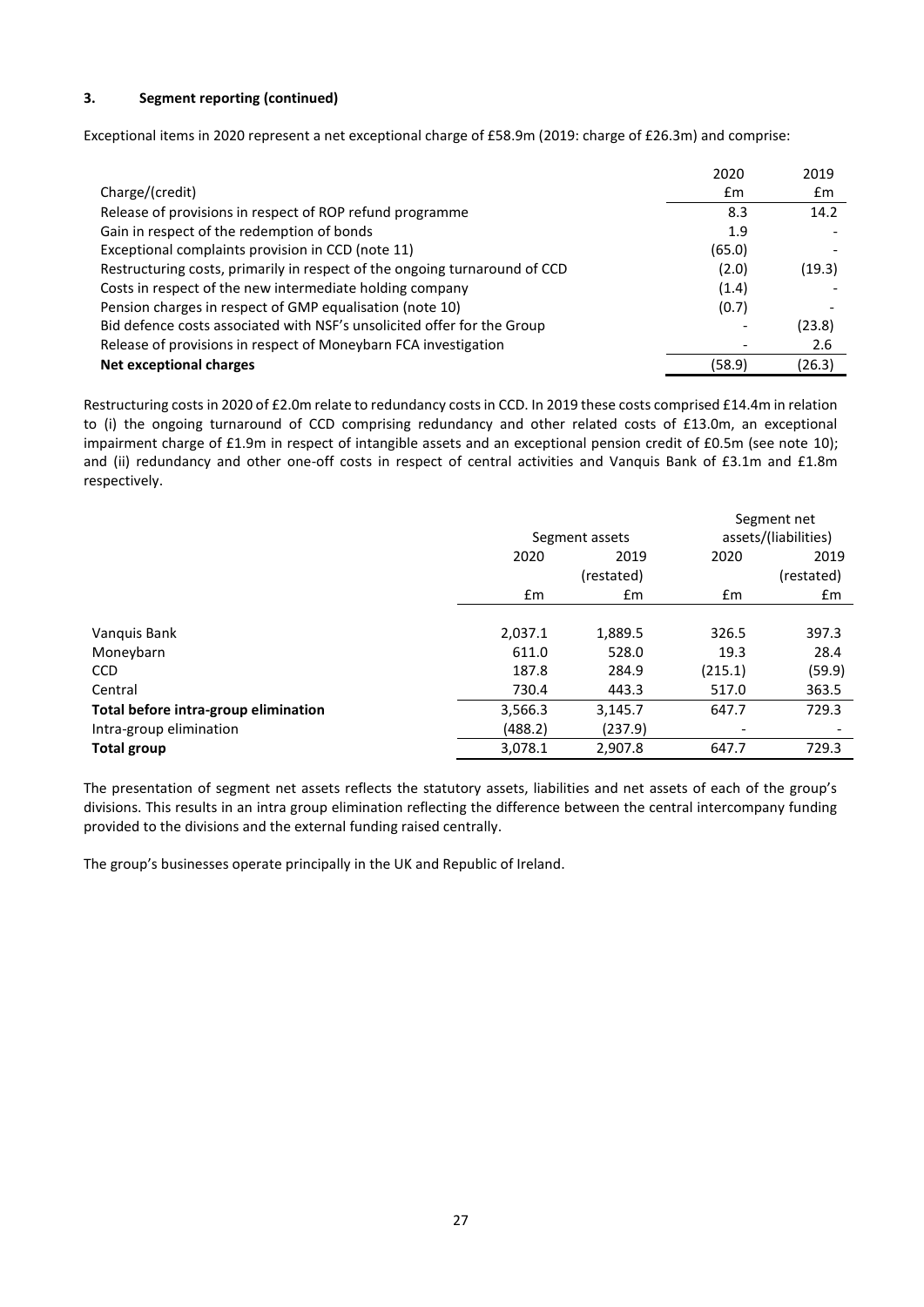# **4. Tax charge**

The tax charge in the income statement is as follows:

|                                 | 2020  | 2019       |
|---------------------------------|-------|------------|
|                                 |       | (restated) |
|                                 | £m    | £m         |
| Current tax:                    |       |            |
| $- UK$                          | 10.7  | (32.6)     |
| <b>Total current tax</b>        | 10.7  | (32.6)     |
| Deferred tax                    |       |            |
| $- UK$                          | 16.0  | (10.3)     |
| - overseas                      | (0.1) |            |
| Impact of change in UK tax rate | 3.5   | 0.3        |
| <b>Total tax charge</b>         | 30.1  | (42.6)     |

The rate of tax credit (2019: charge) on the loss (2019: profit) before taxation for the year is higher than (2019: higher than) the average rate of mainstream corporation tax in the UK of 19.0% (2019: 19.0%). This can be reconciled as follows:

|                                                                                            | 2020          | 2019       |
|--------------------------------------------------------------------------------------------|---------------|------------|
|                                                                                            |               | (restated) |
|                                                                                            | $\mathsf{fm}$ | £m         |
| (Loss)/profit before taxation                                                              | (113.5)       | 119.0      |
| (Loss)/profit before taxation multiplied by the average rate of mainstream corporation tax |               |            |
| in the UK of 19.0% (2019: 19.0%)                                                           | 21.6          | (22.7)     |
| Effects of:                                                                                |               |            |
| $-$ impact of change in UK tax rate (a)                                                    | 3.5           | 0.3        |
| $-$ impact of bank corporation tax surcharge (b)                                           | (2.1)         | (13.9)     |
| - impact of lower tax rates and losses overseas (c)                                        | (1.8)         | (1.1)      |
| - adjustment in respect of prior years (d)                                                 | 7.5           | 0.7        |
| - non-deductible general expenses                                                          | 0.4           | 0.2        |
| - benefit of capital losses offset against capital gain (e)                                | 0.9           |            |
| - utilisation of losses not recognised for deferred tax (e)                                | 1.1           |            |
| - write off of deferred tax assets (f)                                                     | (1.0)         |            |
| $-$ non-deductible bid defence costs (g)                                                   |               | (4.5)      |
| - non-deductible bank compensation payments (h)                                            |               | (1.4)      |
| $-$ additional 10% of bank compensation payments(h)                                        |               | (0.2)      |
| Total tax credit/(charge)                                                                  | 30.1          | (42.6)     |

## a) Impact of change in UK tax rate

In 2016, changes in corporation tax rates were enacted which reduced the mainstream corporation tax rate to 17% with effect from 1 April 2020. Prior to 1 April 2020, the mainstream corporation tax rate was 19%. In 2020, the reduction in the mainstream corporation tax rate to 17% was cancelled and the rate has remained at 19% for 2020. Deferred tax balances at 31 December 2019 were measured at the combined mainstream corporation tax (17.0%) and bank corporation tax surcharge rate (8.0%) of 25% to the extent that the temporary differences on which the deferred tax had been calculated were expected to reverse after 1 April 2020. At 31 December 2020, these deferred tax balances have been remeasured at the combined mainstream corporation tax rate (19.0%) and bank corporation tax surcharge rate (8.0%) of 27.0% (2019: 25.0%), as have movements in the deferred tax balances during the year. A tax credit of £3.5m (2019: £0.3m) represents the income statement adjustment to deferred tax as a result of these changes and an additional deferred tax charge of £1.7m (2019: charge of £0.1m) has been taken directly to other comprehensive income in respect of items reflected in other comprehensive income.

## (b) Impact of bank corporation tax surcharge

The adverse impact of the bank corporation tax surcharge amounts to £2.1m (2019: £13.9m) and represents tax at the bank corporation tax surcharge rate of 8% on Vanquis Bank's taxable profits in excess of £25m where taxable profits are calculated after adding back any bank compensation payments, the 10% deemed taxable receipt in respect of such payments and other add backs, but ignoring the benefit of losses elsewhere in the Group, including capital losses.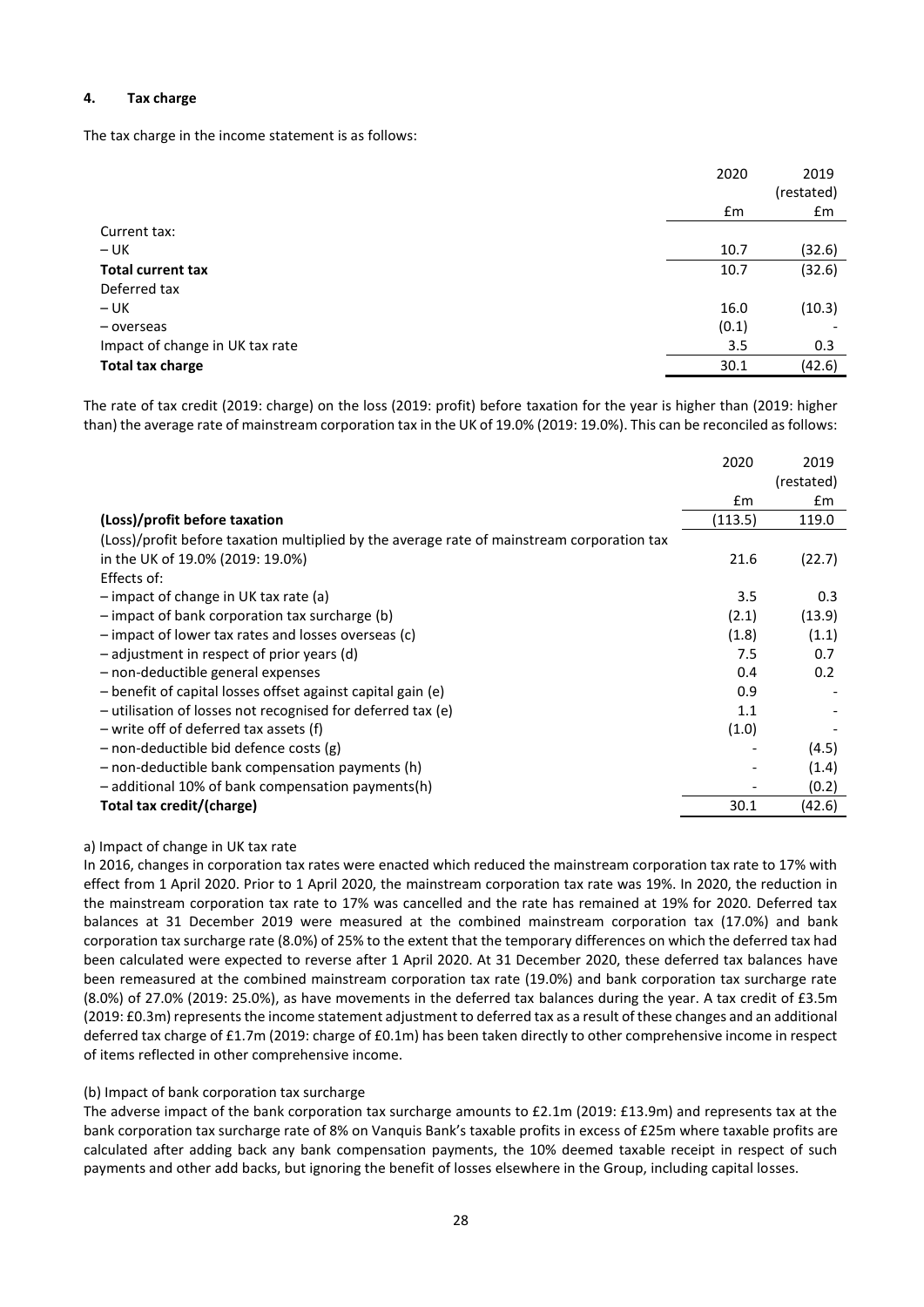# **4. Tax charge (continued)**

# (c) Impact of lower tax rates and losses overseas

The home credit business in the Republic of Ireland is subject to tax at the Republic of Ireland statutory tax rate of 12.5% (2019: 12.5%) rather than the UK statutory mainstream corporation tax rate of 19.0% (2019: 19.0%). In 2020, the home credit business in the Republic of Ireland made a loss (2019: loss) which can only be relieved against future profits of the business in the Republic of Ireland at the 12.5% statutory rate rather than the 19.0% UK statutory tax rate. No deferred tax asset has been recognised in respect of this loss giving rise to a total adverse impact on the Group tax charge of £1.8m (2019: adverse impact of £1.1m).

# (d) Adjustment in respect of prior years

The £7.5m credit in respect of prior years primarily represents the benefit of claiming deductions for the costs incurred in 2019 in connection with the defence of the unsolicited offer from NSF, for which no tax deduction was assumed in the prior year, along with a release of part of the provision for uncertain tax liabilities net of other prior year adjustments. In 2019, the £0.7m in respect of prior years represented the impact of resolving historical tax liabilities net of the release of part of the provision for uncertain tax liabilities.

# (e) Benefit of capital losses offset against capital gain utilisation of losses

The conversion and subsequent sale of part of the preferred stock in Visa Inc. during the year gave rise to a capital gain which has been offset partly by: (i) in year capital losses which give rise to a beneficial impact on the tax charge of £0.9m (2019: £nil); and (ii) brought forward capital losses in respect of which a deferred tax asset was not previously recognised, which gives rise to a beneficial impact on the tax charge of £1.1m (2019: £nil).

## (f) Write off of deferred tax assets

Deferred tax assets written off of £1.0m (2019: £nil) primarily relate to deferred tax assets in respect of share scheme awards where future tax deductions are expected to be lower than previously anticipated.

## (g) Non-deductible bid defence costs

In 2019, most of the costs associated with the defence of the unsolicited offer from NSF were considered to be non-tax deductible in computing the Group's taxable profits. This gave rise to an adverse impact on the tax charge of £4.5m.

## (h) Bank compensation payments

In 2019, the additional balance reductions related to charged off accounts net of the release of provisions related to balance reductions and settlements on other accounts which arose following completion of the refund programme in respect of ROP in Vanquis Bank are treated as bank compensation payments and are therefore non-deductible in computing Vanquis Bank's profits for tax purposes. This gave rise to an adverse impact on the tax charge of £1.4m. It also gave rise to an additional 10% deemed taxable receipt under the bank compensation provisions on the additional balance reductions related to charged off accounts. This gave rise to an adverse impact on the tax charge of £0.2m.

- The tax credit in respect of exceptional items in 2020 amounts to £10.3m (2019: tax charge of £2.9m) and represents:
	- a tax credit of £12.4m in respect of the exceptional complaints provision in CCD;
	- a tax charge of £0.4m (2019: £nil) in respect of the exceptional net gain arising as a result of the bond buy back;
	- a tax charge of £2.2m (2019: £6.0m) which represents tax at the combined mainstream corporation tax rate and bank corporation tax surcharge rate of 27% in respect of the £8.3m (2019: £14.2m) exceptional release of provisions established in 2017 following completion of the refund programme in respect of ROP and a reevaluation of the forward flow of claims that may arise in respect of ROP complaints more generally. The 2019 tax charge of £6.0m also included tax at 27% on the 10% deemed taxable receipt on customer balance reductions related to charged off accounts which are treated as bank compensation payments as well as tax on the release of the related impairment provision;
	- tax relief of £0.4m (2019: £3.7m) in respect of exceptional restructuring costs in CCD and the wider Group; and
	- a tax credit of £0.1m (2019: £nil) in respect of the GMP equalisation charge in respect of the Group's defined benefit scheme.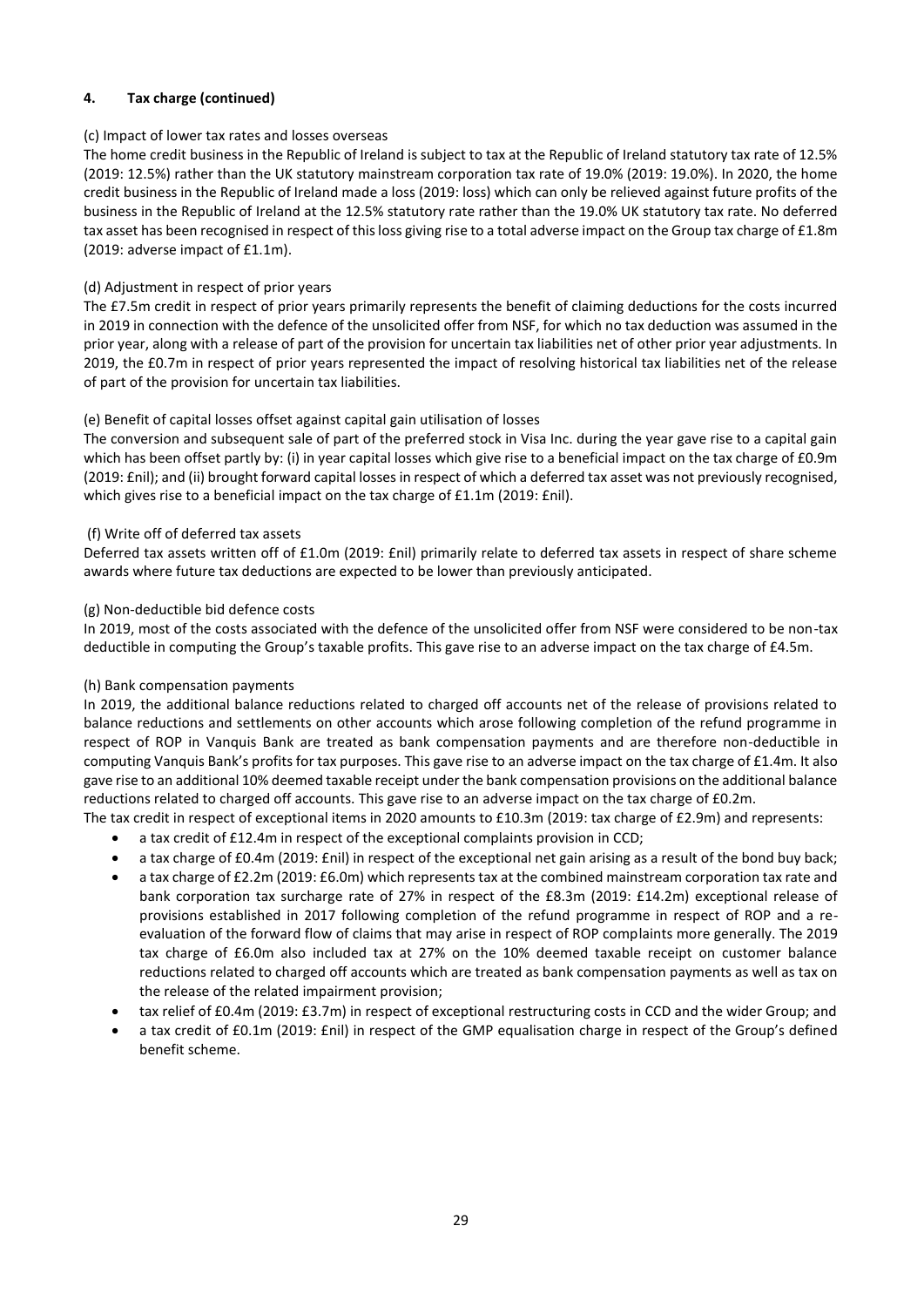# **4. Tax charge (continued)**

The tax credit in 2019 also comprised:

- tax relief of £0.1m in respect of exceptional costs associated with the defence of the unsolicited offer from NSF; and
- a tax charge of £0.7m in respect of the £2.7m release of provisions established in 2017 following completion of the FCA investigation into affordability, forbearance and termination options at Moneybarn.

The tax credit in respect of the amortisation of acquisition intangibles, after taking into account the impact of the change in the rate of mainstream corporation tax, amounts to £0.7m (2019: £1.4m). The effective rate of tax for 2020, prior to the amortisation of acquisition intangibles and exceptional items, is 40.4% (2019 (restated): 27.0%).

The tax credit on items taken directly to other comprehensive income is as follows:

|                                                                                     | 2020  | 2019  |
|-------------------------------------------------------------------------------------|-------|-------|
|                                                                                     | Em    | £m    |
| Deferred tax charge on fair value movements in investments                          | (1.0) | (1.2) |
| Deferred tax credit on disposal of investment                                       | 2.0   |       |
| Current tax charge on disposal of investment                                        | (2.0) |       |
| Deferred tax credit on actuarial movements on retirement benefit asset              | 0.3   | 1.8   |
| Tax credit on items taken directly to other comprehensive income prior to impact of |       |       |
| change in UK tax rate                                                               | (0.7) | 0.6   |
| Impact of change in UK tax rate                                                     | (1.7) | (0.1) |
| Total tax (charge)/credit on items taken directly to other comprehensive income     | (2.4) | 0.5   |

During the year, Vanquis Bank converted and subsequently sold its holding in the 'A' preference shares in Visa Inc which has given rise to a capital gain.

The £1.0m deferred tax charge (2019: £1.2m) recognised in other comprehensive income represents deferred tax at the combined mainstream UK corporation tax and bank corporation tax surcharge rate of 27.0% on the movement in the valuation of the preferred stock in Visa Inc which has been retained, as well as the movement in the valuation of the preferred stock in Visa Inc up to the point of conversion and sale. The conversion and sale of the preferred stock in Visa Inc has resulted in a deferred tax credit of £2.0m (2019: £nil) in other comprehensive income which represents the reversal of the £2.0m deferred tax charge in respect of the valuation of the Vanquis Bank's shareholding in the preferred stock in Visa Inc that has been recognised in other comprehensive income, and a current tax charge of £2.0m, representing tax at the combined mainstream UK corporation tax and bank corporation tax surcharge rate of 27.0% on the cumulative fair value gain on the disposed shares which has been recognised in other comprehensive income.

The movement in deferred tax asset during the year can be analysed as follows:

|                                                                               | 2020  | 2019       |
|-------------------------------------------------------------------------------|-------|------------|
|                                                                               |       | (restated) |
|                                                                               | £m    | £m         |
| At 1 January                                                                  | 25.0  | 34.5       |
| (Charge)/credit to the income statement                                       | 15.9  | (10.3)     |
| Credit on other comprehensive income prior to impact of change in UK tax rate | 1.3   | 0.6        |
| Impact of change in UK tax rate:                                              |       |            |
| - credit/(charge) to the income statement                                     | 3.5   | 0.3        |
| - charge to other comprehensive income                                        | (1.7) | (0.1)      |
| At 31 December                                                                | 44.0  | 25.0       |
|                                                                               |       |            |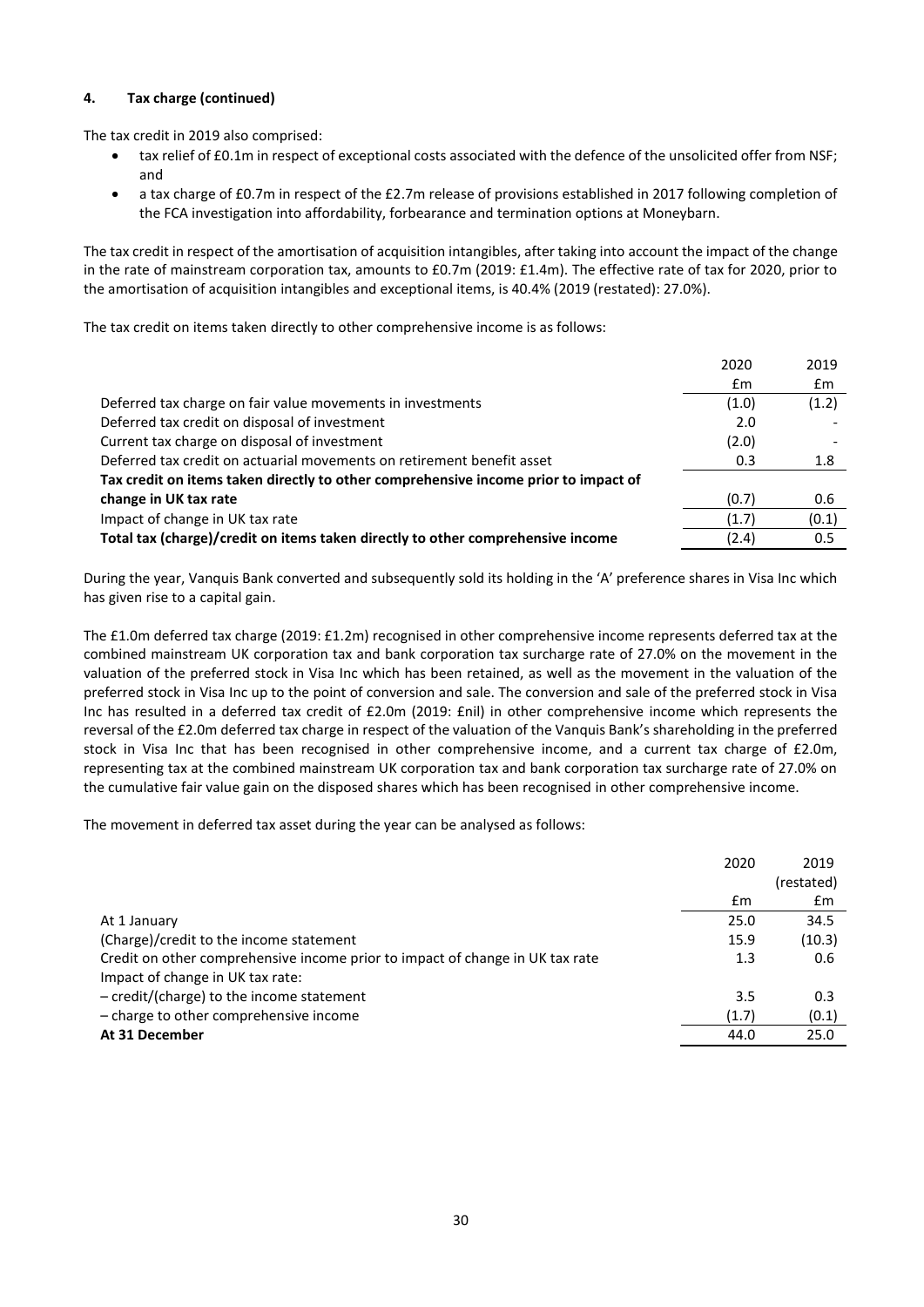# **5. (Loss)/earnings per share**

Basic (loss)/earnings (L/EPS) per share is calculated by dividing the (loss)/profit for the year attributable to equity shareholders by the weighted average number of ordinary shares outstanding during the year.

Diluted L/EPS calculates the effect on L/EPS assuming conversion of all dilutive potential ordinary shares. Dilutive potential ordinary shares are calculated as follows:

- (i) For share awards outstanding under performance-related share incentive schemes such as the Deferred Bonus Plan (DBP), the Performance Share Plan (PSP) and the Long Term Incentive Scheme (LTIS), the number of dilutive potential ordinary shares is calculated based on the number of shares which would be issuable if: (i) the end of the reporting period is assumed to be the end of the schemes' performance period; and (ii) the performance targets have been met as at that date.
- (ii) For share options outstanding under non-performance-related schemes such as the Save As You Earn scheme (SAYE), a calculation is performed to determine the number of shares that could have been acquired at fair value (determined as the average annual market share price of the Company's shares) based on the monetary value of the subscription rights attached to outstanding share options. The number of shares calculated is compared with the number of share options outstanding, with the difference being the dilutive potential ordinary shares. The Group also presents an adjusted EPS, prior to the amortisation of acquisition intangibles and exceptional items.

Potential ordinary shares are treated as dilutive when, and only when, their conversion to ordinary shares would decrease earnings per share or increase loss per share. Reconciliations of basic and diluted (loss)/earnings per share are set out below:

|                                        | 2020                     |           |        | 2019 (restated)          |           |        |
|----------------------------------------|--------------------------|-----------|--------|--------------------------|-----------|--------|
|                                        |                          | Weighted  |        |                          | Weighted  |        |
|                                        |                          | average   | Per    |                          | average   | Per    |
|                                        |                          | number    | share  |                          | number    | share  |
|                                        | Earnings                 | of shares | amount | Earnings                 | of shares | amount |
|                                        | $\mathsf{fm}$            | m         | pence  | £m                       | m         | pence  |
| <b>Basic (loss)/earnings per share</b> | (83.4)                   | 253.6     | (32.9) | 76.4                     | 253.4     | 30.1   |
| Dilutive effect of share options and   |                          |           |        |                          |           |        |
| awards                                 | $\overline{\phantom{0}}$ |           |        | $\overline{\phantom{a}}$ | 1.9       | (0.2)  |
| Diluted (loss)/earnings per share      | (83.4)                   | 253.6     | (32.9) | 76.4                     | 255.3     | 29.9   |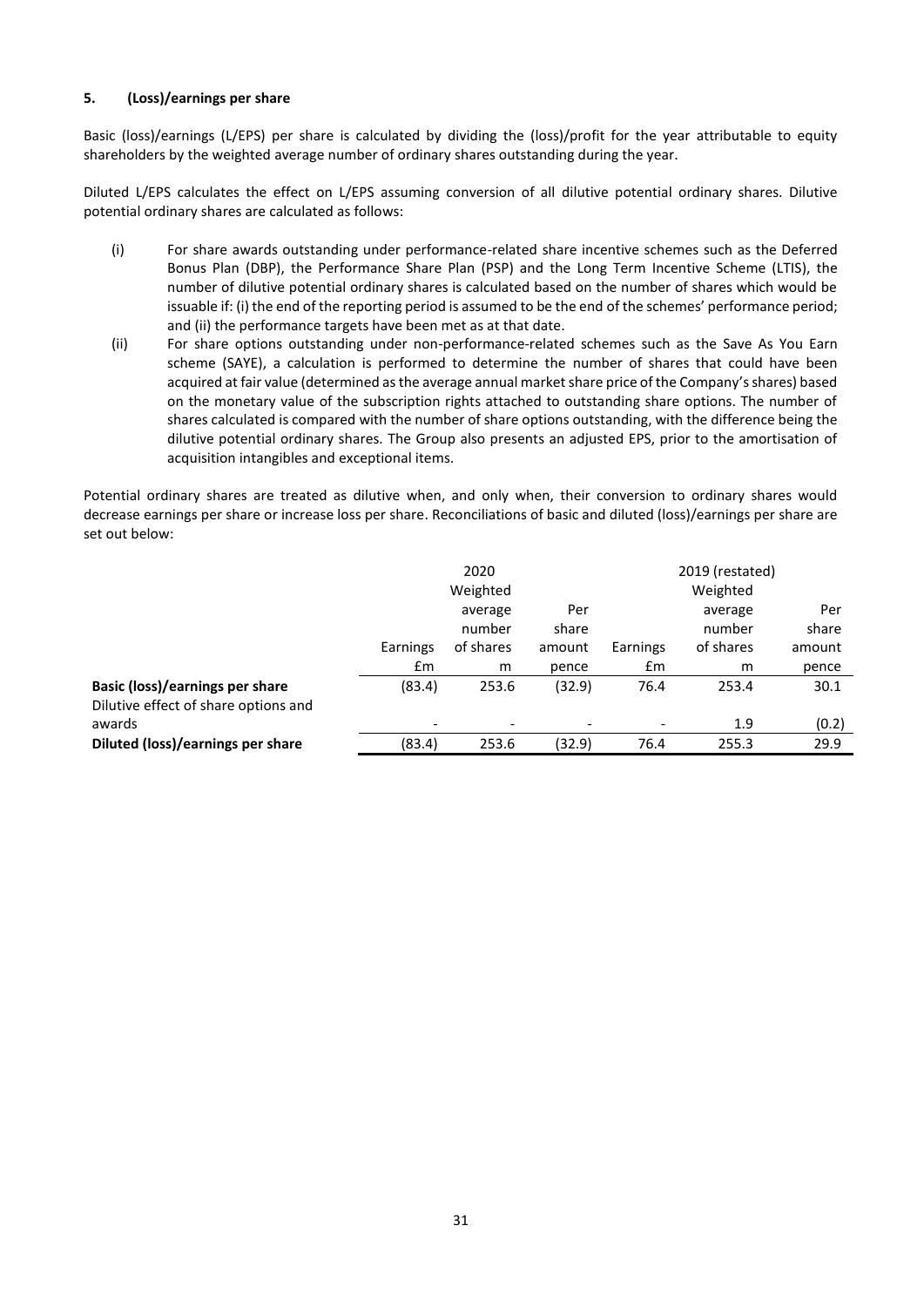# **5. (Loss)/earnings per share (continued)**

The directors have elected to show an adjusted earnings per share prior to the amortisation of acquisition intangibles which arose on the acquisition of Moneybarn in August 2014 and prior to exceptional items (see note 3). This is presented to show the earnings per share generated by the group's underlying operations. A reconciliation of basic and diluted earnings per share to adjusted basic and diluted earnings per share is as follows:

|                                          |          | 2020                         |        |          | 2019 (restated) |        |
|------------------------------------------|----------|------------------------------|--------|----------|-----------------|--------|
|                                          |          | Weighted                     |        |          | Weighted        |        |
|                                          |          | average                      | Per    |          | average         | Per    |
|                                          |          | number                       | share  |          | number          | share  |
|                                          | Earnings | of shares                    | amount | Earnings | of shares       | amount |
|                                          | £m       | m                            | pence  | £m       | m               | pence  |
| Basic (loss)/earnings per share          | (83.4)   | 253.6                        | (32.9) | 76.4     | 253.4           | 30.1   |
| Amortisation of acquisition intangibles, |          |                              |        |          |                 |        |
| net of tax                               | 6.8      |                              | 2.7    | 6.2      |                 | 2.5    |
| Exceptional items, net of tax            | 48.6     | $\qquad \qquad \blacksquare$ | 19.2   | 29.2     |                 | 11.5   |
| Adjusted basic (loss)/earnings per share | (28.0)   | 253.6                        | (11.0) | 111.8    | 253.4           | 44.1   |
|                                          |          |                              |        |          |                 |        |
| Diluted (loss)/earnings per share        | (83.4)   | 253.6                        | (32.9) | 76.4     | 255.3           | 29.9   |
| Amortisation of acquisition intangibles, |          |                              |        |          |                 |        |
| net of tax                               | 6.8      |                              | 2.7    | 6.2      |                 | 2.5    |
| Exceptional items, net of tax            | 48.6     | $\overline{\phantom{a}}$     | 19.2   | 29.2     | -               | 11.4   |
| Adjusted diluted (loss)/earnings per     |          |                              |        |          |                 |        |
| share                                    | (28.0)   | 253.6                        | (11.0) | 111.8    | 255.3           | 43.8   |

## **6. Dividends**

|                             |                               | 2020 | 2019                             |
|-----------------------------|-------------------------------|------|----------------------------------|
|                             |                               | £m   | £m                               |
| 2018 final                  | -10.0p per share              |      | 25.1<br>$\overline{\phantom{a}}$ |
|                             | 2019 interim - 9.0p per share |      | 22.5<br>$\overline{\phantom{a}}$ |
| <b>Total dividends paid</b> |                               |      | 47.6<br>$\overline{\phantom{a}}$ |

On 27 March 2020, following the unprecedented challenges of Covid-19, the final dividend for 2019 of 16.0p was no longer proposed at the Annual General Meeting in order to retain liquidity and balance sheet stability during unprecedented levels of uncertainty.

The directors are not recommending a final dividend in respect of the financial year ended.

## **7. Amounts receivable from customers**

|                    | 2020    | 2019<br>(restated) |
|--------------------|---------|--------------------|
|                    | £m      | £m                 |
|                    |         |                    |
| Vanquis Bank       | 1,094.2 | 1,461.5            |
| Moneybarn          | 566.6   | 489.1              |
| CCD                | 139.0   | 249.0              |
| <b>Total group</b> | 1,799.8 | 2,199.6            |

Vanquis Bank receivables comprise £1,075.1m (2019: £1,432.6m) in respect of credit cards and £19.1m (2019: £28.9m) in respect of loans.

CCD receivables comprise £135.3m in respect of the home credit business (2019: £205.8m) and £3.7m in respect of Satsuma (2019: £43.2m).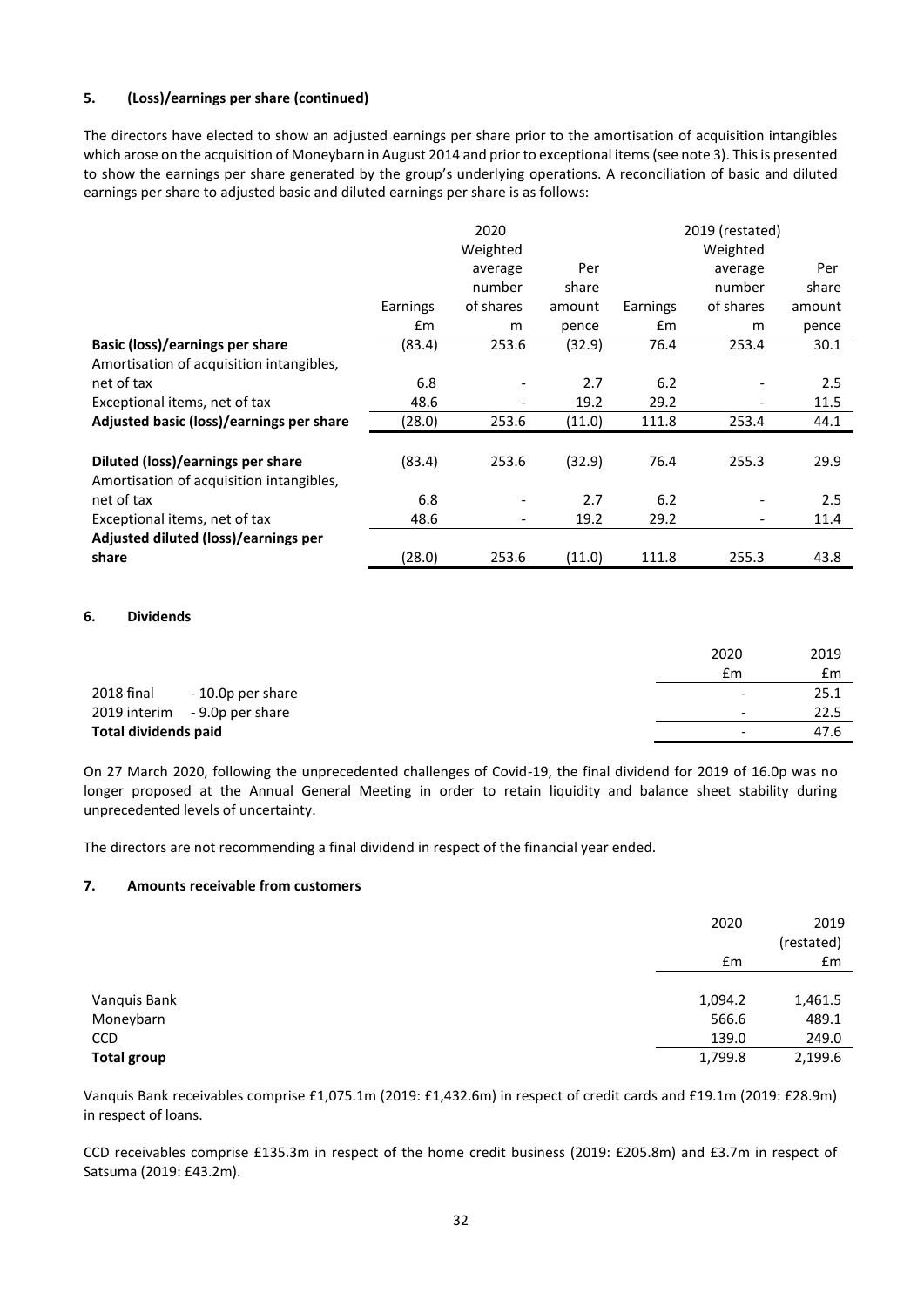# **7. Amounts receivable from customers (continued)**

An analysis of receivables by IFRS 9 stages is set out below:

|                          | 2020    |         |         |                                |  |
|--------------------------|---------|---------|---------|--------------------------------|--|
|                          | Stage 1 | Stage 2 | Stage 3 | Total                          |  |
|                          | £m      | £m      | £m      | £m                             |  |
| <b>Gross receivables</b> |         |         |         |                                |  |
| Vanquis Bank             | 1,044.5 | 188.3   | 335.6   | 1,568.4                        |  |
| Moneybarn                | 443.8   | 100.1   | 190.5   | 734.4                          |  |
| <b>CCD</b>               | 76.9    | 17.9    | 359.4   | 454.2                          |  |
| <b>Total group</b>       | 1,565.2 | 306.3   | 885.5   | 2,757.0                        |  |
| Allowance account        |         |         |         |                                |  |
| Vanquis Bank             | (170.0) | (90.2)  | (214.0) | (474.2)                        |  |
| Moneybarn                | (21.8)  | (17.9)  | (128.1) | (167.8)                        |  |
| CCD                      | (5.7)   | (3.8)   | (305.7) | (315.2)                        |  |
| <b>Total group</b>       | (197.5) | (111.9) | (647.8) | (957.2)                        |  |
|                          |         |         |         |                                |  |
| <b>Net receivables</b>   |         |         |         |                                |  |
| Vanquis Bank             | 874.5   | 98.1    | 121.6   | 1,094.2                        |  |
| Moneybarn                | 422.0   | 82.2    | 62.4    | 566.6                          |  |
| <b>CCD</b>               | 71.2    | 14.1    | 53.7    | 139.0                          |  |
| <b>Total group</b>       | 1,367.7 | 194.4   | 237.7   | 1,799.8                        |  |
|                          |         |         |         |                                |  |
|                          |         | 2019    |         |                                |  |
|                          | Stage 1 | Stage 2 | Stage 3 | Total                          |  |
|                          | £m      | £m      | £m      | $\pmb{\text{f}}\pmb{\text{m}}$ |  |
| <b>Gross receivables</b> |         |         |         |                                |  |
| Vanquis Bank             | 1,367.9 | 171.6   | 363.6   | 1,903.1                        |  |
| Moneybarn                | 335.4   | 131.0   | 118.2   | 584.6                          |  |
| <b>CCD</b>               | 155.9   | 36.0    | 402.0   | 593.9                          |  |
| <b>Total group</b>       | 1,859.2 | 338.6   | 883.8   | 3,081.6                        |  |
|                          |         |         |         |                                |  |
| <b>Allowance account</b> |         |         |         |                                |  |
| Vanquis Bank             | (146.6) | (85.2)  | (209.8) | (441.6)                        |  |
| Moneybarn                | (9.5)   | (12.4)  | (73.6)  | (95.5)                         |  |
| CCD                      | (10.4)  | (10.1)  | (324.4) | (344.9)                        |  |
| <b>Total group</b>       | (166.5) | (107.7) | (607.8) | (882.0)                        |  |
| <b>Net receivables</b>   |         |         |         |                                |  |
| Vanquis Bank             | 1,221.3 | 86.4    | 153.8   | 1,461.5                        |  |
| Moneybarn                | 325.9   | 118.6   | 44.6    | 489.1                          |  |
| <b>CCD</b>               | 145.5   | 25.9    | 77.6    | 249.0                          |  |
| <b>Total group</b>       | 1,692.7 | 230.9   | 276.0   | 2,199.6                        |  |

The movement in directly attributable acquisition costs included within amounts receivable from customers can be analysed as follows:

|                        | 2020        |           |            |        | 2019        |           |            |        |
|------------------------|-------------|-----------|------------|--------|-------------|-----------|------------|--------|
|                        | Vanguis     | Moneybarn | <b>CCD</b> | Total  | Vanguis     | Moneybarn | <b>CCD</b> | Total  |
|                        | <b>Bank</b> |           |            |        | <b>Bank</b> |           |            |        |
|                        | £m          | £m        | £m         | £m     | £m          | £m        | £m         | £m     |
| Brought forward        | 31.8        | 24.6      | 1.9        | 58.3   | 21.3        | 19.8      | 1.3        | 42.4   |
| Capitalised            | 11.9        | 22.4      | 1.6        | 35.9   | 18.3        | 23.0      | 8.8        | 50.1   |
| Amortised              | (10.8)      | (19.1))   | (3.1)      | (33.0) | (7.8)       | (18.2)    | (8.2)      | (34.2) |
| <b>Carried forward</b> | 32.9        | 27.9      | 0.4        | 61.2   | 31.8        | 24.6      | 1.9        | 58.3   |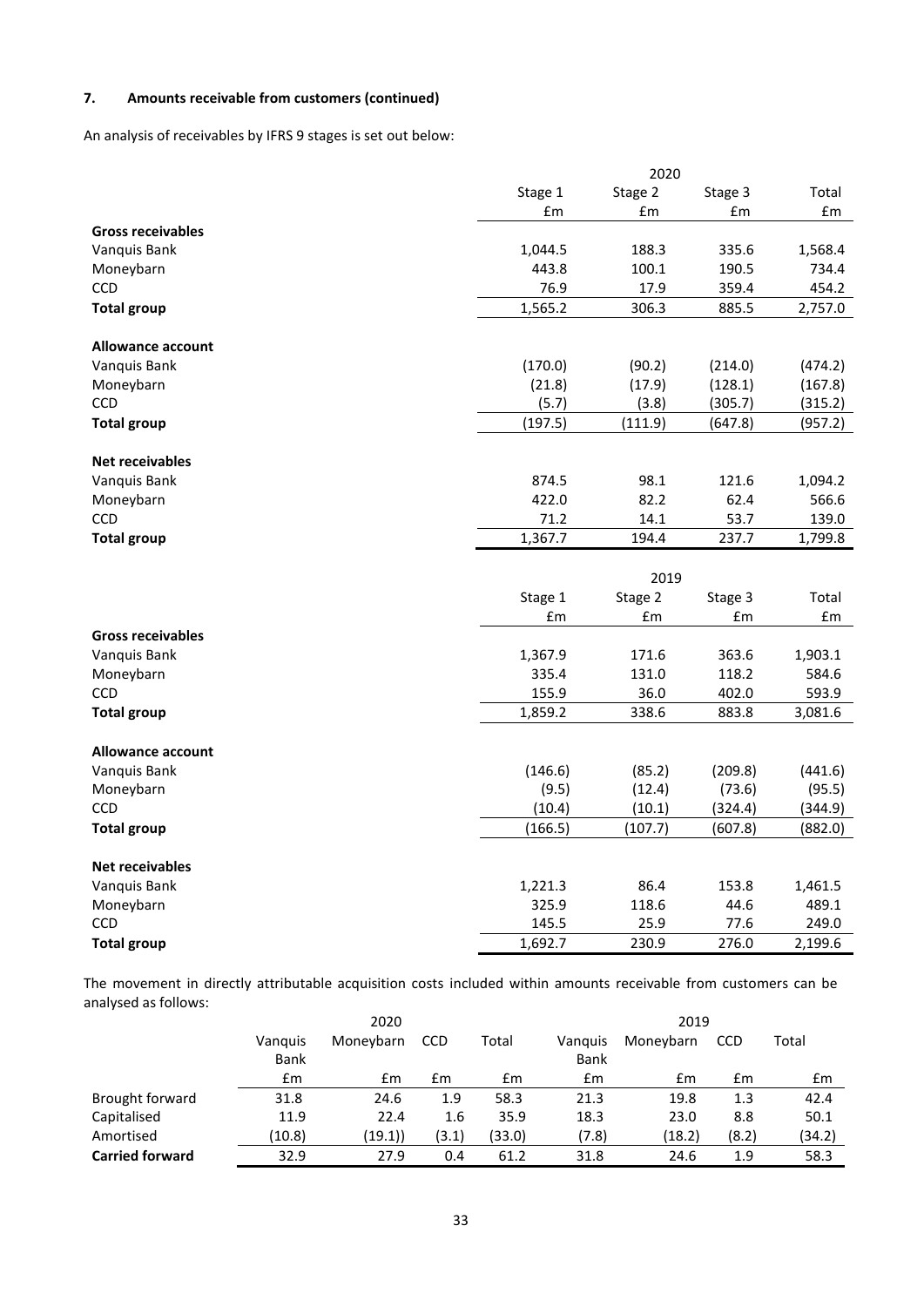## **7. Amounts receivable from customers (continued)**

#### **Macro-economic provision**

Separate macroeconomic provisions are recognised to reflect the expected impact of future economic events on a customer's ability to make payments on their agreements and the losses which are expected to be incurred given default, in addition to the core impairment provisions, already recognised.

For Vanquis Bank, the provision reflects an adjustment for future losses based on changes in unemployment under a range of forecasts provided by a number of economists, as approved by the Group Treasury Committee.

For Moneybarn, both changes in unemployment and used car sales values to calculate a separate macroeconomic provision. CCD customers often have unpredictable levels of disposable income as they are often not in salaried roles. They are therefore not considered to be reflective of the wider economy. They are typically less indebted and are therefore not impacted by the same macroeconomic factors or to the same degree.

Consequently there is no evidence of any meaningful correlation between the impairment charge and any macro employment statistics. A separate macroeconomic provision is therefore not held. The assumptions are reviewed at each balance sheet date, and have been reviewed following Covid-19.

The impairment charge in respect of amounts receivable from customers can be analysed as follows:

|                    |       | 2019       |
|--------------------|-------|------------|
|                    | 2020  | (restated) |
|                    | £m    | £m         |
| Vanquis Bank       | 239.9 | 198.9      |
| Moneybarn          | 72.7  | 49.4       |
| <b>CCD</b>         | 47.5  | 96.2       |
| <b>Total group</b> | 360.1 | 344.5      |

#### **8. Other intangible assets**

|                                         |                          | 2020          |       |                          | 2019     |        |
|-----------------------------------------|--------------------------|---------------|-------|--------------------------|----------|--------|
|                                         | Acquisition              | Computer      |       | Acquisition              | Computer |        |
|                                         | intangibles              | software      | Total | intangibles              | software | Total  |
|                                         | £m                       | $\mathsf{fm}$ | £m    | £m                       | £m       | £m     |
| Cost                                    |                          |               |       |                          |          |        |
| At 1 January                            | 75.0                     | 65.4          | 140.4 | 75.0                     | 76.2     | 151.2  |
| Additions                               |                          | 16.3          | 16.3  |                          | 7.4      | 7.4    |
| <b>Disposals</b>                        |                          | (3.8)         | (3.8) | ٠                        | (18.2)   | (18.2) |
| At 31 December                          | 75.0                     | 77.9          | 152.9 | 75.0                     | 65.4     | 140.4  |
|                                         |                          |               |       |                          |          |        |
| Accumulated amortisation and impairment |                          |               |       |                          |          |        |
| At 1 January                            | 40.0                     | 56.3          | 96.3  | 32.5                     | 63.7     | 96.2   |
| Charged to the income statement         | 7.5                      | 7.6           | 15.1  | 7.5                      | 8.9      | 16.4   |
| Exceptional impairment charge (note 3)  | ٠                        |               |       | $\overline{\phantom{a}}$ | 1.9      | 1.9    |
| <b>Disposals</b>                        | $\overline{\phantom{0}}$ | (3.8)         | (3.8) | $\overline{\phantom{a}}$ | (18.2)   | (18.2) |
| At 31 December                          | 47.5                     | 60.1          | 107.6 | 40.0                     | 56.3     | 96.3   |
|                                         |                          |               |       |                          |          |        |
| Net book value                          |                          |               |       |                          |          |        |
| At 31 December                          | 27.5                     | 17.8          | 45.3  | 35.0                     | 9.1      | 44.1   |
| At 1 January                            | 35.0                     | 9.1           | 44.1  | 42.5                     | 12.5     | 55.0   |

Acquisition intangibles represents the fair value of the broker relationships arising on acquisition of Moneybarn on 20 August 2014. The intangible asset has been calculated based on the discounted cash flows associated with Moneybarn's core broker relationships and is being amortised over an estimated useful life of 10 years**.**

Additions to computer software in the year of £16.3m (2019: £7.4m) comprise £13.8m (2019: £1.3m) of internally generated assets and £2.5m (2019: £6.1m) of externally purchased software.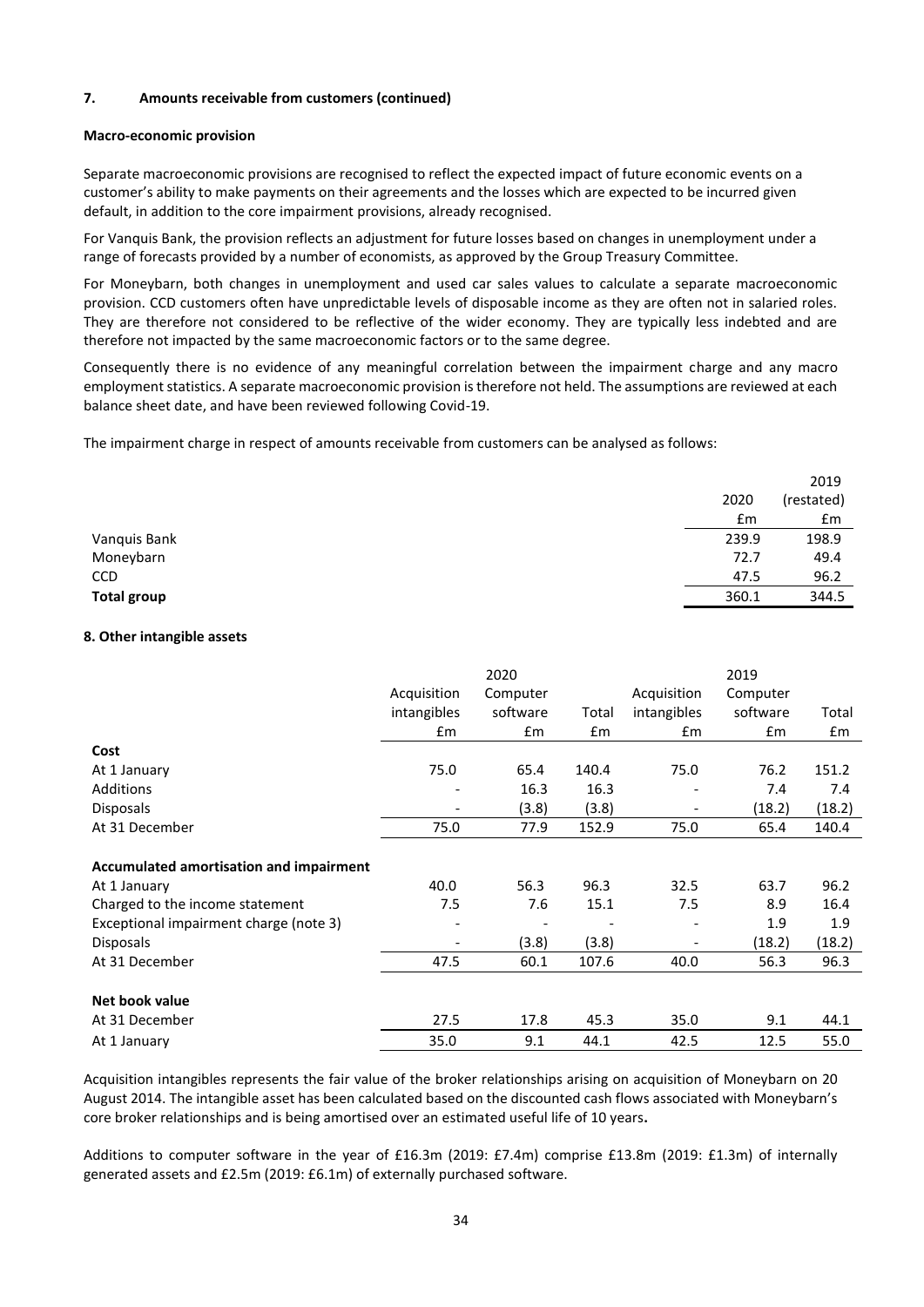#### **9. Investments**

|                  | 2020 | 2019 |
|------------------|------|------|
|                  | £m   | £m   |
| Visa Inc. shares | 9.2  | 16.6 |

#### **Visa Inc. shares**

The Visa Inc. shares represent preferred stock in Visa Inc. held by Vanquis Bank following completion of Visa Inc.'s acquisition of Visa Europe Limited on 21 June 2016. In consideration for Vanquis Bank's interest in Visa Europe Limited, Vanquis Bank received cash consideration of €15.9m (£12.2m) on completion, preferred stock with an approximate value of €10.7m and deferred cash consideration of €1.4m due on the third anniversary of the completion date. The deferred consideration was received in June 2019.

During 2020 there was a partial conversion event and 50% of the preferred stock was converted into class A shares which were then sold in December. On disposal of the shares, the cumulative gain recognised in the fair value reserve was transferred to retained earnings (£7.4m) net of the tax arising on the disposal (£2.0m). The movement in the fair value during the year of the A shares, until they were sold, and the preferred stock, has been recognised in the statement of comprehensive income (£3.8m (2019: £4.5m)).

The valuation of the preferred stock has been determined using the common stock's value as an approximation as both classes of stock have similar dividend rights. However, adjustments have been made for: (i) illiquidity, as the preferred stock is not tradeable on an open market and can only be transferred to other Visa members; and (ii) future litigation costs which could affect the valuation of the stock prior to conversion.

#### **10. Retirement benefit asset**

The group operates a defined benefit pension scheme: the Provident Financial Staff Pension Scheme. The scheme is of the funded, defined benefit type and has been substantially closed to new members since 1 January 2003.

All future benefits in the scheme are now provided on a 'cash balance' basis, with a defined amount being made available at retirement, based on a percentage of salary that is revalued up to retirement with reference to increases in price inflation. This retirement account is then used to purchase an annuity on the open market. The scheme provides pension benefits which were accrued in the past on a final salary basis, but which are no longer linked to final salary. The scheme also provides death benefits.

The scheme is a UK registered pension scheme under UK legislation. The scheme is governed by a Trust Deed and Rules, with trustees responsible for the operation and the governance of the scheme. The trustees work closely with the group on funding and investment strategy decisions. The most recent actuarial valuation of the scheme was carried out as at 1 June 2018 by a qualified independent actuary. The valuation used for the purposes of IAS 19 'Employee benefits' has been based on the 2018 valuation to take account of the requirements of IAS 19 in order to assess the liabilities of the scheme at the balance sheet date. Scheme assets are stated at fair value as at the balance sheet date.

The group is entitled to a refund of any surplus, subject to tax, if the scheme winds up after all benefits have been paid. As a result, the Group recognises surplus assets under IAS 19.

The Group is exposed to a number of risks, the most significant of which are as follows:

– Investment risk – the liabilities for IAS 19 purposes are calculated using a discount rate set with reference to corporate bond yields. If the assets underperform this yield a deficit will arise. The scheme has a long-term objective to reduce the level of investment risk by investing in assets that better match liabilities.

– Change in bond yields – a decrease in corporate bond yields will increase the liabilities, although this will be partly offset by an increase in matching assets.

– Inflation risk – some of the liabilities are linked to inflation. If inflation increases then liabilities will increase, although this will be partly offset by an increase in assets. As part of a long-term de-risking strategy, the scheme has increased its portfolio in inflation matched assets.

– Life expectancies – the scheme's final salary benefits provide pensions for the rest of members' lives (and for their spouses' lives). If members live longer than assumed, then the liabilities in respect of final salary benefits increase.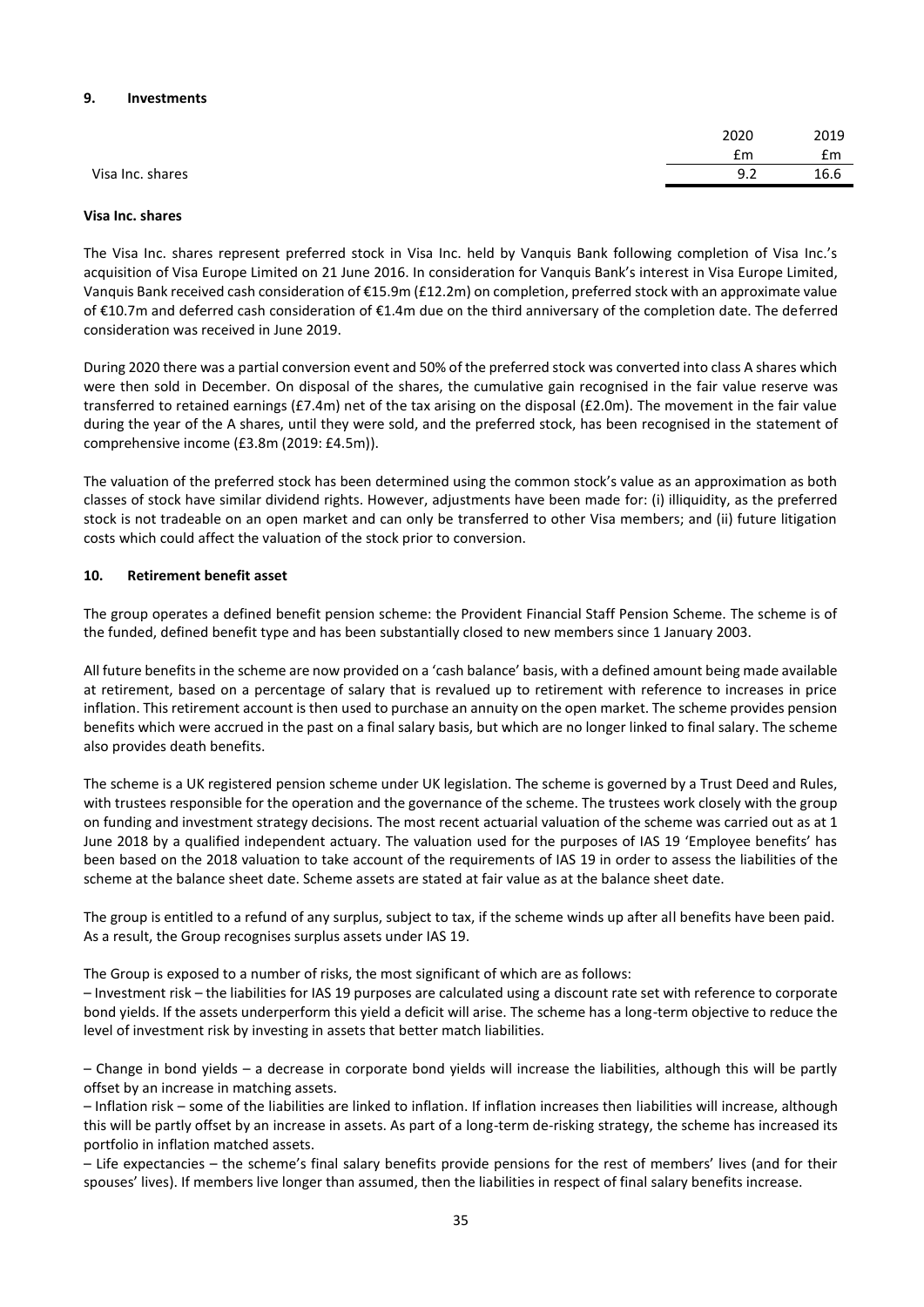# **10. Retirement benefit asset (continued)**

The net retirement benefit asset recognised in the balance sheet of the group is as follows:

|                                                                                        | 2020    | 2019    |
|----------------------------------------------------------------------------------------|---------|---------|
|                                                                                        | £m      | £m      |
| Fair value of scheme assets                                                            | 933.0   | 842.6   |
| Present value of defined benefit obligation                                            | (853.3) | (764.6) |
| Net retirement benefit asset recognised in the balance sheet                           | 79.7    | 78.0    |
| The amounts recognised in the income statement were as follows:                        |         |         |
|                                                                                        | 2020    | 2019    |
|                                                                                        | £m      | £m      |
| Current service cost                                                                   | (1.7)   | (1.7)   |
| Interest on scheme liabilities                                                         | (15.1)  | (19.5)  |
| Interest on scheme assets                                                              | 16.7    | 21.9    |
| Net (charge)/credit recognised in the income statement before exceptional past service |         |         |
| (charge)/credit                                                                        | (0.1)   | 0.7     |
| Exceptional past service charge - Plan amendment (note 3)                              | (0.7)   |         |
| Exceptional past service credit – Curtailment credit (note 3)                          |         | 0.5     |
| Exceptional past service (charge)/credit                                               | (0.7)   | 0.5     |
| Net (charge)/credit recognised in the income statement                                 | (0.8)   | 1.2     |

The net (charge)/credit recognised in the income statement has been included within operating costs.

Movements in the fair value of scheme assets were as follows:

|                                            | 2020   | 2019   |
|--------------------------------------------|--------|--------|
|                                            | £m     | £m     |
| Fair value of scheme assets at 1 January   | 842.6  | 788.3  |
| Interest on scheme assets                  | 16.7   | 21.9   |
| Actuarial movements on scheme assets       | 102.8  | 67.4   |
| Contributions by the group                 | 4.2    | 2.6    |
| Net benefits paid out                      | (33.3) | (37.6) |
| Fair value of scheme assets at 31 December | 933.0  | 842.6  |
|                                            |        |        |

Movements in the present value of the defined benefit obligation were as follows:

|                                                               | 2020    | 2019    |
|---------------------------------------------------------------|---------|---------|
|                                                               | £m      | £m      |
| Present value of defined benefit obligation at 1 January      | (764.6) | (704.4) |
| Current service cost                                          | (1.7)   | (1.7)   |
| Interest on scheme liabilities                                | (15.1)  | (19.5)  |
| Exceptional past service charge – Plan amendment (note 3)     | (0.7)   |         |
| Exceptional past service credit - Curtailment credit (note 3) |         | 0.5     |
| Actuarial movement - experience                               | 4.3     | 0.1     |
| Actuarial movement - demographic assumptions                  | (2.0)   | 19.9    |
| Actuarial movement - financial assumptions                    | (106.8) | (97.1)  |
| Net benefits paid out                                         | 33.3    | 37.6    |
| Present value of defined benefit obligation at 31 December    | (853.3) | (764.6) |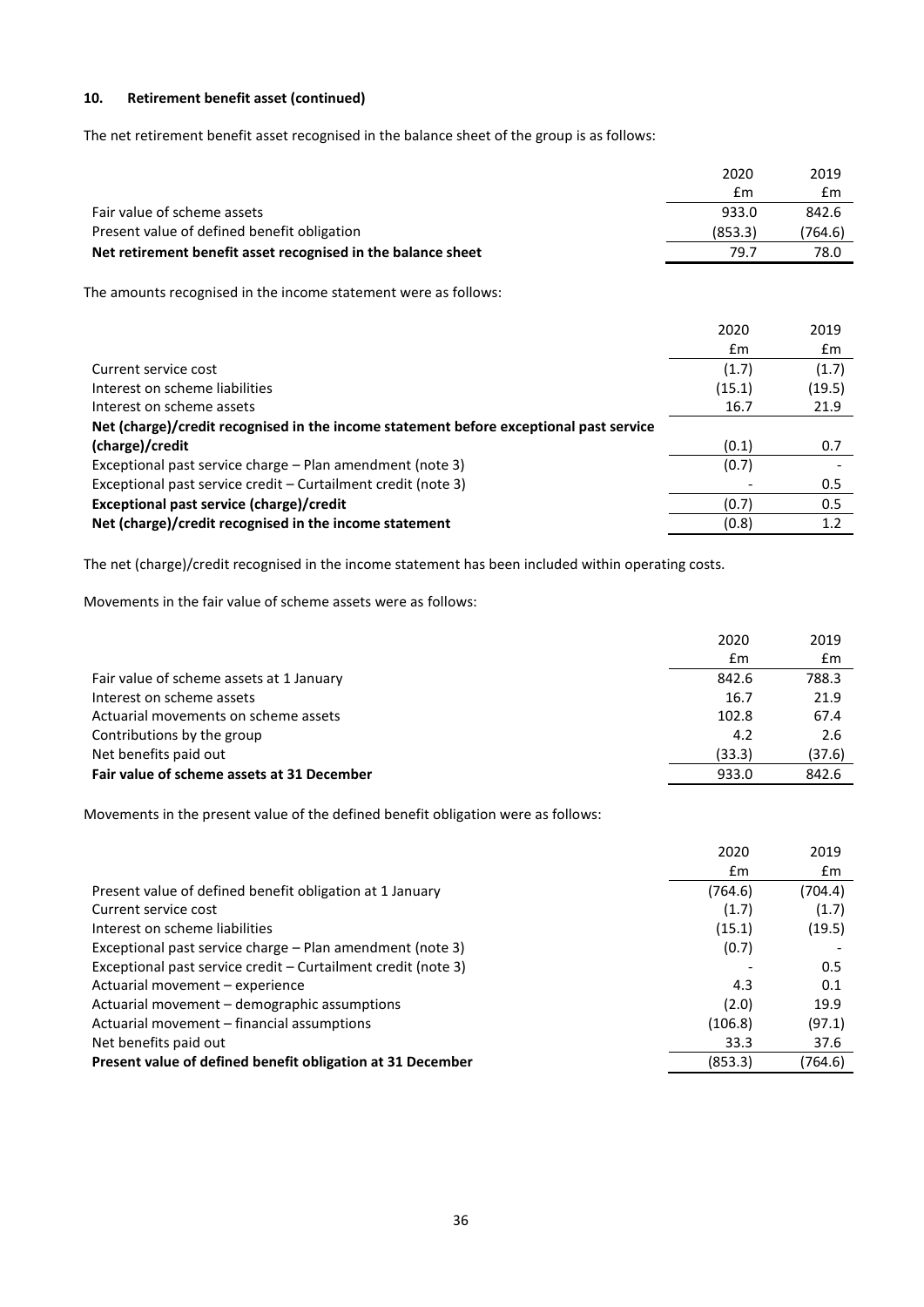# **10. Retirement benefit asset (continued)**

The principal actuarial assumptions used at the balance sheet date were as follows:

|                                                 | 2020 | 2019 |
|-------------------------------------------------|------|------|
|                                                 | %    | %    |
| Price inflation – RPI                           | 2.85 | 2.95 |
| Price inflation - CPI                           | 2.25 | 2.05 |
| Rate of increase to pensions in payment         | 2.70 | 2.70 |
| Inflationary increases to pensions in deferment | 2.20 | 2.10 |
| Discount rate                                   | 1.30 | 2.00 |

The mortality assumptions are based on the self-administered pension scheme (SAPS) series 2 tables (2019: SAPS series 2 tables), with multipliers of 96% (2019: 96%) and 101% (2019: 101%) respectively for males and females. The 4% downwards (2019: 4% downwards) adjustment to mortality rates for males and a 1% upwards (2019: 1% upwards) adjustment for females reflect higher life expectancies for males and lower life expectancies for females within the scheme compared to average pension schemes, which was concluded following a study of the scheme's membership. Future improvements in mortality are based on the Continuous Mortality Investigation (CMI) 2019 model with a longterm improvement trend of 1.25% per annum. Under these mortality assumptions, the life expectancies of members are as follows:

|                                    | Male  |       |       | Female |  |
|------------------------------------|-------|-------|-------|--------|--|
|                                    | 2020  | 2019  | 2020  | 2019   |  |
|                                    | vears | vears | vears | vears  |  |
| Current pensioner aged 65          | 21.9  | 21.8  | 23.5  | 23.3   |  |
| Current member aged 45 from age 65 | 23.2  | 23.1  | 25.0  | 24.8   |  |

If the discount rate decreased by 0.5% (2019: 0.1%), the net retirement benefit asset would have been increased by approximately £79m (2019: £14m).

An analysis of amounts recognised in the statement of comprehensive income is set out below:

|                                                                                | 2020    | 2019   |
|--------------------------------------------------------------------------------|---------|--------|
|                                                                                | £m      | £m     |
| Actuarial movements on scheme assets                                           | 102.8   | 67.4   |
| Actuarial movements on scheme liabilities                                      | (104.5) | (77.1) |
| Actuarial movements recognised in the statement of comprehensive income in the |         |        |
| period                                                                         | (1.7)   | (9.7)  |
| Cumulative movement recognised in other comprehensive income                   | (97.6)  | (95.9) |

#### **11. Provisions**

|                              | 2020   | 2019           |
|------------------------------|--------|----------------|
|                              | Em     | $\mathbf{f}$ m |
| At 1 January                 | 14.5   | 53.2           |
| Created in the period        | 45.5   |                |
| Created in the year (Scheme) | 65.0   |                |
| Reclassified in the period   | 17.6   |                |
| Utilised during the year     | (43.3) | (21.9)         |
| Released during the year     | (8.3)  | (16.8)         |
| At 31 December               | 91.0   | 14.5           |
|                              |        |                |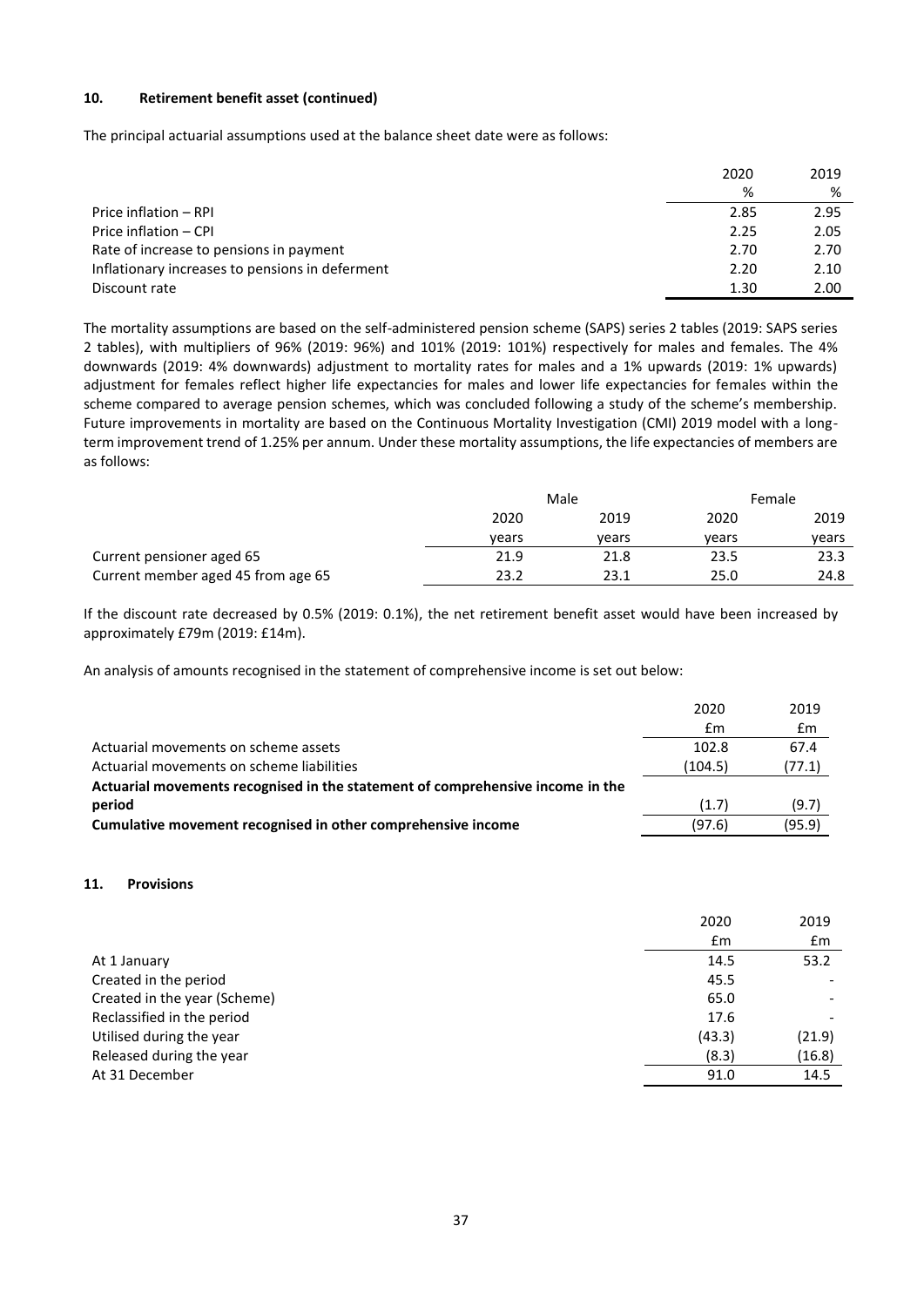# **11. Provisions (continued)**

## **Complaints of irresponsible lending in CCD and the scheme of arrangement**

Provident Personal Credit Limited, which forms part of the CCD division, has received significantly higher claims volumes in 2020 in respect of irresponsible lending of home credit loans. Some claims have been received directly from customers, although the majority have been received from Claims Management Companies (CMC's).

Claims are deemed to be irresponsible based on, what has become the Claims methodology under the Scheme. The methodology takes account of indicators of unaffordable lending such as the number and frequency of loans and other creditworthiness factors. The Scheme covers lending from 6 April 2007 to 17 December 2020.

£23.4m has been provided at 31 December 2020 for claims received for irresponsible lending. This reflects recent uphold rates and settlement values. The provision also assumes a settlement rate of customer claims to the Practice Statement Letter (PSL), being issued as part of the Scheme of Arrangement (the 'Scheme').

The Group has decided to pursue the Scheme, under Part 26 of the Companies Act 2006, in relation to potential redress claims arising from complaints based on historic home credit lending prior to 17 December 2020 ('relevant claims') and has worked collaboratively with the FCA to get to this point.

When approved, the Scheme will remediate all outstanding relevant claims, as well as new relevant claims received before the claims submission deadline in February 2022. The successful implementation of a Scheme is deemed to be probable, but is subject to the approval of the requisite majority of customers with redress claims and the sanction of the Court. The objective of the Scheme is to ensure:

- all of our customers with redress claims are treated fairly; and
- outstanding claims are treated consistently with all customers who submit a claim under the Scheme.

The Group will fund legitimate Scheme claims with £50m and will cover further Scheme-related costs estimated at approximately £15m.

The uncertainty in respect of customer complaints for irresponsible lending, which was previously disclosed as a contingent liability, has been removed through the proposal of the Scheme. There is a chance of the proposed Scheme not being approved. If this were to happen, it is likely that CCD will be placed into administration or liquidation and CCD customers would then not be expected to receive any redress payment.

## **Vanquis Bank**

As previously reported, Vanquis Bank agreed a settlement with the FCA into their investigation into ROP. The ROP refund programme was completed in 2019. As a result, the provision reduced to £11.7m at 31 December 2019. A further review has been performed in 2020 to determine the level of provision required. This assessment has concluded that £2.6m provision continues to be required, as a result £8.3m was released as an exceptional gain in 2020.

The remaining ROP provision principally reflects the estimated cost of the forward flow of ROP complaints more generally in respect of which compensation may need to be paid. The provision is calculated using a number of key assumptions:

- customer complaints volumes an estimate of future claims which may be initiated by customers where the volume is anticipated to cease after 31 December 2021;
- average claim redress the expected average payment to customers for upheld claims; and
- customer and FOS complaints upheld rates the number of claims redressed as a percentage of total claims received.

## **Moneybarn**

As previously reported, a provision of £20.0m was reflected in respect of the FCA's investigation into affordability, forbearance and termination options at Moneybarn. The provision comprised a £12.1m balance adjustment to receivables with the remaining £7.9m reflected as a provision in respect of potential cash restitution, administration costs and an FCA fine.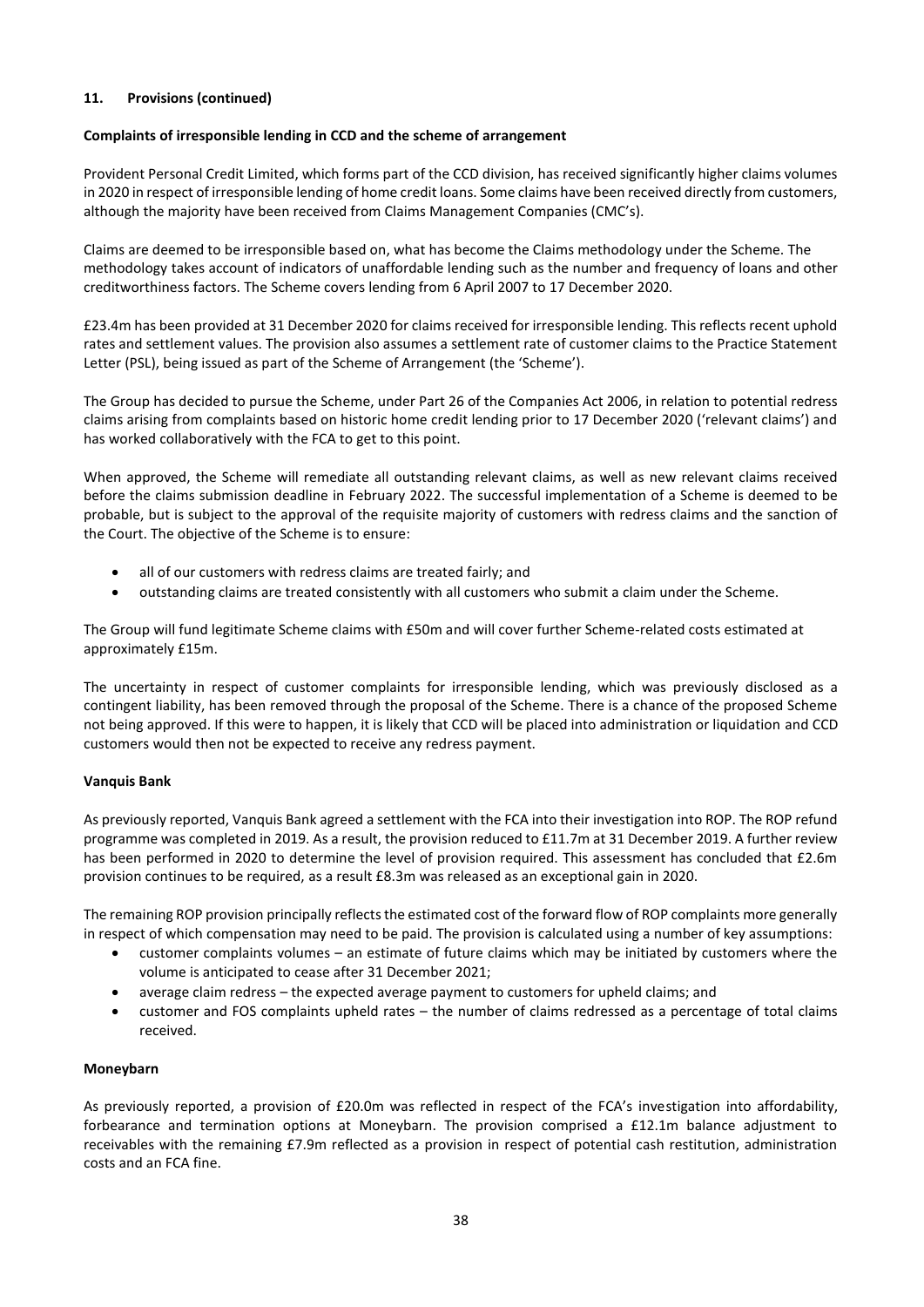At 31 December 2019, a provision of £2.8m remained, reflecting the estimated fine payable on completion of the investigation. The amount was paid to the FCA on 18 February 2020.

# **12. Reconciliation of profit after tax to cash generated from operations**

|                                                                                      | 2020   | 2019          |
|--------------------------------------------------------------------------------------|--------|---------------|
|                                                                                      |        | (restated)    |
|                                                                                      | £m     | $\mathsf{fm}$ |
| <b>Profit after tax</b>                                                              | (83.4) | 76.4          |
| Adjusted for:                                                                        |        |               |
| - tax (credit)/charge                                                                | (30.1) | 42.6          |
| - finance costs                                                                      | 71.5   | 72.0          |
| - exceptional gain on redemption of bonds                                            | (1.9)  |               |
| - share-based payment charge                                                         | 2.3    | 1.9           |
| - retirement benefit charge/(credit) before exceptional past service charge/(credit) | 0.1    | (0.7)         |
| - exceptional pension charge/(credit)                                                | 0.7    | (0.5)         |
| - amortisation of intangible assets                                                  | 15.1   | 16.4          |
| - exceptional impairment of intangible assets                                        |        | 1.9           |
| - exceptional complaints provision in CCD                                            | 65.0   |               |
| - provisions created in the year                                                     | 45.5   |               |
| - depreciation of property, plant and equipment and right of use assets              | 15.7   | 24.6          |
| - loss on disposal of property, plant and equipment                                  | 0.6    | 2.2           |
| - exceptional release of provisions                                                  | (8.3)  | (16.8)        |
| - hedge ineffectiveness                                                              | 0.7    |               |
| Changes in operating assets and liabilities                                          |        |               |
| - amounts receivable from customers                                                  | 399.8  | 1.2           |
| - trade and other receivables                                                        | 11.6   | (3.5)         |
| - trade and other payables                                                           | (6.8)  | (2.5)         |
| $-$ provisions                                                                       | (43.3) | (21.9)        |
| - contributions into the retirement benefit scheme                                   | (4.2)  | (2.6)         |
| Cash generated from operations                                                       | 450.6  | 190.7         |

## **13. Contingent liabilities**

A contingent liability is a liability that is not sufficiently certain to qualify for recognition as a provision where uncertainty exists regarding the outcome of future events and the obligation cannot be measured with sufficient reliability.

## **Challenge to self-employed status of UK home credit agents**

It is understood from discussions with HMRC that they have commenced an industry wide review of the self-employed status of agents.

In July 2017, the Group changed its home credit operating model in the UK from a self-employed agent model to an employed workforce to take control of all aspects of the customer relationship.

The Group's discussions with HMRC, which are focusing on the period from when the FCA took over responsibility for the regulation of consumer credit in April 2014 to the change of operating model in July 2017, remain in the initial factfinding stages. The Group is working positively and collaboratively with HMRC and it is expected that the review could continue for at least another year.

Were the Group to be unsuccessful in defending the historic self-employed position of agents, it may be required to pay additional taxes, in particular national insurance contributions, on the approximate £80m per annum commission it paid to agents in the UK for the years concerned. As discussions with HMRC remain in the preliminary stages and the Group does not know the amounts of tax and national insurance contributions paid by agents through self-assessment which are available for offset, it is difficult to calculate an accurate liability should the Group be unsuccessful in defending the position. HMRC has raised protective assessments which have all been appealed but these are purely a procedural matter to ensure that, in the event the review concludes that taxes are payable, HMRC can recover such amounts in respect of the oldest year that would otherwise drop out due to the lapse of statutory time limits.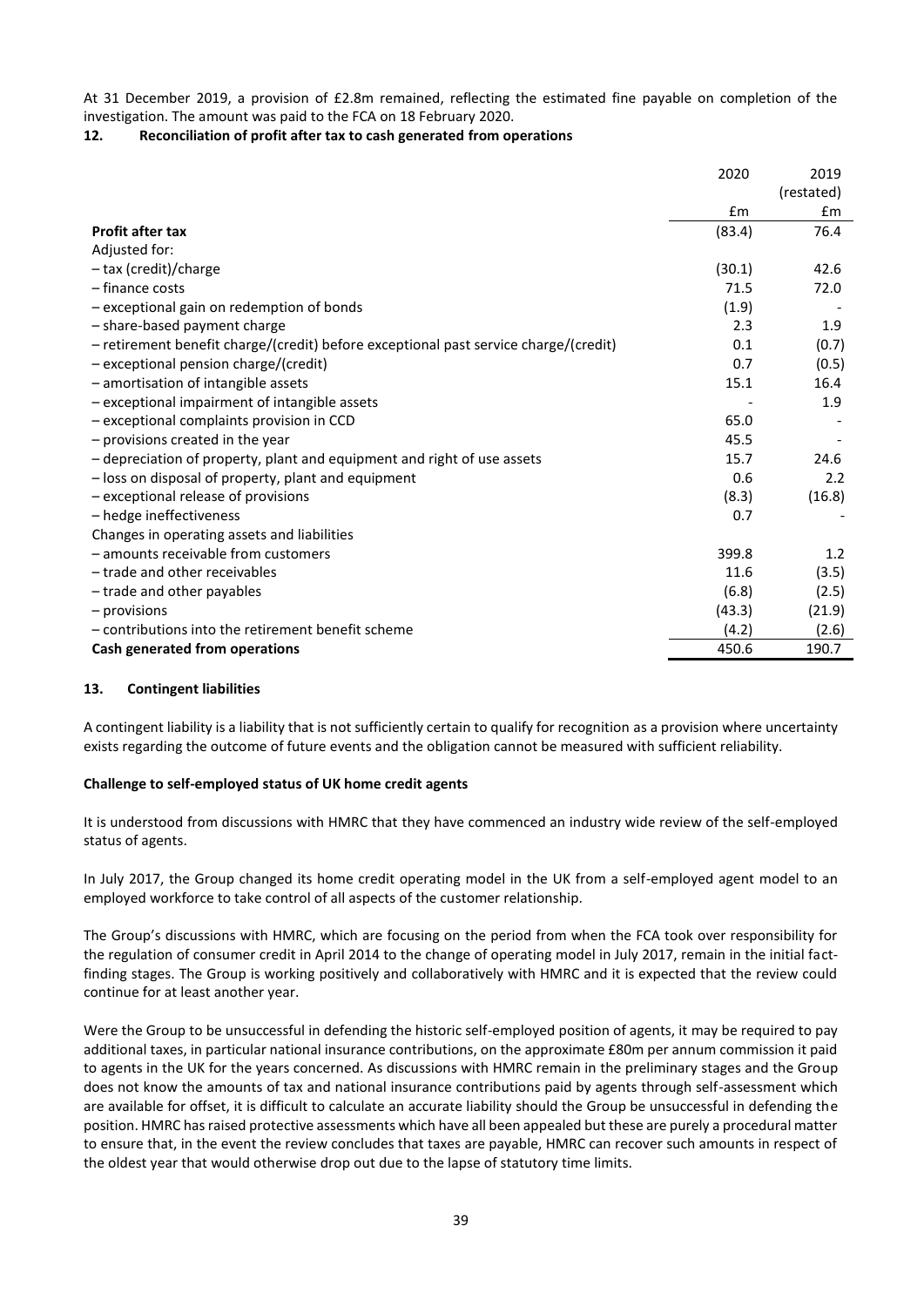The Group has worked with HMRC over many years to manage employment status risk and it remains confident based on the advice received that agents were self-employed as a matter of law throughout their engagement by the home credit business.

# **13. Contingent liabilities (continued)**

#### **FCA investigation into home credit lending from February 2020 and February 2021**

Provident Personal Credit, which forms part of CCD, was recently informed that the FCA has opened an enforcement investigation focusing on the consideration of affordability and sustainability of lending to customers, as well as the application of a FOS decision into the complaint handling process, in the period between February 2020 and February 2021.

The start of the investigation period relates to the FOS decision which was taken in February of last year. The appointment of investigators does not mean that the FCA has determined that rule breaches or any other contraventions have occurred. The FCA also continues to assess whether CCD is complying, and is likely to comply, with the standards it is expected to meet and the Group's proposed approach to future lending as and when further details of such proposal are made available. CCD intends to work closely with the FCA in the coming months, including in relation to the investigation, which is unlikely to conclude until the end of 2022 at the earliest.

#### **Other legal actions and regulatory matters**

In addition, during the ordinary course of business the Group is subject to other complaints and threatened or actual legal proceedings (including class or group action claims) brought by or on behalf of current or former employees, agents, customers, investors or third parties. This extends to legal and regulatory reviews, challenges, investigations, enforcement actions combined with tax authorities taking a view that is different to the view the Group has taken on the tax treatment in its tax returns, both in the UK and overseas. All such material matters are periodically assessed, with the assistance of external professional advisers where appropriate, to determine the likelihood of the Group incurring a liability. In those instances where it is concluded that it is more likely than not that a payment will be made, a provision is established to management's best estimate of the amount required at the relevant balance sheet date. In some cases, it may not be possible to form a view, for example because the facts are unclear or because further time is needed to properly assess the merits of the case, and no provisions are held in relation to such matters. However, the Group does not currently expect the final outcome of any such case to have a material adverse effect on its financial position, operations of cash flows.

## **14. Post balance sheet events**

## **CCD scheme of arrangement**

Provisions were recognised in CCD as at 31 December 2020, for a proposed Scheme of Arrangement which will provide remediation of £50m, plus estimated costs of delivering the settlement (£15m). The Group has decided to pursue the Scheme, under Part 26 of the Companies Act 2006, in relation to potential redress claims arising from complaints based on historic home credit lending prior to 17 December 2020 ('relevant claims') and has worked collaboratively with the FCA to get to this point.

When approved, the Scheme will remediate all outstanding relevant claims, as well as new relevant claims received before the claims submission deadline in February 2022. The Group will fund legitimate Scheme claims with £50m and will cover further Scheme-related costs estimated at approximately £15m, see note 11 for further detail.

#### **Vanquis Bank access to Sterling Monetary Framework**

On 28 January 2021, Vanquis Bank issued secured notes collateralised against a portion of the credit card receivables book. This is a fully retained transaction, therefore Vanquis Bank will keep all of the notes issued and the notes will not be sold publicly. It is intended that the notes will be placed with the Bank of England later in the year to support borrowings against the Sterling Monetary Framework (SMF) facilities. The transaction issued two classes of notes with an aggregate principal amount of £453m. The programme enhances the Group's ability to diversify its sources of funding.

#### **Taxation**

In the March 2021 Budget, the Government announced that the mainstream corporation tax rate would increase to 25% from 1 April 2023. Revaluing the deferred tax balances at 31 December 2020 at 25%, to the extent they relate to temporary differences which are expected to reverse after 1 April 2023, gives a rise to a tax credit of £8.3m.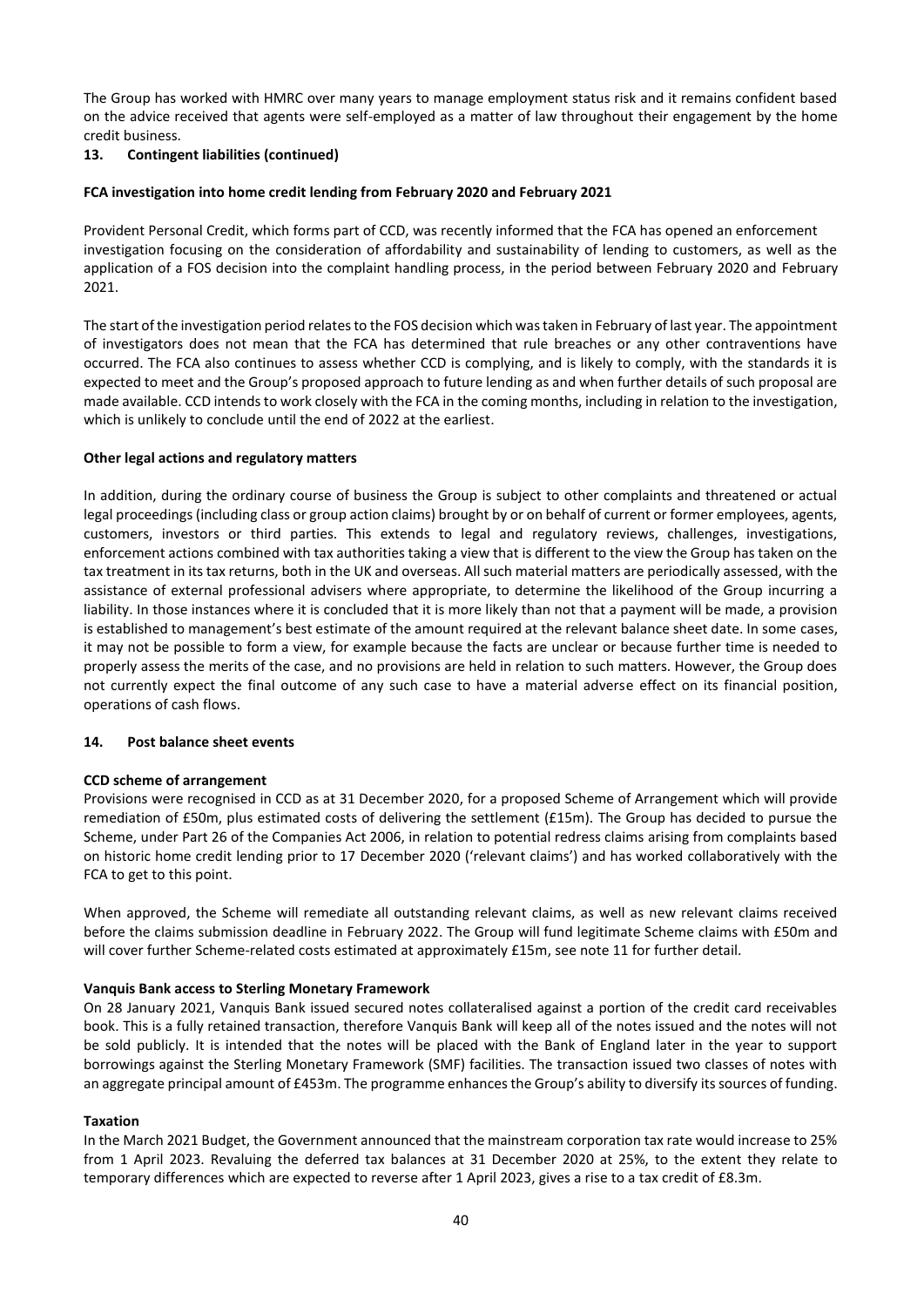# **14. Post balance sheet events (continued)**

## **Operational review**

Following the CCD operational review, and in response to evolving market and customer dynamics, the Group has regrettably decided to withdraw from the home credit market entirely. The Group intends to either place the business into a managed run-off or consider a disposal. It is anticipated that the cost to the Group of placing it into managed runoff or disposing of CCD will be up to c.£100m. CCD begins a collective consultation process for c.2,100 colleagues on 10 May 2021.